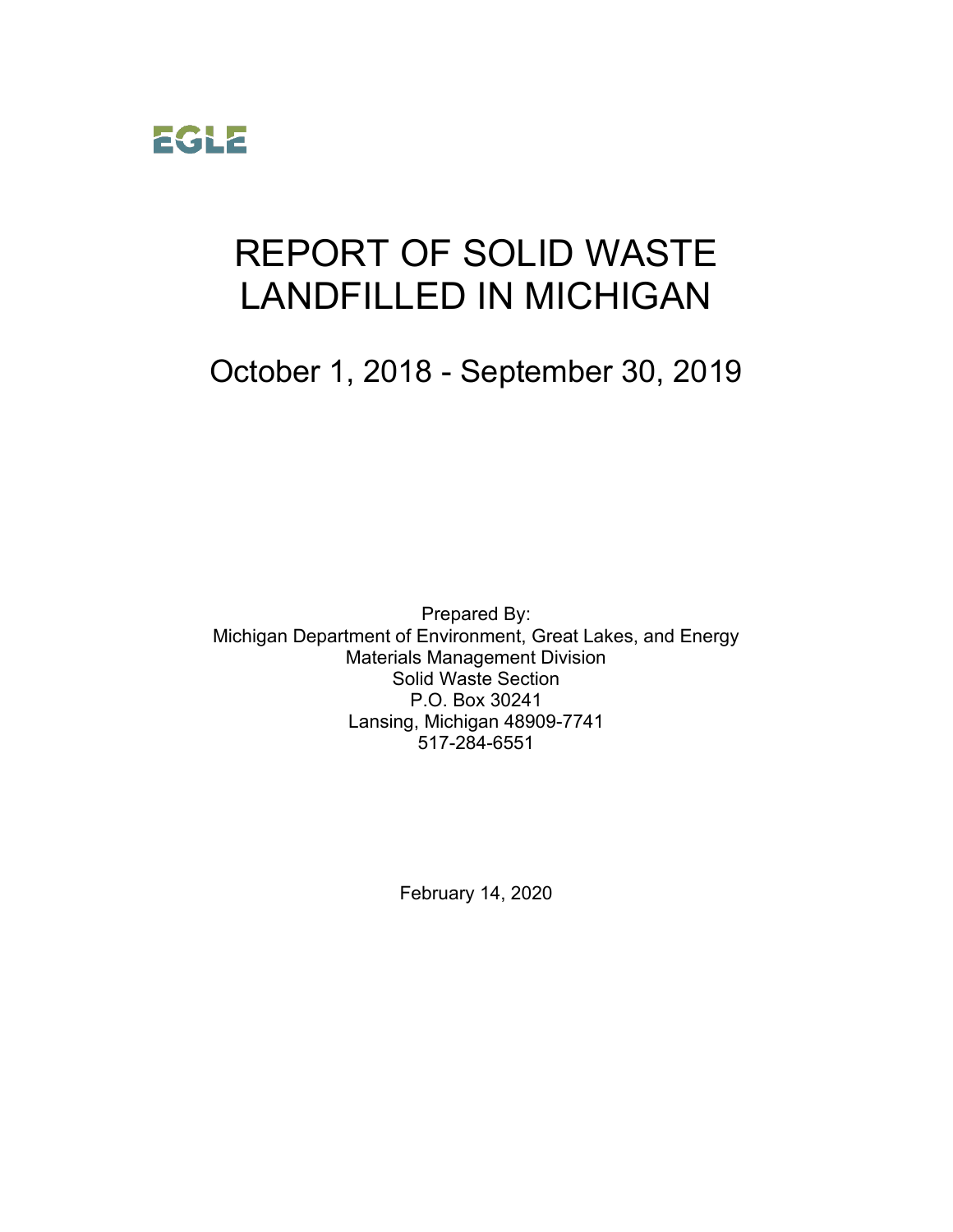#### **TABLE OF CONTENTS**

|                      |                                                                               | <b>PAGE</b> |  |  |
|----------------------|-------------------------------------------------------------------------------|-------------|--|--|
| <b>INTRODUCTION</b>  |                                                                               |             |  |  |
|                      |                                                                               |             |  |  |
| TABLE 1              | SOLID WASTE DISPOSED IN MICHIGAN                                              |             |  |  |
| TABLE 2              | SOLID WASTE DISPOSED IN MICHIGAN                                              |             |  |  |
| <b>FIGURE 1</b>      | OUT-OF-STATE WASTE AS PERCENTAGE OF<br>TOTAL DISPOSAL IN MICHIGAN LANDFILLS 5 |             |  |  |
| <b>FIGURE 2</b>      | MICHIGAN AND OUT-OF-STATE WASTE AS<br>PERCENTAGE OF TOTAL DISPOSAL IN         |             |  |  |
| TABLE 3              | SOLID WASTE DISPOSAL SOURCE SUMMARY  6                                        |             |  |  |
| TABLE 3A             | INDUSTRIAL WASTE DISPOSAL SOURCE SUMMARY7                                     |             |  |  |
| TABLE 3B             | ALTERNATIVE DAILY COVER WASTE DISPOSAL SOURCE                                 |             |  |  |
|                      |                                                                               |             |  |  |
| <b>WASTE IMPORTS</b> |                                                                               |             |  |  |
| <b>TABLE 4</b>       |                                                                               |             |  |  |
| <b>FIGURE 3</b>      |                                                                               |             |  |  |
| <b>TABLE 5</b>       | <b>IMPORTED WASTE BY COUNTY</b>                                               |             |  |  |
| TABLE 6              | TOTAL WASTE DISPOSED IN MICHIGAN LANDFILLS                                    |             |  |  |
| TABLE 6A             |                                                                               |             |  |  |
|                      |                                                                               |             |  |  |
| <b>TABLE 7</b>       | TOTAL WASTE DISPOSAL BY FACILITY  14                                          |             |  |  |
| TABLE 8              |                                                                               |             |  |  |
| TABLE 9              |                                                                               |             |  |  |
|                      |                                                                               |             |  |  |
| TABLE 10             | <b>FACILITY CAPACITY AND YEARS REMAINING</b>                                  |             |  |  |
|                      |                                                                               |             |  |  |
|                      | APPENDIX B - LANDFILL DISPOSAL BY WASTE ORIGIN AND TYPE  28                   |             |  |  |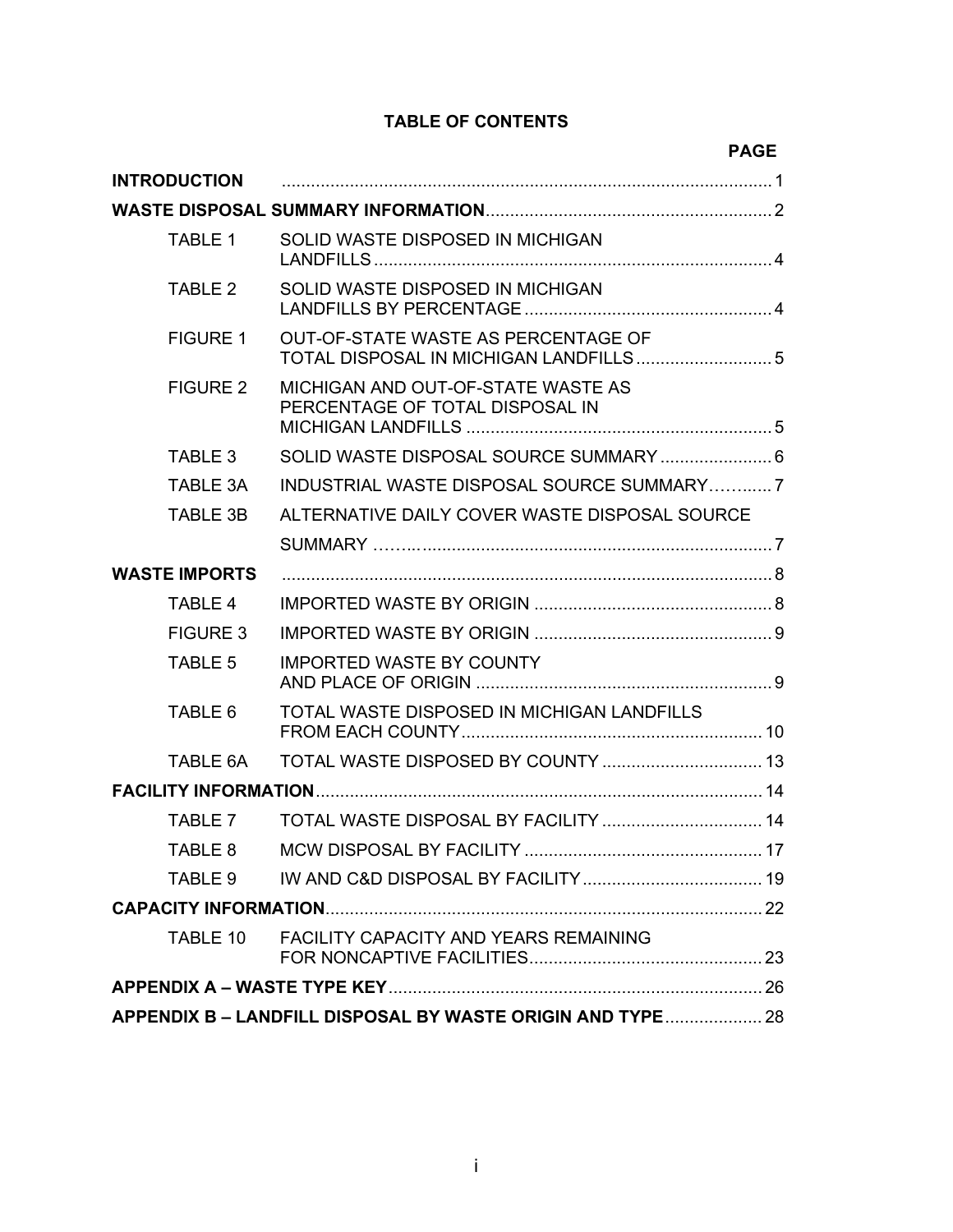#### **INTRODUCTION**

Section 11507a(1) of Part 115, Solid Waste Management, of the Natural Resources and Environmental Protection Act, 1994 PA 451, as amended, requires all landfills in Michigan to "annually submit a report to the state and the county and municipality in which the landfill is located that contains information on the amount of solid waste received by the landfill during the year itemized, to the extent possible, by county, state, or country of origin and the amount of remaining disposal capacity at the landfill." Section 11507a(2) of Part 115 states, "By January 31 of each year, the department shall submit to the legislature a report summarizing the information obtained under subsection (1)." This report covers the period from October 1, 2018 - September 30, 2019, and is the twenty fourth annual Report of Solid Waste Landfilled in Michigan as compiled from the information submitted by the individual landfills.

It is recognized by the Department of Environment, Great Lakes, and Energy (EGLE) that the data may include estimates as to remaining capacity, volume, and point of origin of the waste stream reported by each landfill. Additionally, use of both standard and waste-specific conversion factors between tons and cubic yards<sup>[1](#page-2-0)</sup> may further alter the data's accuracy.

Landfills report the waste received by category using the [Combined Solid Waste Landfill](http://www.michigan.gov/documents/deq/deq-whmd-swp-SolidWasteLandfillWasteReceiptReportEQP5500_300601_7.xls)  [Waste Receipt Report](http://www.michigan.gov/documents/deq/deq-whmd-swp-SolidWasteLandfillWasteReceiptReportEQP5500_300601_7.xls) (Combined Report) form. For purposes of this report, MCW means municipal and commercial waste and is typically residential-like waste; IW means industrial waste and technologically enhanced naturally occurring radioactive material (TENORM); C&D means construction and demolition waste; ADC means alternate daily cover; and CS means contaminated soils not used as ADC. For additional information on the waste types that fall within each of these categories, see the Waste Type Key found in Appendix A. Certain IW types are accounted for specifically in the Combined Report forms, primarily to calculate the financial assurance applicable to those types of wastes. These specially accounted wastes are: (1) foundry

<span id="page-2-0"></span><sup>1</sup> Please note that Michigan uses the unit of measure of cubic yards to be reported by landfills. To aid in comparing other states' waste to Michigan's, a simple conversion of 3 cubic yards equals 1 ton of waste has been applied and is referenced in footnotes in this report.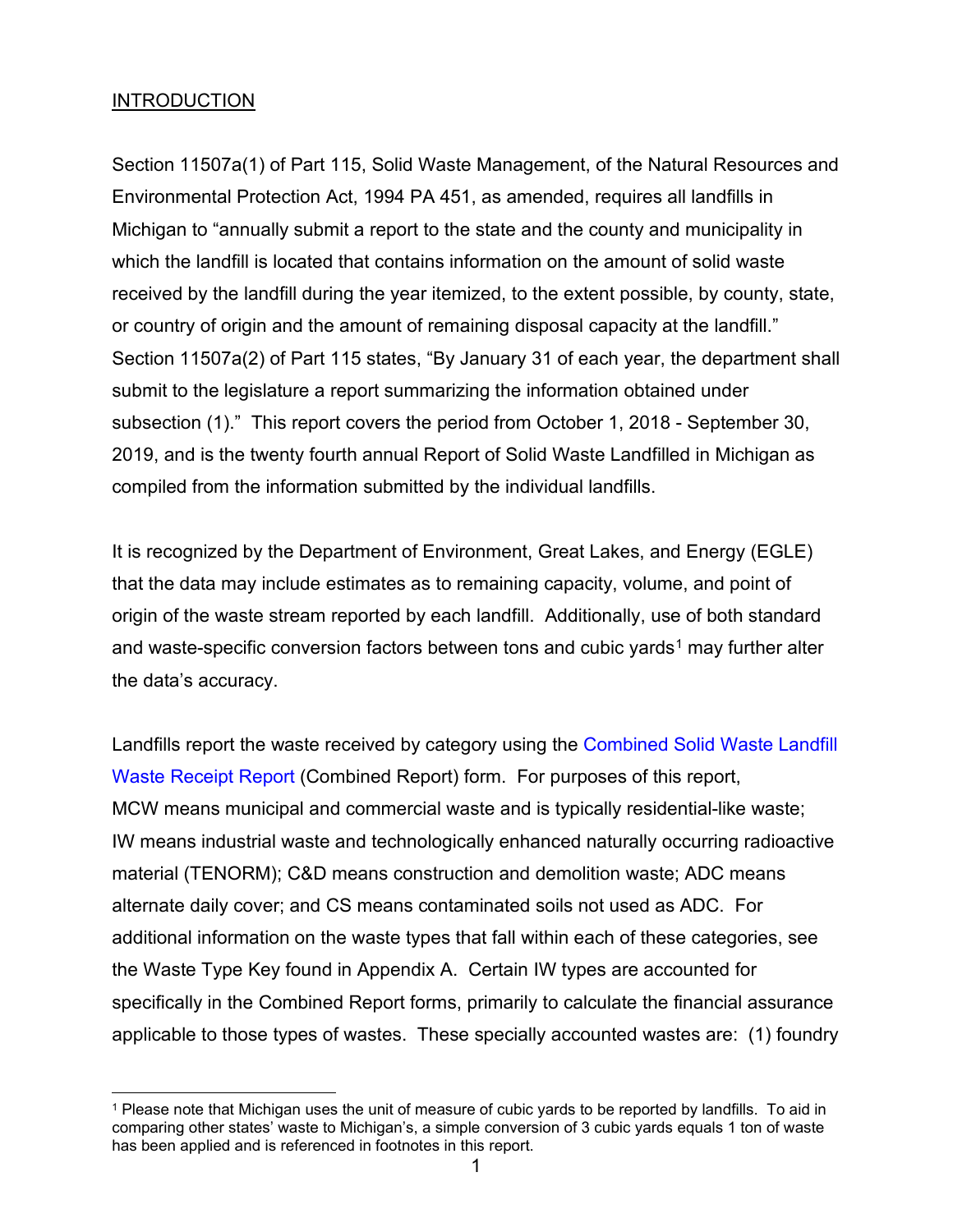sand; (2) coal or wood ash; (3) wastewater treatment sludges; and (4) sludges from wood processing or paper manufacturing. If these wastes are placed in segregated cells or otherwise separated from other wastes in a landfill, they are labeled in this report as "IW – Segregated" (if each specially accounted waste is disposed separately) or "IW – Mixed" (if the specially accounted wastes are mixed together). For additional information on these wastes, see Sections 11525(3) and (4) of Part 115.

It should be noted that this report addresses waste disposed in Michigan landfills from in-state and out-of-state locations. It does not address waste originating in Michigan that is transported to locations outside Michigan for disposal. Additionally, this report covers only waste landfilled in Michigan and does not attempt to determine the amount of waste removed from the overall waste stream prior to final disposal by such means as waste reduction and recycling. Incineration in Michigan is also not addressed, except for the final landfilling of ash from municipal incinerators.

#### WASTE DISPOSAL SUMMARY INFORMATION

Total waste disposal in Michigan landfills was reported at 55,704,644 cubic yards, an increase of 3,259,429 cubic yards or 6.2 percent over the fiscal year (FY) 2018 report data. Waste generated in Michigan increased from 39,932,328 cubic yards in the previous reporting period to 43,324,503 cubic yards, an increase of about 8.5 percent. Total imports of waste into Michigan landfills decreased from the previous reporting period from 12,512,887 cubic yards to 12,380,141 cubic yards, a decrease of about 1.1 percent. The largest source of waste imports to Michigan continues to be from Canada, with total reported imports to landfills of 9,534,163 cubic yards, down 236,222 cubic yards or about 2.4 percent from the FY 2018 report data. Canadian waste imports equal about 17.1 percent of all waste disposed in Michigan landfills with waste reported from other states and Canada totaling about 22.2 percent of all solid waste disposed in Michigan landfills. Imported waste comprised 23.9 percent of solid waste disposed in Michigan landfills in the previous year. Further, the data that follow outline the out-of-state imports to Michigan over the past twenty-four FYs. Imports from other states increased to 2,845,978 cubic yards from 2,742,502 cubic yards, an increase of about 3.8 percent. This information is presented in Tables 1 and 2 and

2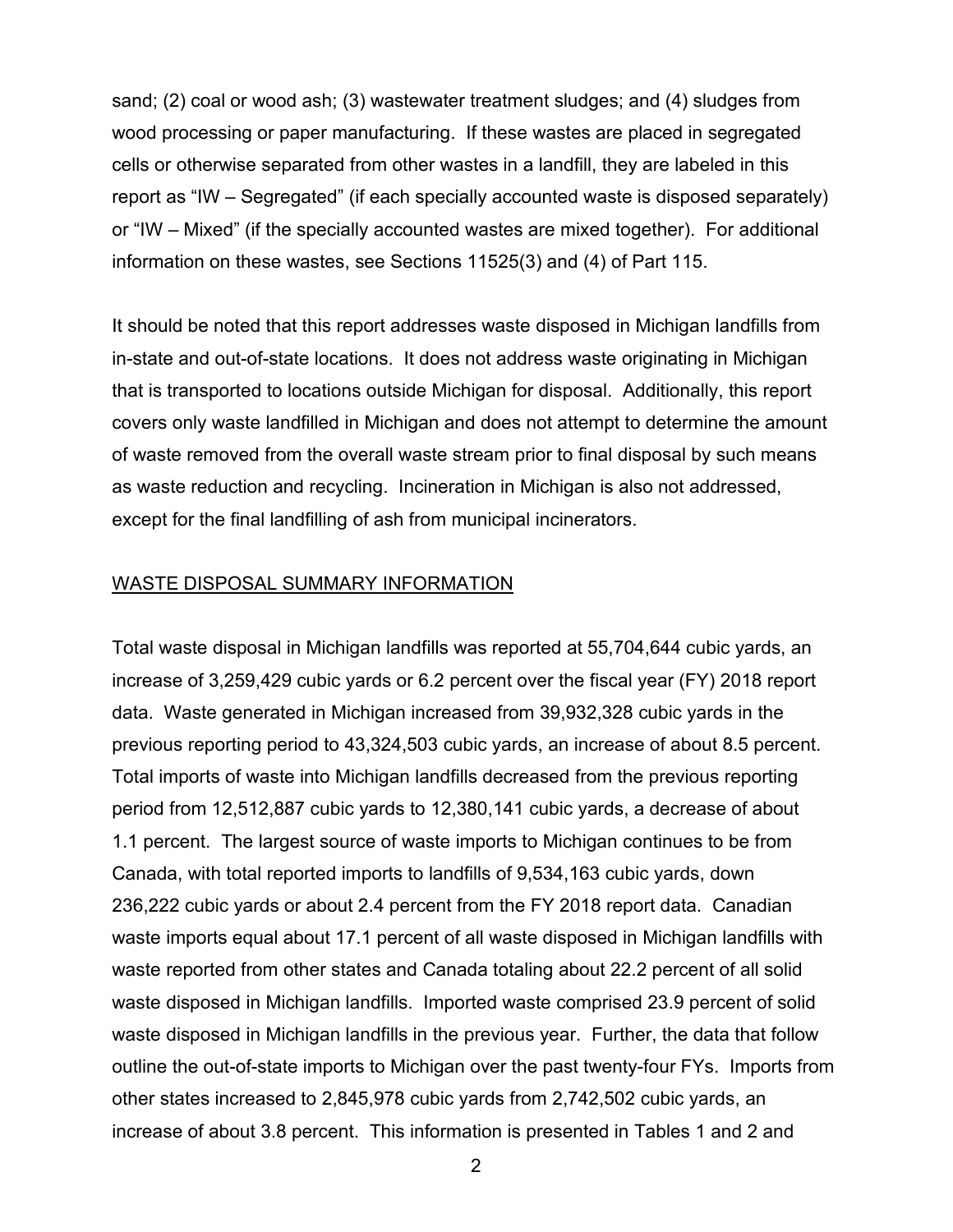Figures 1 and 2, and it shows only the past ten years' data. Previous years' data can be found online by clicking the following hyperlink: [Annual Reports of Solid Waste](http://www.michigan.gov/deq/0,1607,7-135-3312_4123-47581--,00.html)  [Landfilled in Michigan.](http://www.michigan.gov/deq/0,1607,7-135-3312_4123-47581--,00.html)

Audits are performed by EGLE to reconcile quantities reported by the landfills to ensure proper surcharge payments and Perpetual Care Fund (PCF) deposits. Therefore, please note that the quantities and percentages shown for previous years may reflect corrections submitted by the landfills since the last annual report was published. Consequently, Tables 1 and 2 and Figures 1 and 2 may differ from previous reports.

Recognizing that the solid waste data presented in this report are used to project revenues from solid waste surcharges specified in Section 11525a of Part 115, only the solid waste volumes reported at noncaptive<sup>[2](#page-4-0)</sup> disposal facilities should be used for the calculation of the 12 cents per cubic yard surcharge. For FY 2019 that amount was 54,038,558 cubic yards. The remaining waste was received at captive facilities, which are subject to a flat fee of \$500 to \$3,000 based upon the volume of waste received. Note that the volumes in this report may not agree with the volumes also reported by the landfills in their quarterly surcharge reports.

<span id="page-4-0"></span><sup>&</sup>lt;sup>2</sup> Part 115 recognizes two types of facilities, captive and noncaptive, for the purposes of the payment of the surcharge assessed under Section 11525a. Section 11525a(5) states, in pertinent part, " 'captive facility' means a landfill that accepts for disposal only nonhazardous industrial waste generated only by the owner of the landfill or a nonhazardous industrial waste landfill that is specified in section 11525(3)."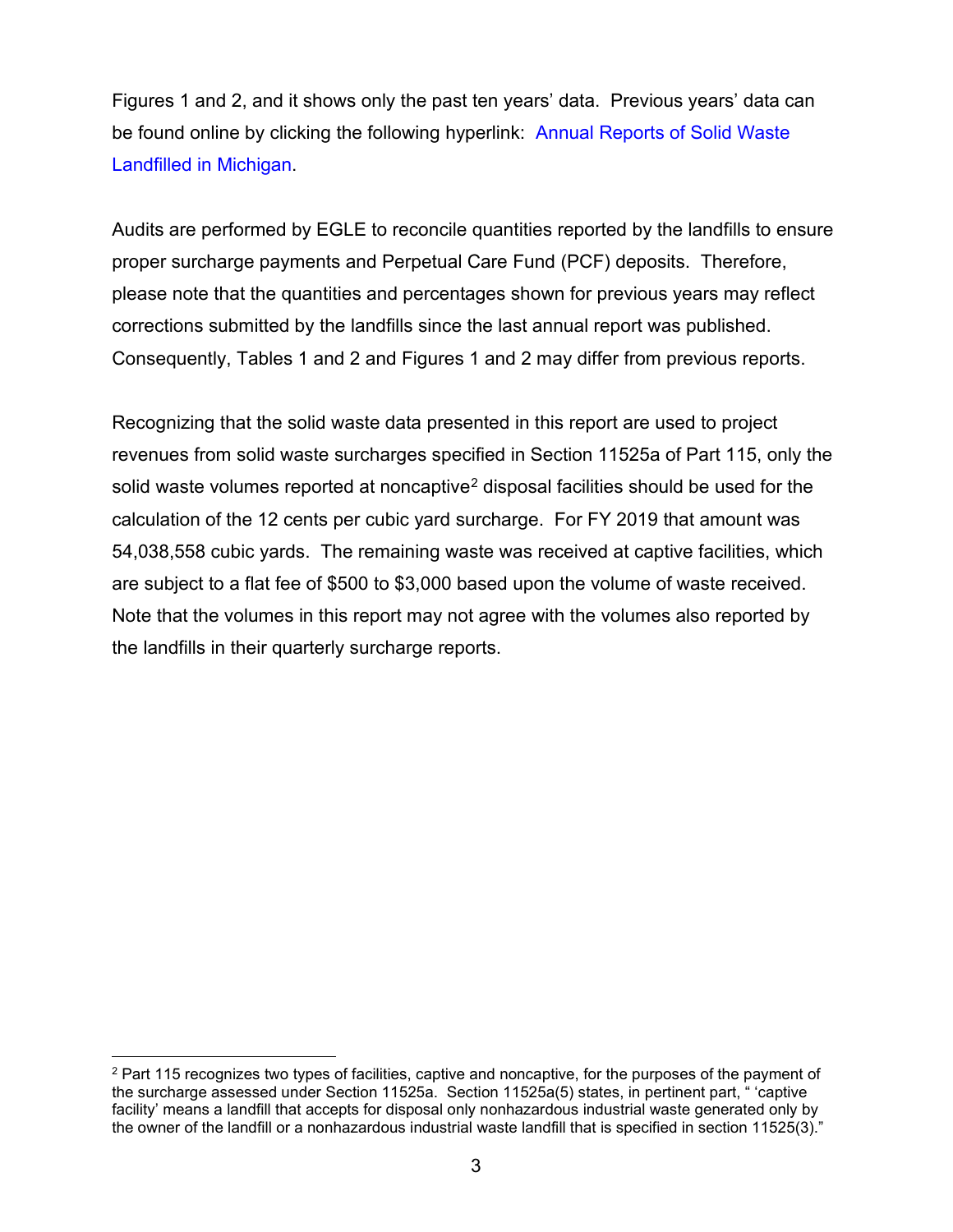| <b>TABLE 1</b><br>SOLID WASTE DISPOSED IN MICHIGAN LANDFILLS<br>(All Figures in Cubic Yards) |                 |                        |                     |               |
|----------------------------------------------------------------------------------------------|-----------------|------------------------|---------------------|---------------|
| <b>Fiscal Year</b>                                                                           | <b>Michigan</b> | Canada                 | <b>Other States</b> | <b>Totals</b> |
| FY 2010                                                                                      | 34,802,866      | 8,757,014              | 2,563,056           | 46,122,936    |
| FY 2011                                                                                      | 35,857,919      | 6,983,127              | 2,886,955           | 45,728,001    |
| FY 2012                                                                                      | 34,485,534      | 6,512,223              | 2,912,750           | 43,910,507    |
| FY 2013                                                                                      | 34,233,158      | 7,594,716              | 2,785,700           | 44,613,574    |
| FY 2014                                                                                      | 36,281,718      | 7,639,167              | 2,830,235           | 46,751,120    |
| FY 2015                                                                                      | 36,862,512      | 8,090,942              | 2,672,899           | 47,626,353    |
| FY 2016                                                                                      | 37,488,887      | 8,883,958              | 2,690,793           | 49,063,638    |
| FY 2017                                                                                      | 37,723,925      | 10,572,922             | 2,307,845           | 50,604,692    |
| FY 2018                                                                                      | 39,932,328      | 9,770,385              | 2,742,502           | 52,445,215    |
| FY 2019                                                                                      | 43,324,503 3    | 9,534,163 <sup>4</sup> | 2,845,978 5         | 55,704,644 6  |

| <b>TABLE 2</b><br>SOLID WASTE DISPOSED IN MICHIGAN LANDFILLS<br><b>BY PERCENTAGE</b> |       |       |      |  |
|--------------------------------------------------------------------------------------|-------|-------|------|--|
| <b>Other States</b><br><b>Fiscal Year</b><br><b>Michigan</b><br>Canada               |       |       |      |  |
| FY 2010                                                                              | 75.5% | 19%   | 5.6% |  |
| FY 2011                                                                              | 78.4% | 15.3% | 6.3% |  |
| FY 2012                                                                              | 78.5% | 14.8% | 6.6% |  |
| FY 2013                                                                              | 76.7% | 17%   | 6.2% |  |
| FY 2014                                                                              | 77.6% | 16.3% | 6.1% |  |
| FY 2015                                                                              | 77.4% | 17%   | 5.6% |  |
| FY 2016                                                                              | 76.4% | 18.1% | 5.5% |  |
| FY 2017                                                                              | 74.5% | 20.9% | 4.6% |  |
| FY 2018                                                                              | 76.1% | 18.6% | 5.2% |  |
| FY 2019                                                                              | 77.8% | 17.1% | 5.1% |  |

<span id="page-5-0"></span><sup>3</sup> MICHIGAN WASTE: 14,441,500 tons

<sup>4</sup> CANADIAN WASTE: 3,178,054 tons

<span id="page-5-2"></span><span id="page-5-1"></span><sup>5</sup> OTHER STATES WASTE: 948,659 tons

<span id="page-5-3"></span><sup>6</sup> TOTAL WASTE DISPOSED IN MICHIGAN LANDFILLS: 18,568,210 tons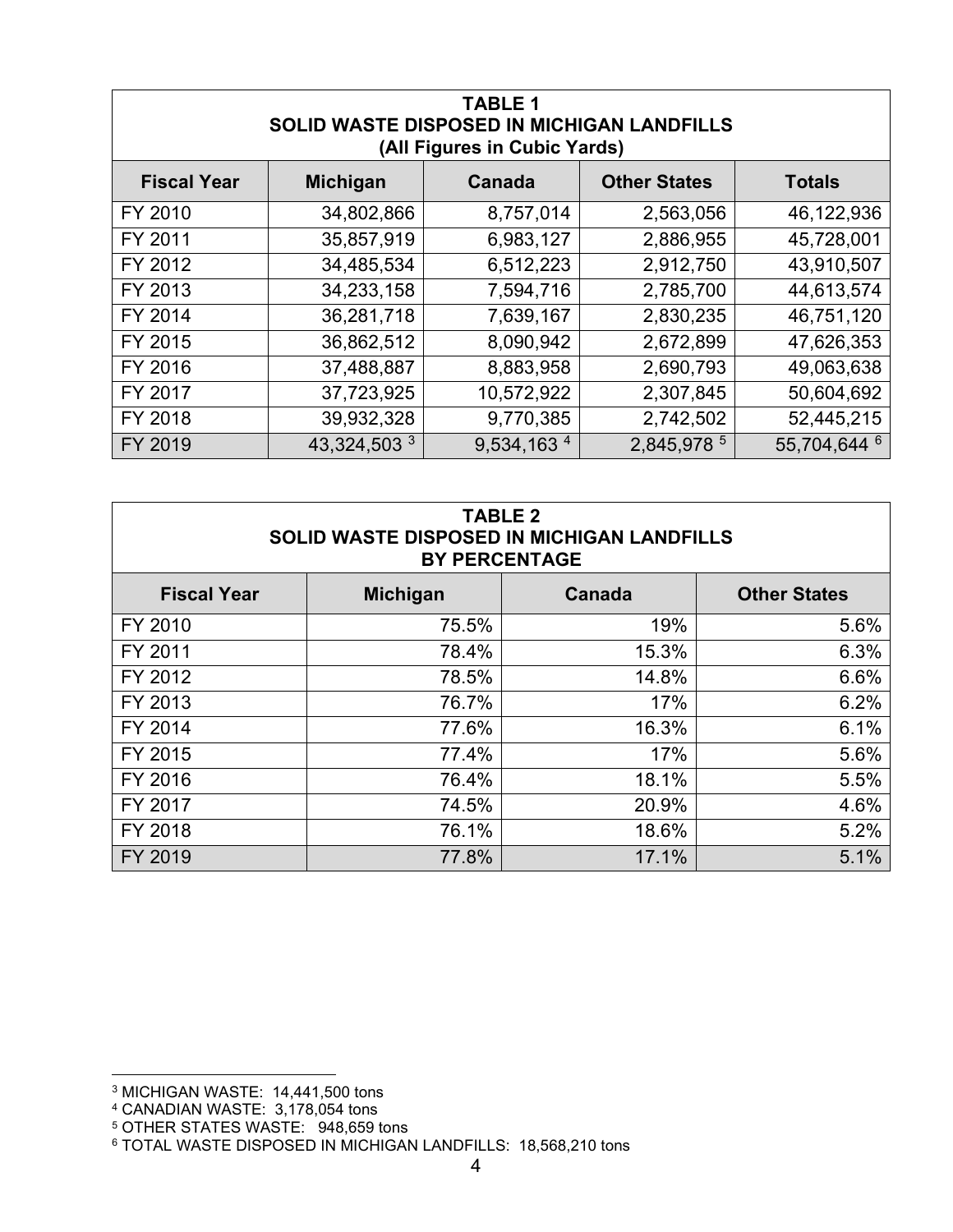

**FIGURE 1 OUT-OF-STATE WASTE AS PERCENTAGE OF TOTAL DISPOSAL IN MICHIGAN LANDFILLS**

**FIGURE 2 MICHIGAN AND OUT-OF-STATE WASTE AS PERCENTAGE OF TOTAL DISPOSAL IN MICHIGAN LANDFILLS**

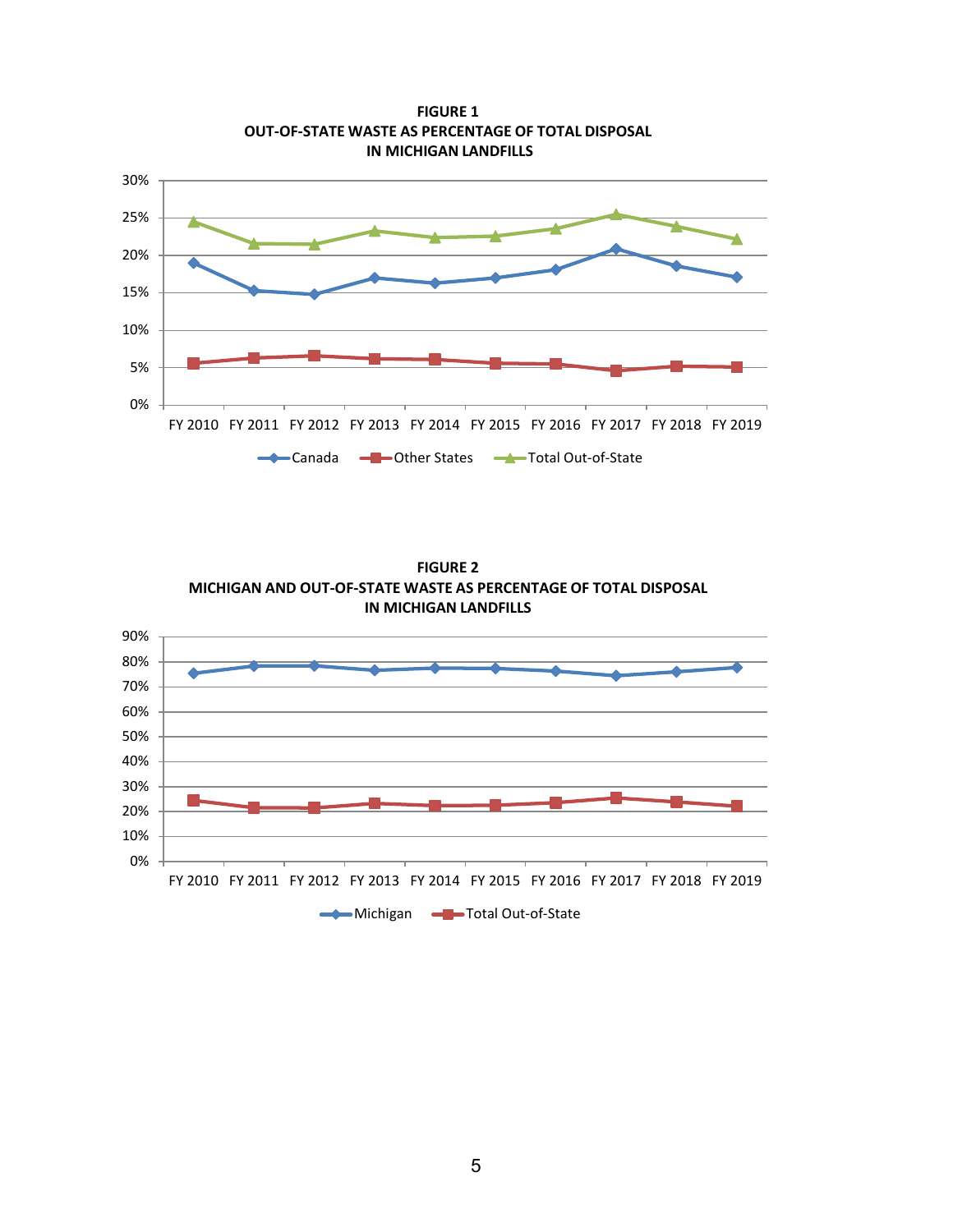The following provides details concerning the volumes of waste disposed in Michigan landfills and provides a breakdown of the waste imported into Michigan for disposal for all landfills that reported this information. Table 3 displays waste disposal summary information for both in-state and imported waste. Some facilities may have reported data from an unknown origin. All unknown waste is reported as in-state waste, however, it is expected that some of the unassigned waste is from out-of-state sources.

| <b>TABLE 3</b><br>SOLID WASTE DISPOSAL SOURCE SUMMARY<br>(Volume in Cubic Yards) |            |                |            |  |
|----------------------------------------------------------------------------------|------------|----------------|------------|--|
| <b>WASTE TYPE</b><br><b>TOTAL</b><br><b>IN-STATE</b><br><b>IMPORTED</b>          |            |                |            |  |
| <b>MCW</b>                                                                       | 25,840,848 | 9,804,473      | 35,645,321 |  |
| MCW – MSW* INCINERATOR ASH                                                       | 42,239     | 0              | 42,239     |  |
| <b>SUBTOTAL MCW</b>                                                              | 25,883,087 | 9,804,473      | 35,687,560 |  |
|                                                                                  |            |                |            |  |
| IW                                                                               | 5,068,255  | 1,002,158      | 6,070,413  |  |
| <b>IW-SEGREGATED</b>                                                             | 1,162,503  | 0              | 1,162,503  |  |
| <b>IW-SEGREGATED MIXED</b>                                                       | 425,696    | $\overline{0}$ | 425,696    |  |
| <b>SUBTOTAL IW</b>                                                               | 6,656,454  | 1,002,158      | 7,658,612  |  |
|                                                                                  |            |                |            |  |
| C&D                                                                              | 6,739,659  | 918,343        | 7,658,002  |  |
|                                                                                  |            |                |            |  |
| <b>ADC</b>                                                                       | 1,588,585  | 584,370        | 2,172,955  |  |
|                                                                                  |            |                |            |  |
| <b>CS</b>                                                                        | 2,456,718  | 70,797         | 2,527,515  |  |
|                                                                                  |            |                |            |  |
| <b>GRAND TOTAL</b><br>43,324,503<br>12,380,141<br>55,704,644                     |            |                |            |  |

\*Municipal Solid Waste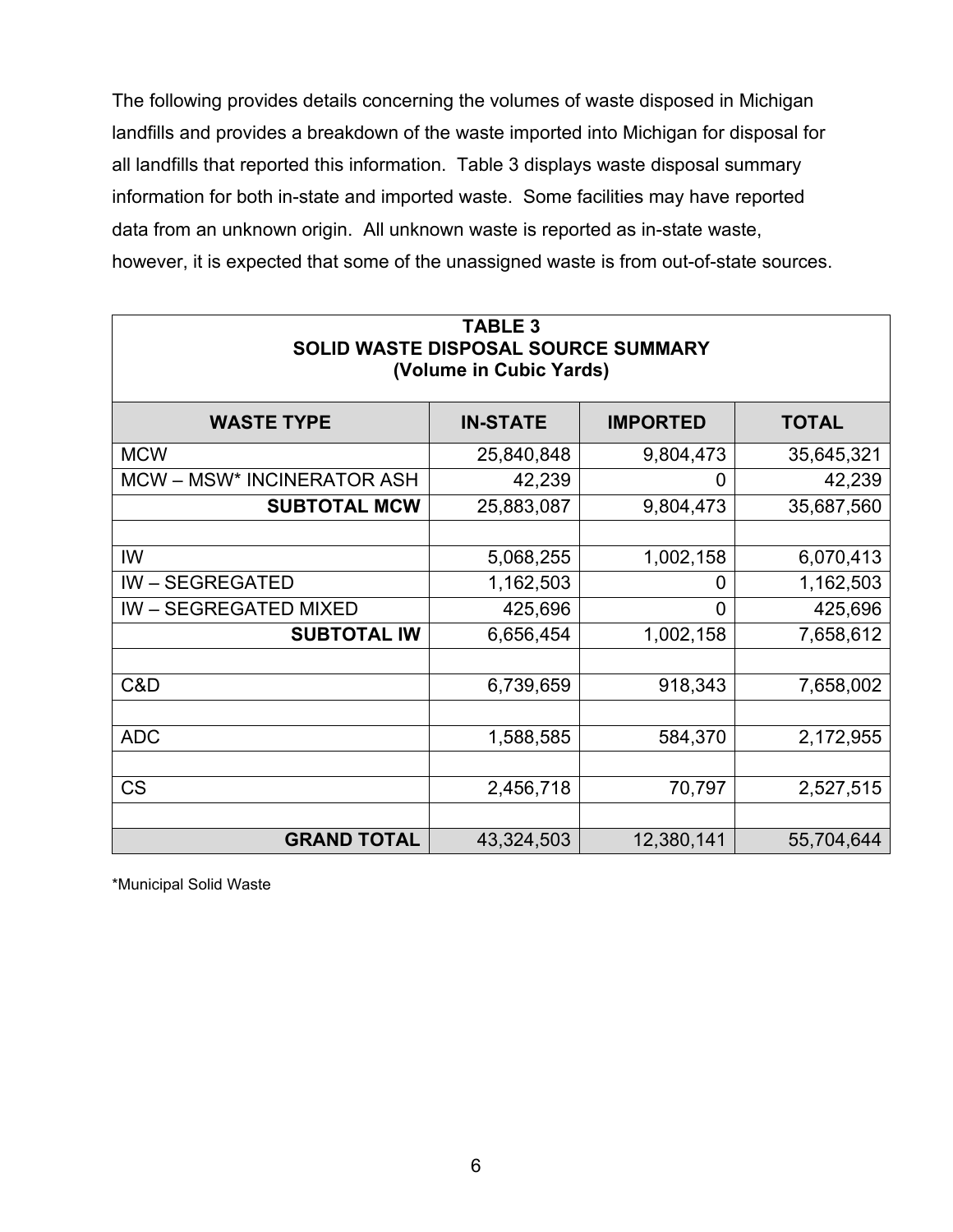Table 3A displays the IW disposal summary for both in-state and imported waste. Landfills are only required to report to EGLE, to the extent possible; therefore, some landfills may not have broken down the materials disposed to the level of detail as shown below and, thus, have categorized all their industrial waste as "IW – General." The "IW – Alternative Daily Cover" category is other material that is approved by EGLE for use as alternative daily cover at an operating landfill. The "IW – Other" category refers to other industrial waste types that are not identified on the Combined Report form and includes contaminated soils.

| <b>TABLE 3A</b><br><b>INDUSTRIAL WASTE DISPOSAL SOURCE SUMMARY</b><br>(Volume in Cubic Yards) |           |                |           |  |
|-----------------------------------------------------------------------------------------------|-----------|----------------|-----------|--|
| <b>IMPORTED</b><br><b>WASTE TYPE</b><br><b>IN-STATE</b><br><b>TOTAL</b>                       |           |                |           |  |
| <b>IW</b> - Foundry Sand                                                                      | 199,902   | 39,702         | 239,604   |  |
| <b>IW</b> - Wastewater Sludges                                                                | 416,039   | 45,734         | 461,773   |  |
| <b>IW-Wood/Paper Sediment</b>                                                                 | 51,430    | $\overline{0}$ | 51,430    |  |
| IW - Coal Ash                                                                                 | 1,160,870 | 24,068         | 1,184,938 |  |
| <b>IW</b> - Wood Ash                                                                          | 68,224    | 0              | 68,224    |  |
| <b>IW</b> - Wood/Paper Sludges                                                                | 83,344    | 7,770          | 91,114    |  |
| IW - Other                                                                                    | 4,056,821 | 883,144        | 4,939,965 |  |
| <b>IW</b> - Other Sludges                                                                     | 266,075   | 1,740          | 267,815   |  |
| <b>IW</b> - Cement Kiln Dust                                                                  | 343,296   | $\overline{0}$ | 343,296   |  |
| <b>IW-TENORM</b><br>10,453<br>$\overline{0}$<br>10,453                                        |           |                |           |  |
| <b>GRAND TOTAL</b><br>6,656,454<br>1,002,158<br>7,658,612                                     |           |                |           |  |

| <b>TABLE 3B</b>                                       |
|-------------------------------------------------------|
| ALTERNATIVE DAILY COVER WASTE DISPOSAL SOURCE SUMMARY |
| (Volume in Cubic Yards)                               |

| <b>WASTE TYPE</b>                  | <b>IN-STATE</b> | <b>IMPORTED</b> | <b>TOTAL</b> |
|------------------------------------|-----------------|-----------------|--------------|
| <b>ADC-Foundry Sand</b>            | 55,366          |                 | 55,366       |
| ADC-Coal or Wood Ash               | 25,362          | O               | 25,362       |
| ADC-Other                          | 870,919         | O               | 870,919      |
| <b>ADC-Chipped Tires</b>           | 32,903          | 200             | 33,103       |
| <b>ADC-Auto Shredder Residuals</b> | 535,105         | 583,430         | 1,118,535    |
| ADC-Sludges                        | 47,100          | O               | 47,100       |
| <b>ADC-Contaminated Soils</b>      | 21,830          | 740             | 22,570       |
| <b>GRAND TOTAL</b>                 | 1,588,585       | 584,370         | 2,172,955    |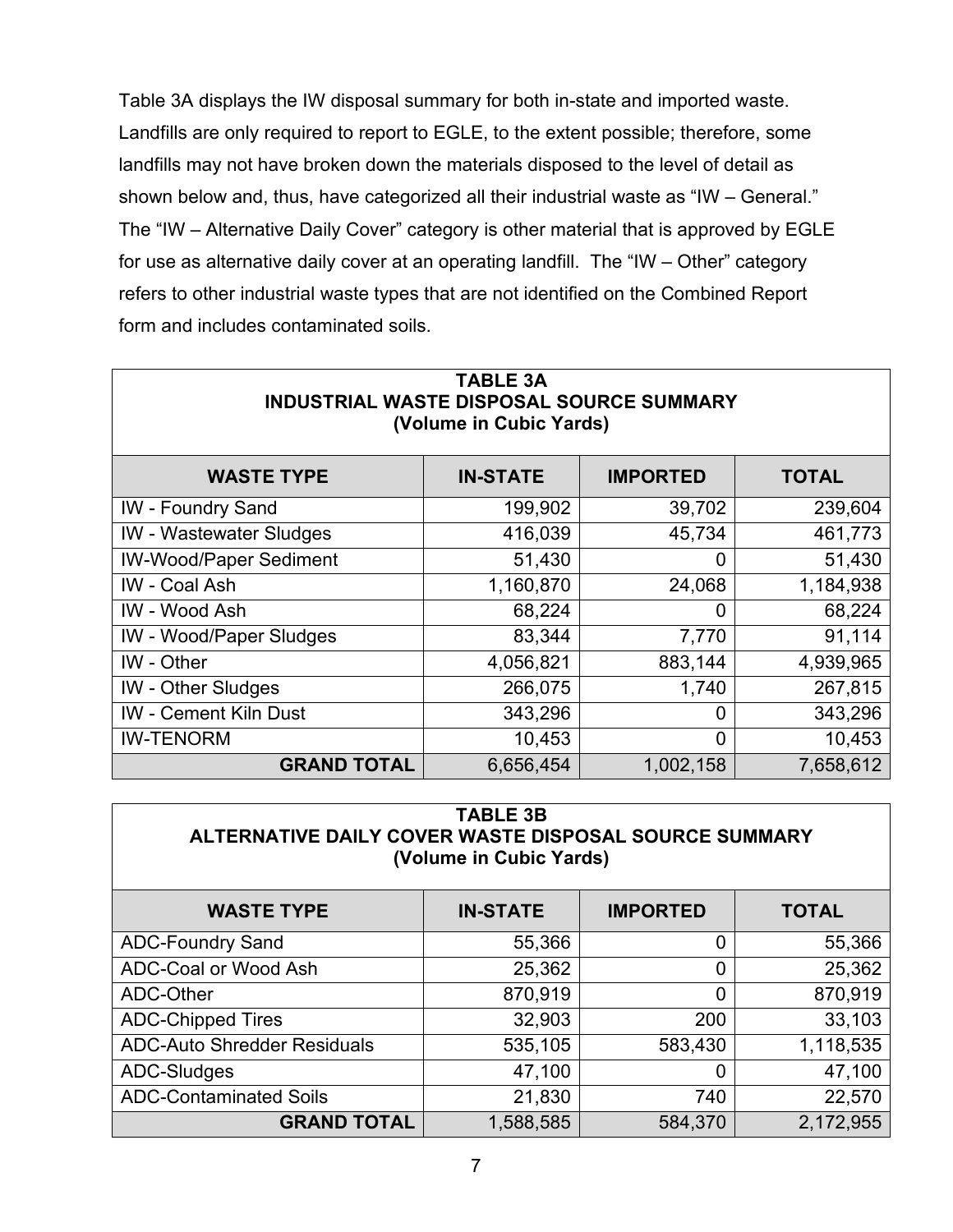#### WASTE IMPORTS

Based on the reported information for FY 2019, the solid waste industry in Michigan imported solid waste from 12 other states and from Canada for disposal in Michigan landfills. Table 4 indicates the volume of MCW, IW, C&D, ADC and CS imported and the state or country of origin of the waste. Figure 3 indicates the total volume of waste imported by state or country of origin of the waste.

| <b>TABLE 4</b><br><b>IMPORTED WASTE BY ORIGIN - FY 2019</b><br>(Volume in Cubic Yards) |                |                |                |                |                          |                              |
|----------------------------------------------------------------------------------------|----------------|----------------|----------------|----------------|--------------------------|------------------------------|
| <b>WASTE ORIGIN</b>                                                                    | <b>MCW</b>     | IW             | C&D            | <b>ADC</b>     | $\mathsf{CS}\phantom{0}$ | <b>TOTAL</b><br><b>WASTE</b> |
| <b>CANADA</b>                                                                          | 8,628,921      | 239,100        | 666,142        | 0              | 0                        | 9,534,163                    |
| <b>CONNECTICUT</b>                                                                     | 0              | 125,747        | $\overline{0}$ | $\overline{0}$ | $\overline{0}$           | 125,747                      |
| <b>ILLINOIS</b>                                                                        | $\overline{0}$ | 0              | 25             | 200            | $\overline{0}$           | 225                          |
| <b>INDIANA</b>                                                                         | 424,876        | 68,787         | 70,569         | 740            | 32                       | 565,004                      |
| <b>KENTUCKY</b>                                                                        | 0              | 0              | 6              | $\overline{0}$ | 0                        | 6                            |
| <b>MASSACHUSETTS</b>                                                                   | $\overline{0}$ | 0              | 12             | 0              | 0                        | 12 <sub>2</sub>              |
| <b>MISSOURI</b>                                                                        | $\overline{0}$ | $\overline{0}$ | 12             | $\overline{0}$ | 0                        | 12                           |
| <b>NEW JERSEY</b>                                                                      | $\overline{0}$ | 6,119          | $\overline{0}$ | $\overline{0}$ | $\overline{0}$           | 6,119                        |
| <b>OHIO</b>                                                                            | 531,692        | 537,337        | 177,663        | 583,430        | 69,275                   | 1,899,397                    |
| <b>OREGON</b>                                                                          | 0              | 0              | 3              | 0              | 0                        | 3                            |
| <b>TENNESSEE</b>                                                                       | $\overline{0}$ | 100            | $\overline{0}$ | $\overline{0}$ | $\overline{0}$           | 100                          |
| <b>WEST VIRGINIA</b>                                                                   | $\overline{0}$ | $\Omega$       | 20             | $\overline{0}$ | $\overline{0}$           | 20                           |
| <b>WISCONSIN</b>                                                                       | 218,984        | 24,968         | 3,891          | $\overline{0}$ | 1,490                    | 249,333                      |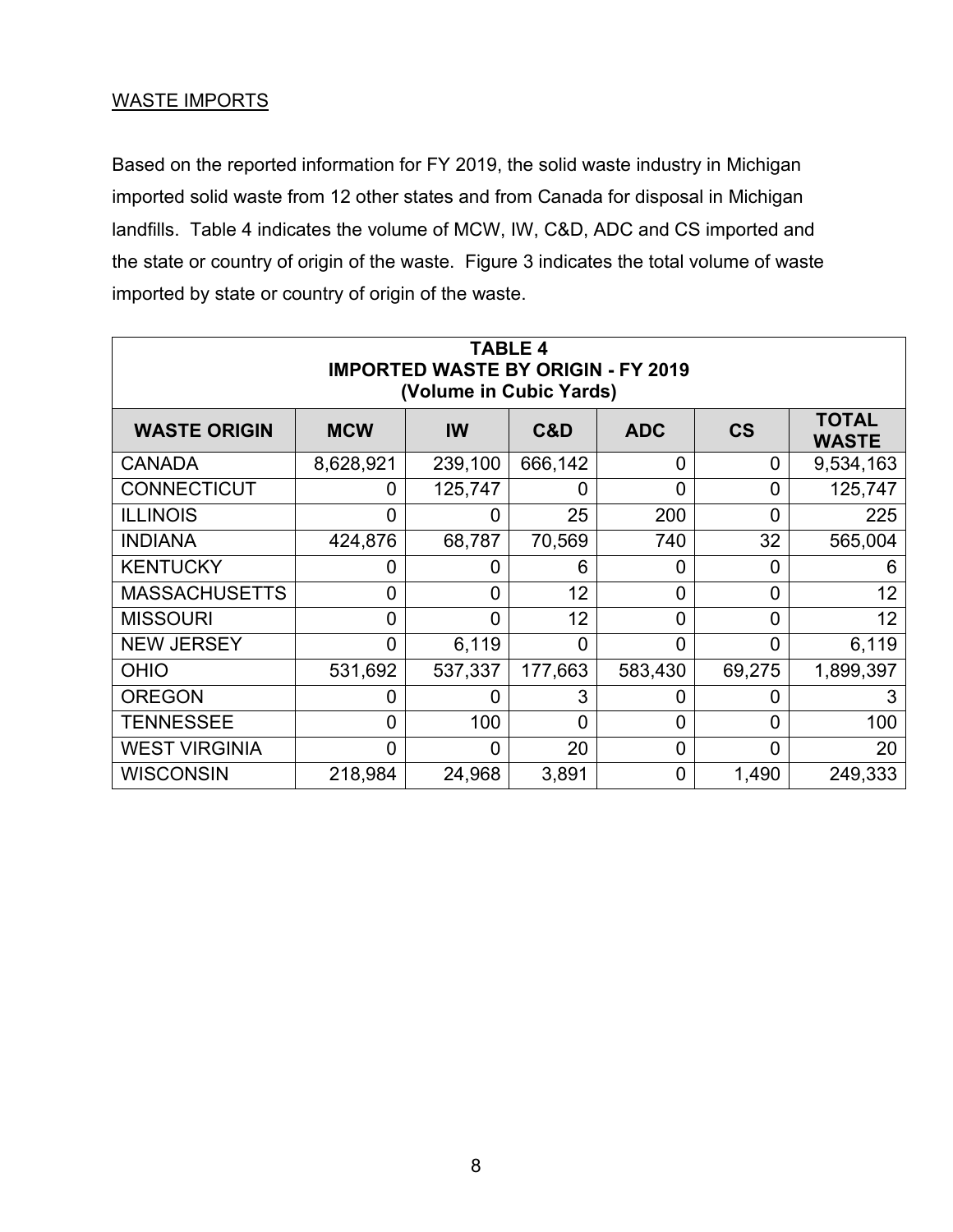

| Table 5 shows the total amount of waste imported into each county from all out-of-state |  |  |  |
|-----------------------------------------------------------------------------------------|--|--|--|
| sources.                                                                                |  |  |  |

| <b>TABLE 5</b><br><b>IMPORTED WASTE BY COUNTY AND PLACE OF ORIGIN - FY 2019</b><br>(Volume in Cubic Yards) |                     |                     |  |
|------------------------------------------------------------------------------------------------------------|---------------------|---------------------|--|
| <b>COUNTY</b>                                                                                              | <b>WASTE ORIGIN</b> | <b>WASTE VOLUME</b> |  |
| <b>ALGER</b>                                                                                               | <b>WISCONSIN</b>    | 3,167               |  |
| <b>BERRIEN</b>                                                                                             | <b>ILLINOIS</b>     | 200                 |  |
| <b>BERRIEN</b>                                                                                             | <b>INDIANA</b>      | 415,473             |  |
| <b>CHIPPEWA</b>                                                                                            | <b>CANADA</b>       | 52,258              |  |
| <b>DICKINSON</b>                                                                                           | <b>WISCONSIN</b>    | 150                 |  |
| <b>GENESEE</b>                                                                                             | <b>CANADA</b>       | 186,560             |  |
| <b>GENESEE</b>                                                                                             | <b>CONNECTICUT</b>  | 125,747             |  |
| <b>GENESEE</b>                                                                                             | <b>INDIANA</b>      | 20                  |  |
| <b>GENESEE</b>                                                                                             | <b>NEW JERSEY</b>   | 6,119               |  |
| <b>GENESEE</b>                                                                                             | <b>OHIO</b>         | 24,039              |  |
| <b>HURON</b>                                                                                               | <b>CANADA</b>       | 65                  |  |
| <b>JACKSON</b>                                                                                             | <b>OHIO</b>         | 112,208             |  |
| <b>MACOMB</b>                                                                                              | <b>CANADA</b>       | 4,942,364           |  |
| <b>MACOMB</b>                                                                                              | <b>OHIO</b>         | 3,347               |  |
| <b>MENOMINEE</b>                                                                                           | <b>WISCONSIN</b>    | 110,832             |  |
| <b>MONROE</b>                                                                                              | <b>INDIANA</b>      | $\overline{2}$      |  |
| <b>MONROE</b>                                                                                              | <b>OHIO</b>         | 1,452,760           |  |
| <b>OAKLAND</b>                                                                                             | <b>OHIO</b>         | 2,910               |  |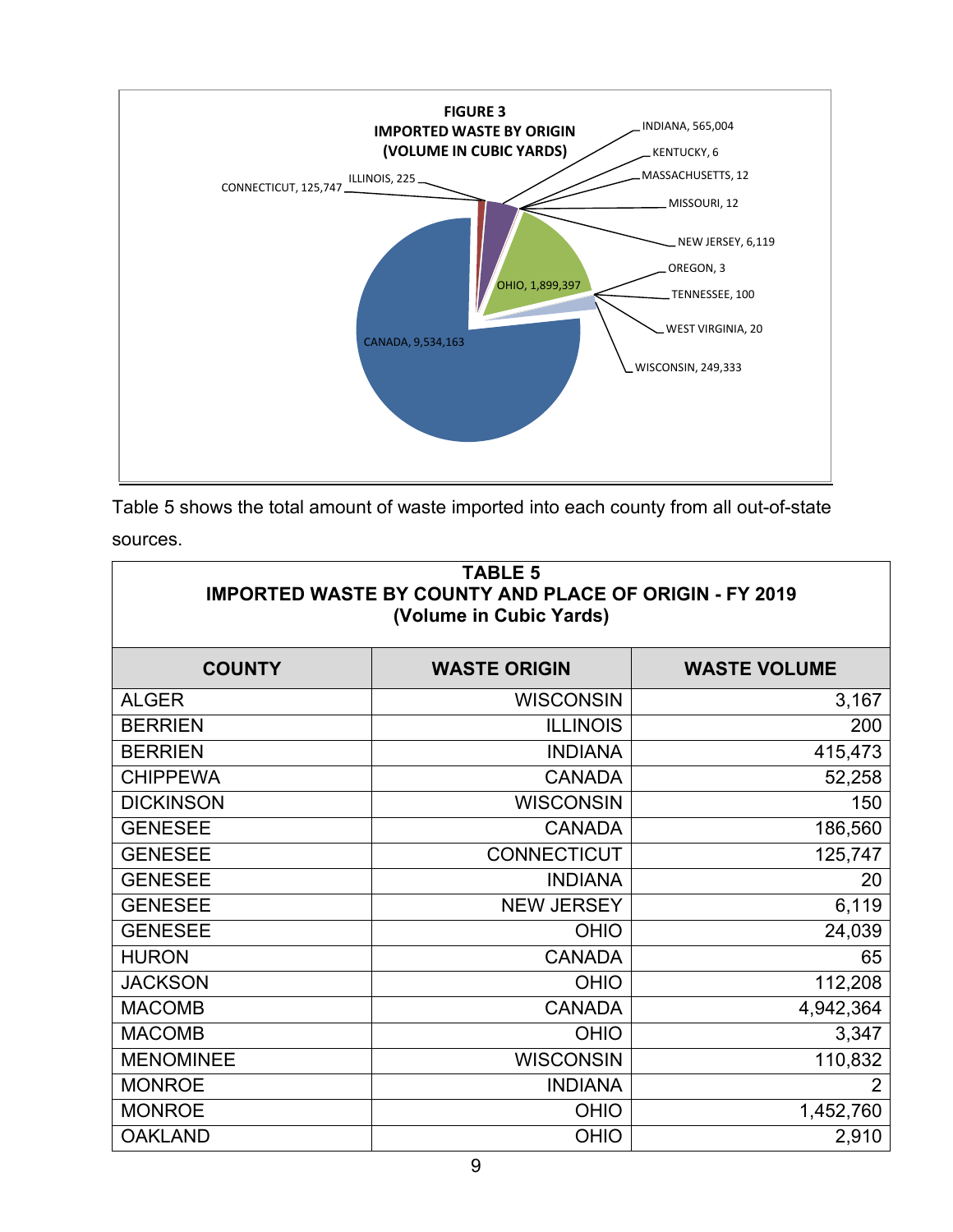| <b>TABLE 5</b><br><b>IMPORTED WASTE BY COUNTY AND PLACE OF ORIGIN - FY 2019</b><br>(Volume in Cubic Yards) |                      |                     |  |
|------------------------------------------------------------------------------------------------------------|----------------------|---------------------|--|
| <b>COUNTY</b>                                                                                              | <b>WASTE ORIGIN</b>  | <b>WASTE VOLUME</b> |  |
| <b>ONTONAGON</b>                                                                                           | <b>WISCONSIN</b>     | 135,107             |  |
| PRESQUE ISLE                                                                                               | <b>CANADA</b>        | 33,840              |  |
| <b>ST CLAIR</b>                                                                                            | <b>CANADA</b>        | 242,190             |  |
| <b>ST JOSEPH</b>                                                                                           | <b>INDIANA</b>       | 141,417             |  |
| <b>WASHTENAW</b>                                                                                           | <b>OHIO</b>          | 19,090              |  |
| <b>WAYNE</b>                                                                                               | <b>CANADA</b>        | 4,076,886           |  |
| <b>WAYNE</b>                                                                                               | <b>INDIANA</b>       | 8,080               |  |
| <b>WAYNE</b>                                                                                               | <b>MASSACHUSETTS</b> | 12                  |  |
| <b>WAYNE</b>                                                                                               | <b>OHIO</b>          | 285,029             |  |
| <b>WAYNE</b>                                                                                               | <b>TENNESSEE</b>     | 100                 |  |
| <b>WAYNE</b>                                                                                               | <b>WEST VIRGINIA</b> | 20                  |  |
| <b>WEXFORD</b>                                                                                             | <b>ILLINOIS</b>      | 25                  |  |
| <b>WEXFORD</b>                                                                                             | <b>INDIANA</b>       | 12                  |  |
| <b>WEXFORD</b>                                                                                             | <b>KENTUCKY</b>      | 6                   |  |
| <b>WEXFORD</b>                                                                                             | <b>MISSOURI</b>      | 12                  |  |
| <b>WEXFORD</b>                                                                                             | <b>OHIO</b>          | 14                  |  |
| <b>WEXFORD</b>                                                                                             | <b>OREGON</b>        | 3                   |  |
| <b>WEXFORD</b>                                                                                             | <b>WISCONSIN</b>     | 77                  |  |

Table 6 shows the total amount of waste disposed in Michigan landfills from each

Michigan county.

| <b>TABLE 6</b><br>TOTAL WASTE DISPOSED IN MICHIGAN LANDFILLS FROM EACH COUNTY - FY 2019<br>(Volume in Cubic Yards) |                     |  |
|--------------------------------------------------------------------------------------------------------------------|---------------------|--|
| <b>COUNTY</b>                                                                                                      | <b>WASTE VOLUME</b> |  |
| <b>ALCONA</b>                                                                                                      | 13,473              |  |
| <b>ALGER</b>                                                                                                       | 29,428              |  |
| <b>ALLEGAN</b>                                                                                                     | 474,492             |  |
| <b>ALPENA</b>                                                                                                      | 442,009             |  |
| <b>ANTRIM</b>                                                                                                      | 16,937              |  |
| <b>ARENAC</b>                                                                                                      | 43,114              |  |
| <b>BARAGA</b>                                                                                                      | 38,208              |  |
| <b>BARRY</b>                                                                                                       | 97,481              |  |
| <b>BAY</b>                                                                                                         | 732,275             |  |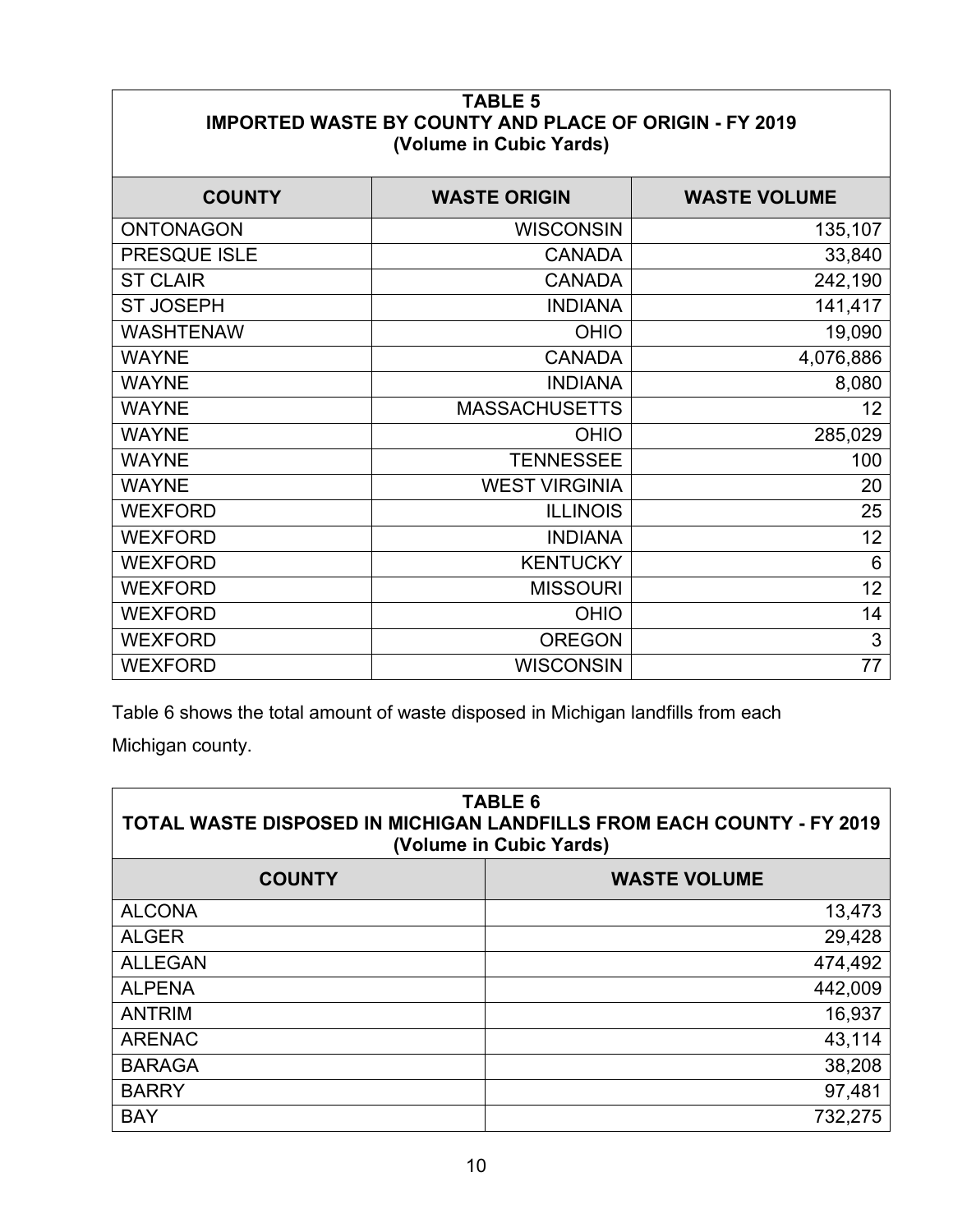| <b>TABLE 6</b><br>TOTAL WASTE DISPOSED IN MICHIGAN LANDFILLS FROM EACH COUNTY - FY 2019<br>(Volume in Cubic Yards) |                     |  |  |
|--------------------------------------------------------------------------------------------------------------------|---------------------|--|--|
| <b>COUNTY</b>                                                                                                      | <b>WASTE VOLUME</b> |  |  |
| <b>BENZIE</b>                                                                                                      | 22,371              |  |  |
| <b>BERRIEN</b>                                                                                                     | 995,581             |  |  |
| <b>BRANCH</b>                                                                                                      | 184,425             |  |  |
| <b>CALHOUN</b>                                                                                                     | 577,524             |  |  |
| <b>CASS</b>                                                                                                        | 173,792             |  |  |
| <b>CHARLEVOIX</b>                                                                                                  | 104,245             |  |  |
| <b>CHEBOYGAN</b>                                                                                                   | 107,441             |  |  |
| <b>CHIPPEWA</b>                                                                                                    | 112,474             |  |  |
| <b>CLARE</b>                                                                                                       | 105,912             |  |  |
| <b>CLINTON</b>                                                                                                     | 230,936             |  |  |
| <b>CRAWFORD</b>                                                                                                    | 87,477              |  |  |
| <b>DELTA</b>                                                                                                       | 169,186             |  |  |
| <b>DICKINSON</b>                                                                                                   | 242,831             |  |  |
| <b>EATON</b>                                                                                                       | 308,371             |  |  |
| <b>EMMET</b>                                                                                                       | 107,890             |  |  |
| <b>GENESEE</b>                                                                                                     | 1,527,520           |  |  |
| <b>GLADWIN</b>                                                                                                     | 66,692              |  |  |
| <b>GOGEBIC</b>                                                                                                     | 20,644              |  |  |
| <b>GRAND TRAVERSE</b>                                                                                              | 387,696             |  |  |
| <b>GRATIOT</b>                                                                                                     | 139,267             |  |  |
| <b>HILLSDALE</b>                                                                                                   | 70,632              |  |  |
| <b>HOUGHTON</b>                                                                                                    | 76,715              |  |  |
| <b>HURON</b>                                                                                                       | 141,683             |  |  |
| <b>INGHAM</b>                                                                                                      | 1,054,060           |  |  |
| <b>IONIA</b>                                                                                                       | 150,865             |  |  |
| <b>IOSCO</b>                                                                                                       | 117,622             |  |  |
| <b>IRON</b>                                                                                                        | 12,081              |  |  |
| <b>ISABELLA</b>                                                                                                    | 130,348             |  |  |
| <b>JACKSON</b>                                                                                                     | 533,082             |  |  |
| <b>KALAMAZOO</b>                                                                                                   | 1,234,091           |  |  |
| <b>KALKASKA</b>                                                                                                    | 120,023             |  |  |
| <b>KENT</b>                                                                                                        | 2,157,882           |  |  |
| <b>KEWEENAW</b>                                                                                                    | 2,983               |  |  |
| <b>LAKE</b>                                                                                                        | 21,697              |  |  |
| <b>LAPEER</b>                                                                                                      | 266,652             |  |  |
| LEELANAU                                                                                                           | 23,714              |  |  |
| <b>LENAWEE</b>                                                                                                     | 131,786             |  |  |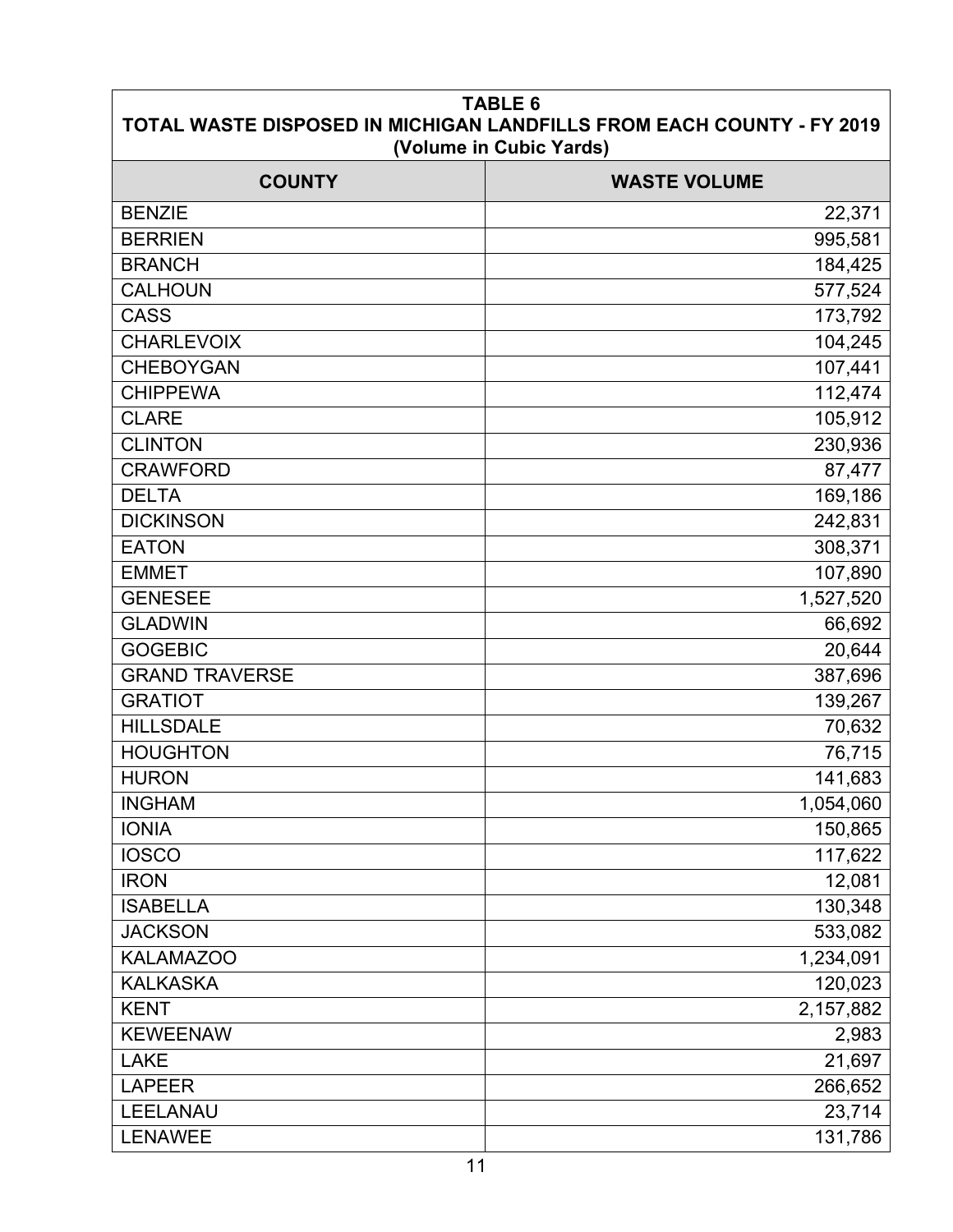| <b>TABLE 6</b><br>TOTAL WASTE DISPOSED IN MICHIGAN LANDFILLS FROM EACH COUNTY - FY 2019<br>(Volume in Cubic Yards) |                     |  |  |
|--------------------------------------------------------------------------------------------------------------------|---------------------|--|--|
| <b>COUNTY</b>                                                                                                      | <b>WASTE VOLUME</b> |  |  |
| <b>LIVINGSTON</b>                                                                                                  | 331,251             |  |  |
| <b>LUCE</b>                                                                                                        | 14,840              |  |  |
| <b>MACKINAC</b>                                                                                                    | 23,512              |  |  |
| <b>MACOMB</b>                                                                                                      | 2,467,835           |  |  |
| <b>MANISTEE</b>                                                                                                    | 290,576             |  |  |
| <b>MARQUETTE</b>                                                                                                   | 199,633             |  |  |
| <b>MASON</b>                                                                                                       | 117,917             |  |  |
| <b>MECOSTA</b>                                                                                                     | 74,378              |  |  |
| <b>MENOMINEE</b>                                                                                                   | 66,522              |  |  |
| <b>MIDLAND</b>                                                                                                     | 442,014             |  |  |
| <b>MISSAUKEE</b>                                                                                                   | 68,057              |  |  |
| <b>MONROE</b>                                                                                                      | 1,026,941           |  |  |
| <b>MONTCALM</b>                                                                                                    | 152,750             |  |  |
| <b>MONTMORENCY</b>                                                                                                 | 37,303              |  |  |
| <b>MUSKEGON</b>                                                                                                    | 794,229             |  |  |
| <b>NEWAYGO</b>                                                                                                     | 112,809             |  |  |
| <b>OAKLAND</b>                                                                                                     | 4,180,532           |  |  |
| <b>OCEANA</b>                                                                                                      | 54,727              |  |  |
| <b>OGEMAW</b>                                                                                                      | 41,697              |  |  |
| <b>ONTONAGON</b>                                                                                                   | 10,322              |  |  |
| <b>OSCEOLA</b>                                                                                                     | 53,854              |  |  |
| <b>OSCODA</b>                                                                                                      | 22,746              |  |  |
| <b>OTSEGO</b>                                                                                                      | 85,827              |  |  |
| <b>OTTAWA</b>                                                                                                      | 1,193,005           |  |  |
| PRESQUE ISLE                                                                                                       | 43,186              |  |  |
| <b>ROSCOMMON</b>                                                                                                   | 74,348              |  |  |
| <b>SAGINAW</b>                                                                                                     | 580,193             |  |  |
| <b>SANILAC</b>                                                                                                     | 129,719             |  |  |
| <b>SCHOOLCRAFT</b>                                                                                                 | 118,190             |  |  |
| <b>SHIAWASSEE</b>                                                                                                  | 231,013             |  |  |
| <b>ST CLAIR</b>                                                                                                    | 1,005,592           |  |  |
| <b>ST JOSEPH</b>                                                                                                   | 289,182             |  |  |
| <b>TUSCOLA</b>                                                                                                     | 105,641             |  |  |
| <b>VAN BUREN</b>                                                                                                   | 170,196             |  |  |
| <b>WASHTENAW</b>                                                                                                   | 1,204,225           |  |  |
| <b>WAYNE</b>                                                                                                       | 13,593,697          |  |  |
| <b>WEXFORD</b>                                                                                                     | 110,436             |  |  |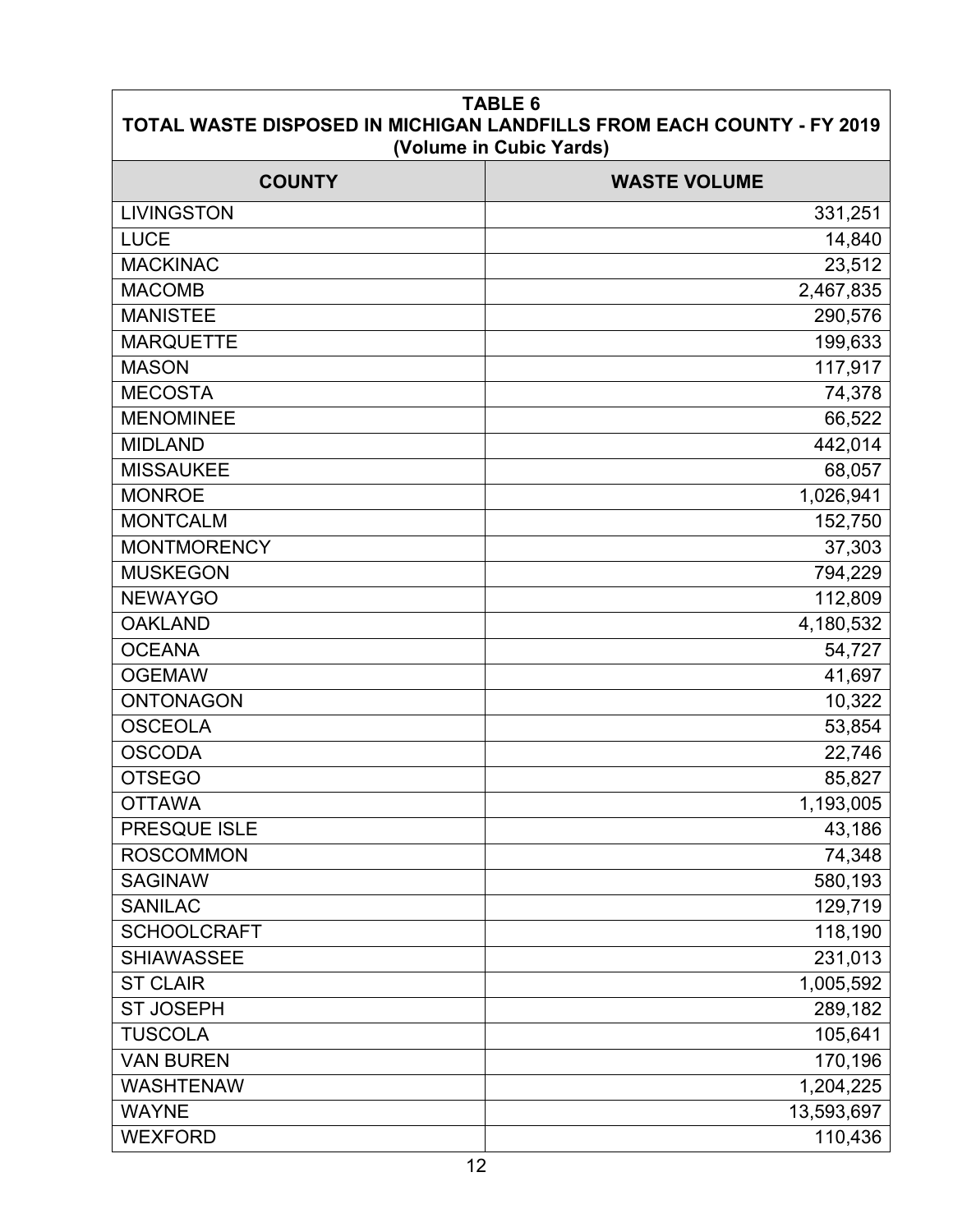Table 6A shows the total amount of waste disposed by each county that has a landfill. [Click here](http://www.michigan.gov/documents/deq/deq-whmd-swp-Landfill-map_247566_7.pdf) to view an online map that indicates where Michigan's active solid waste landfills are located.

| <b>TABLE 6A</b><br>TOTAL WASTE DISPOSED BY COUNTY - FY 2019<br>(Volume in Cubic Yards) |                           |  |  |
|----------------------------------------------------------------------------------------|---------------------------|--|--|
| <b>COUNTY</b>                                                                          | <b>TOTAL WASTE VOLUME</b> |  |  |
| <b>ALGER</b>                                                                           | 148,480                   |  |  |
| <b>ALPENA</b>                                                                          | 335,099                   |  |  |
| <b>BARRY</b>                                                                           | 148,878                   |  |  |
| <b>BAY</b>                                                                             | 829,922                   |  |  |
| <b>BERRIEN</b>                                                                         | 1,986,703                 |  |  |
| <b>CALHOUN</b>                                                                         | 1,217,902                 |  |  |
| <b>CHARLEVOIX</b>                                                                      | 8,121                     |  |  |
| <b>CHIPPEWA</b>                                                                        | 114,022                   |  |  |
| <b>CLARE</b>                                                                           | 318,655                   |  |  |
| <b>CLINTON</b>                                                                         | 1,737,644                 |  |  |
| <b>CRAWFORD</b>                                                                        | 239,592                   |  |  |
| <b>DELTA</b>                                                                           | 190,176                   |  |  |
| <b>DICKINSON</b>                                                                       | 128,327                   |  |  |
| <b>GENESEE</b>                                                                         | 2,382,931                 |  |  |
| <b>HURON</b>                                                                           | 191,682                   |  |  |
| <b>IONIA</b>                                                                           | 343,716                   |  |  |
| <b>JACKSON</b>                                                                         | 512,116                   |  |  |
| <b>KENT</b>                                                                            | 1,035,089                 |  |  |
| LEELANAU                                                                               | 86,571                    |  |  |
| <b>MACOMB</b>                                                                          | 8,030,812                 |  |  |
| <b>MANISTEE</b>                                                                        | 419,935                   |  |  |
| <b>MARQUETTE</b>                                                                       | 198,079                   |  |  |
| <b>MENOMINEE</b>                                                                       | 157,485                   |  |  |
| <b>MIDLAND</b>                                                                         | 446,886                   |  |  |
| <b>MONROE</b>                                                                          | 1,846,106                 |  |  |
| <b>MONTCALM</b>                                                                        | 692,152                   |  |  |
| <b>MONTMORENCY</b>                                                                     | 197,840                   |  |  |
| <b>MUSKEGON</b>                                                                        | 426,120                   |  |  |
| <b>OAKLAND</b>                                                                         | 2,347,490                 |  |  |
| <b>ONTONAGON</b>                                                                       | 279,129                   |  |  |
| <b>OTTAWA</b>                                                                          | 2,675,551                 |  |  |
| PRESQUE ISLE                                                                           | 367,730                   |  |  |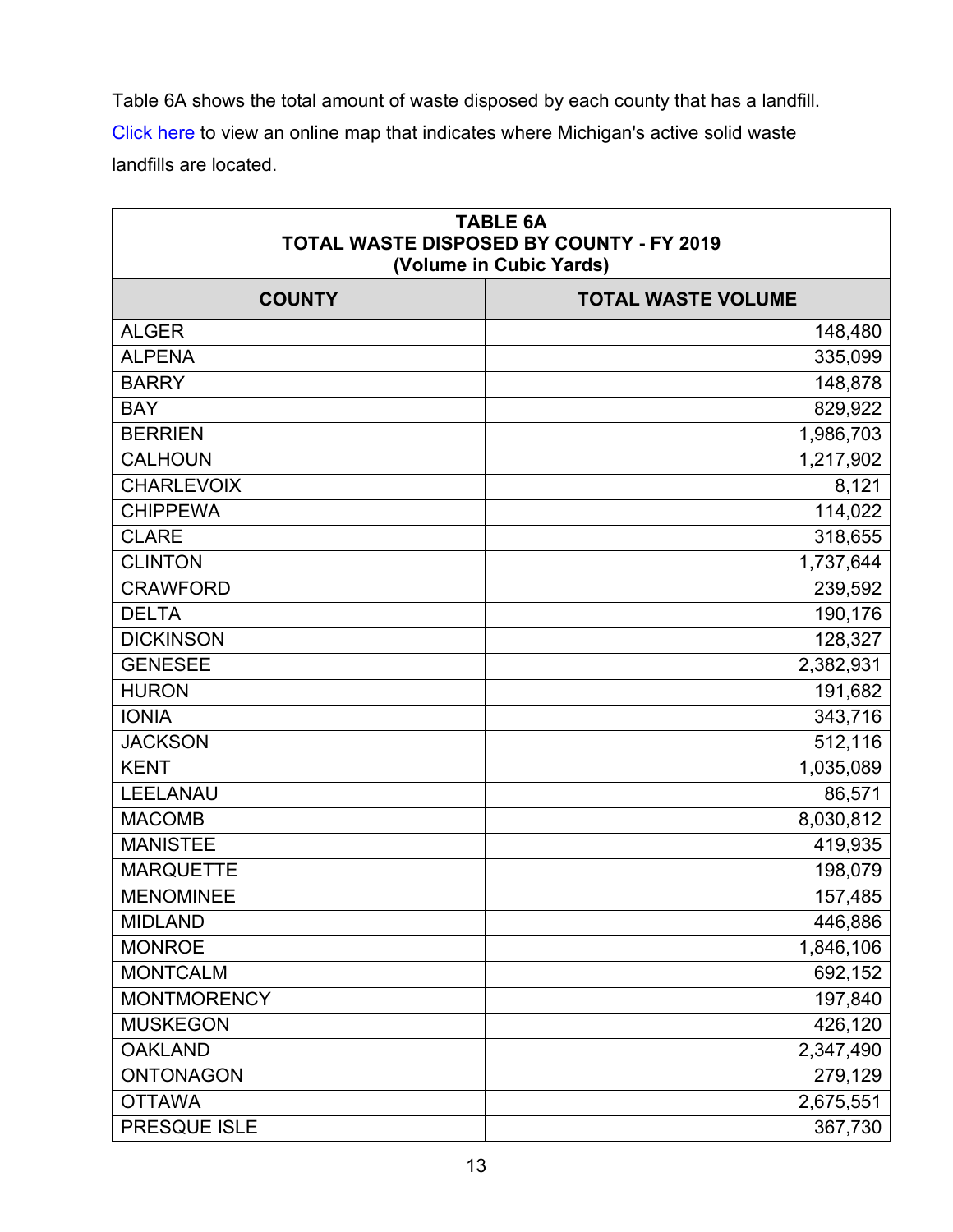| <b>TABLE 6A</b><br>TOTAL WASTE DISPOSED BY COUNTY - FY 2019<br>(Volume in Cubic Yards) |                           |  |  |
|----------------------------------------------------------------------------------------|---------------------------|--|--|
| <b>COUNTY</b>                                                                          | <b>TOTAL WASTE VOLUME</b> |  |  |
| <b>SAGINAW</b>                                                                         | 590,735                   |  |  |
| <b>SANILAC</b>                                                                         | 85,118                    |  |  |
| <b>SCHOOLCRAFT</b>                                                                     | 139,806                   |  |  |
| <b>SHIAWASSEE</b>                                                                      | 664,808                   |  |  |
| <b>ST CLAIR</b>                                                                        | 1,247,770                 |  |  |
| <b>ST JOSEPH</b>                                                                       | 1,077,646                 |  |  |
| <b>WASHTENAW</b>                                                                       | 5,662,096                 |  |  |
| <b>WAYNE</b>                                                                           | 15,488,813                |  |  |
| <b>WEXFORD</b>                                                                         | 705,357                   |  |  |

#### FACILITY INFORMATION

The total of MCW disposed, total of IW, C&D, ADC, and CS disposed, and total volume disposed at each of the 66 reporting facilities is given in Table 7. Tables 8 and 9 list the MCW and the IW, C&D, ADC and CS disposal volumes ranked in order of volume disposed. The highlighted type of waste in each of Tables 8 and 9 corresponds to the focus of that table. However, all waste information is also provided for reference purposes.

| <b>TABLE 7</b><br>TOTAL WASTE DISPOSAL BY FACILITY - ALPHABETICAL LISTING - FY 2019<br>(Volume in Cubic Yards) |                               |                                                  |                                       |
|----------------------------------------------------------------------------------------------------------------|-------------------------------|--------------------------------------------------|---------------------------------------|
| <b>FACILITY NAME</b>                                                                                           | <b>MCW</b><br><b>DISPOSED</b> | IW, C&D, ADC<br><b>AND CS</b><br><b>DISPOSED</b> | <b>TOTAL WASTE</b><br><b>DISPOSED</b> |
| <b>ADVANCED DISPOSAL</b><br><b>SERVICES ARBOR HILLS</b><br>LANDFILL, INC.                                      | 3,320,416                     | 2,341,680                                        | 5,662,096                             |
| <b>AUTUMN HILLS RECYCLING</b><br>AND DISPOSAL FACILITY                                                         | 479,291                       | 466,639                                          | 945,930                               |
| <b>BRENT RUN LANDFILL</b>                                                                                      | 643,966                       | 525,481                                          | 1,169,447                             |
| C & C EXPANDED SANITARY<br><b>LANDFILL</b>                                                                     | 810,335                       | 407,567                                          | 1,217,902                             |
| <b>CARLETON FARMS LANDFILL</b>                                                                                 | 3,921,032                     | 1,834,964                                        | 5,755,996                             |
| <b>CENTRAL SANITARY LANDFILL</b>                                                                               | 633,571                       | 58,581                                           | 692,152                               |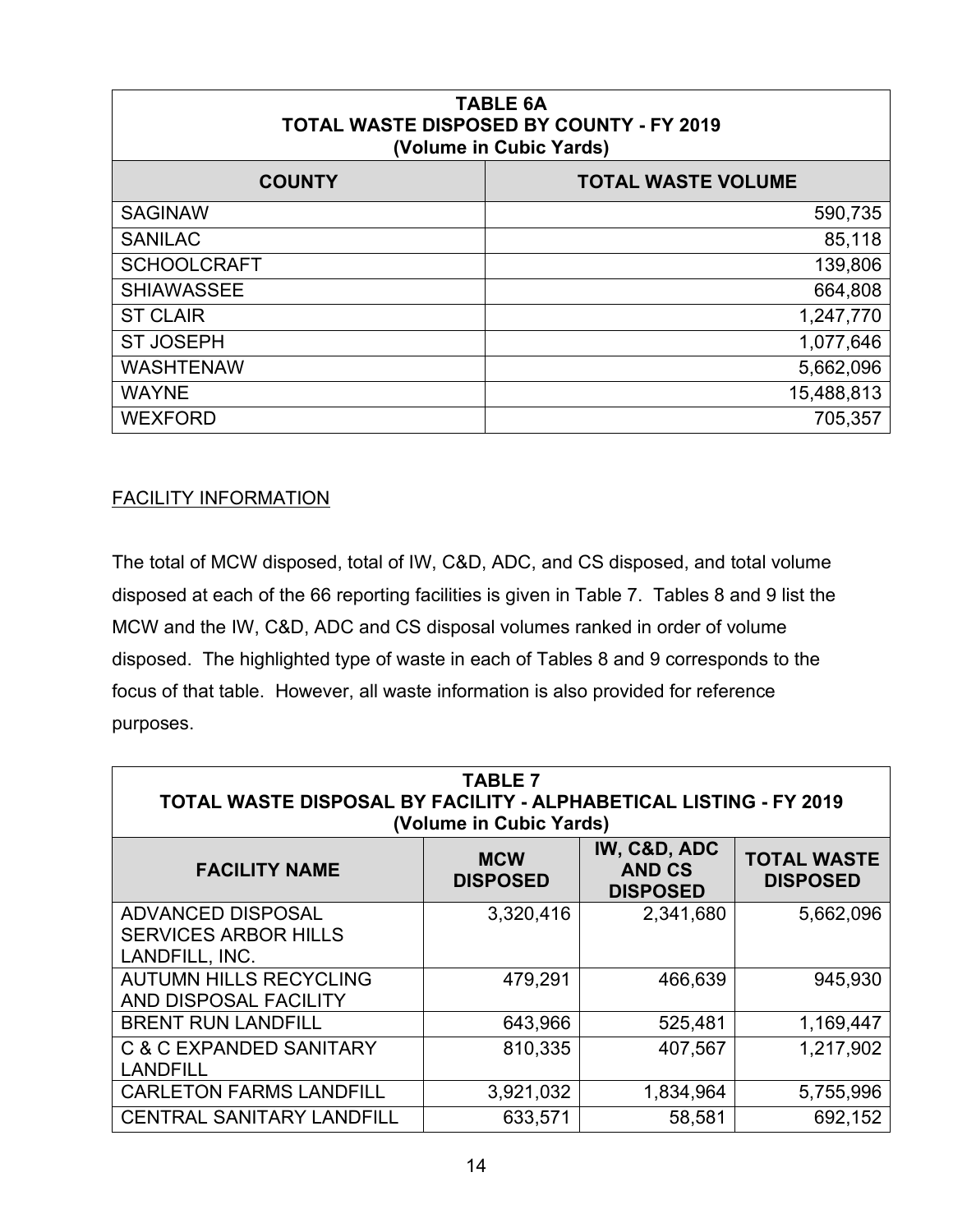| <b>TABLE 7</b><br>TOTAL WASTE DISPOSAL BY FACILITY - ALPHABETICAL LISTING - FY 2019<br>(Volume in Cubic Yards) |                               |                                                  |                                       |  |
|----------------------------------------------------------------------------------------------------------------|-------------------------------|--------------------------------------------------|---------------------------------------|--|
| <b>FACILITY NAME</b>                                                                                           | <b>MCW</b><br><b>DISPOSED</b> | IW, C&D, ADC<br><b>AND CS</b><br><b>DISPOSED</b> | <b>TOTAL WASTE</b><br><b>DISPOSED</b> |  |
| CITIZENS DISPOSAL, INC.                                                                                        | 534,576                       | 678,908                                          | 1,213,484                             |  |
| <b>CITY ENVIRONMENTAL</b><br>SERVICES, INC., OF WATERS                                                         | 194,877                       | 44,715                                           | 239,592                               |  |
| <b>CITY OF LIVONIA LANDFILL</b>                                                                                | $\overline{0}$                | 5,223                                            | 5,223                                 |  |
| CITY OF MIDLAND SANITARY<br><b>LANDFILL</b>                                                                    | 194,446                       | 252,440                                          | 446,886                               |  |
| <b>CONSUMERS ENERGY DE KARN</b>                                                                                | 0                             | 18,000                                           | 18,000                                |  |
| <b>CONSUMERS ENERGY J H</b><br><b>CAMPBELL COMPLEX</b>                                                         | $\overline{0}$                | 247,800                                          | 247,800                               |  |
| <b>CONSUMERS WEADOCK</b><br><b>COMPLEX</b>                                                                     | $\overline{0}$                | 277,383                                          | 277,383                               |  |
| <b>COUNTY OF MUSKEGON -</b><br><b>SOLID WASTE LANDFILL</b>                                                     | 249,487                       | 176,633                                          | 426,120                               |  |
| DAFTER SANITARY LANDFILL                                                                                       | 110,248                       | 3,774                                            | 114,022                               |  |
| <b>DELTA COUNTY LANDFILL</b>                                                                                   | 77,775                        | 39,837                                           | 117,612                               |  |
| <b>DETROIT EDISON CO RANGE</b><br><b>ROAD ASH DISPOSAL</b>                                                     | $\overline{0}$                | 276,455                                          | 276,455                               |  |
| DETROIT EDISON CO SIBLEY<br><b>QUARRY</b>                                                                      | $\mathbf 0$                   | 70,316                                           | 70,316                                |  |
| DTE MONROE POWER PLANT                                                                                         | $\overline{0}$                | 258,827                                          | 258,827                               |  |
| <b>EAGLE VALLEY RECYCLE &amp;</b><br><b>DISPOSAL FACILITY</b>                                                  | 1,173,099                     | 392,752                                          | 1,565,851                             |  |
| <b>EVER-GREEN LANDFILL AND</b><br>RECYCLING CENTER, LLC                                                        | $\overline{0}$                | 14,137                                           | 14,137                                |  |
| <b>GFL NORTH MICHIGAN</b><br>LANDFILL, LLC                                                                     | 301,322                       | 66,408                                           | 367,730                               |  |
| <b>GLENS SANITARY LANDFILL</b>                                                                                 | 63,565                        | 23,006                                           | 86,571                                |  |
| <b>GRANGER GRAND RIVER</b><br><b>LANDFILL</b>                                                                  | 3,876                         | $\overline{0}$                                   | 3,876                                 |  |
| <b>GRANGER WOOD STREET</b><br><b>LANDFILL</b>                                                                  | 1,723,520                     | 10,248                                           | 1,733,768                             |  |
| <b>HAYWIRE LANDFILL</b>                                                                                        | $\overline{0}$                | 37,967                                           | 37,967                                |  |
| HIAWATHA SHORES LANDFILL,<br>INC.                                                                              | 88,235                        | 13,604                                           | 101,839                               |  |
| HURON LANDFILL CORP. - DBA<br><b>HURON LANDFILL</b>                                                            | 116,537                       | 75,145                                           | 191,682                               |  |
| K & W LANDFILL                                                                                                 | 251,257                       | 13,735                                           | 264,992                               |  |
| LAFARGE MIDWEST, INC.                                                                                          | $\mathbf 0$                   | 335,099                                          | 335,099                               |  |
| <b>LIBERTY ENVIRONMENTALISTS</b><br><b>LANDFILL</b>                                                            | 172,140                       | 122,562                                          | 294,702                               |  |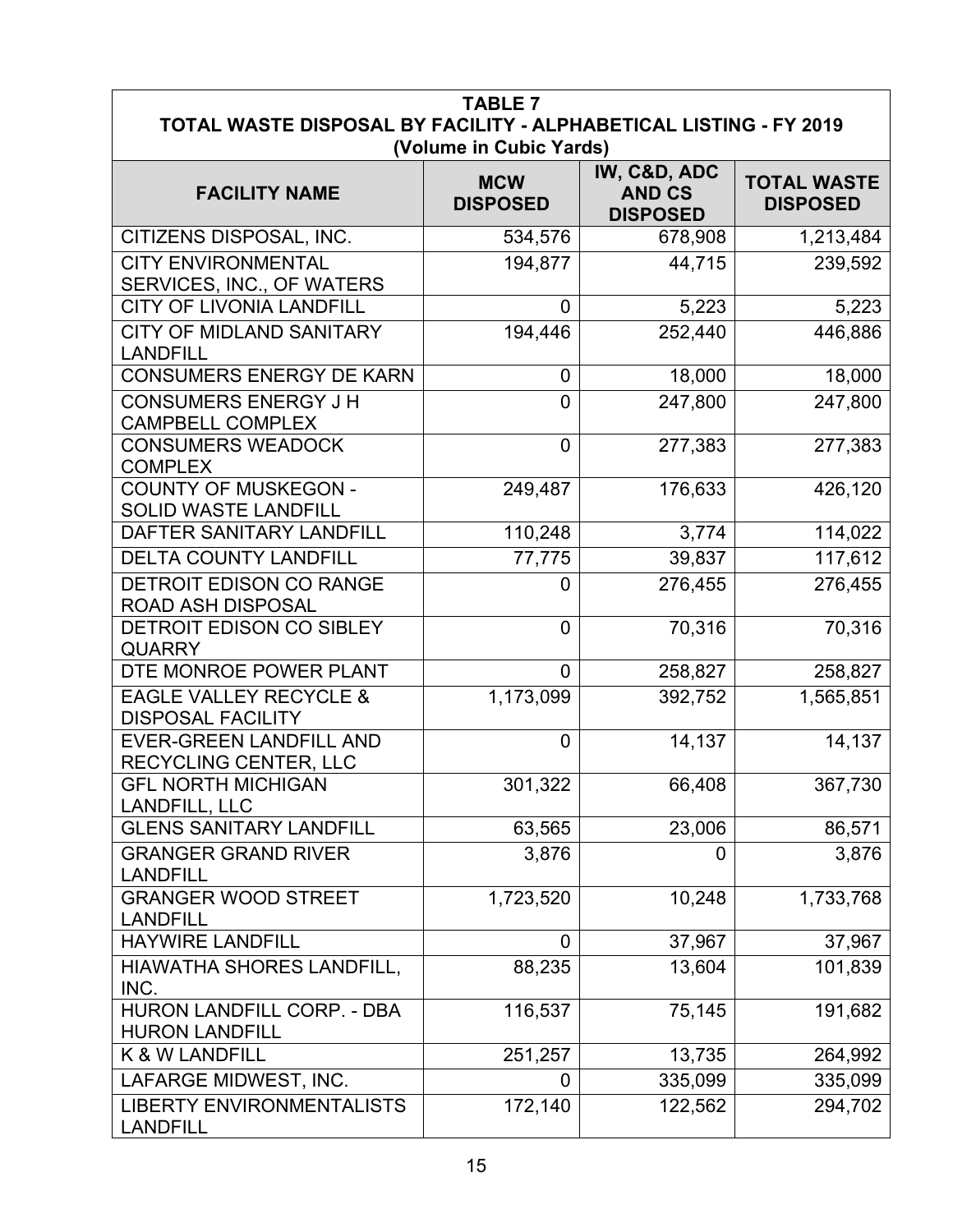| <b>TABLE 7</b><br>TOTAL WASTE DISPOSAL BY FACILITY - ALPHABETICAL LISTING - FY 2019<br>(Volume in Cubic Yards) |                               |                                                  |                                       |  |
|----------------------------------------------------------------------------------------------------------------|-------------------------------|--------------------------------------------------|---------------------------------------|--|
| <b>FACILITY NAME</b>                                                                                           | <b>MCW</b><br><b>DISPOSED</b> | IW, C&D, ADC<br><b>AND CS</b><br><b>DISPOSED</b> | <b>TOTAL WASTE</b><br><b>DISPOSED</b> |  |
| MANISTEE COUNTY LANDFILL,<br>INC.                                                                              | 201,009                       | 218,926                                          | 419,935                               |  |
| MARQUETTE COUNTY LANDFILL                                                                                      | 111,743                       | 86,336                                           | 198,079                               |  |
| <b>MATLIN ROAD LANDFILL</b>                                                                                    | 0                             | 68                                               | 68                                    |  |
| <b>MCGILL ROAD LANDFILL</b>                                                                                    | 164,177                       | 53,237                                           | 217,414                               |  |
| MICHIGAN ENVIRONS, INC.                                                                                        | 112,127                       | 45,358                                           | 157,485                               |  |
| MONTMORENCY-OSCODA-<br><b>ALPENA SWMA</b>                                                                      | 134,527                       | 63,313                                           | 197,840                               |  |
| NIAGARA DEVELOPMENT, LLC                                                                                       | $\overline{0}$                | 17,053                                           | 17,053                                |  |
| <b>NORTHERN OAKS RECYCLING</b><br>AND DISPOSAL FACILITY                                                        | 195,723                       | 122,932                                          | 318,655                               |  |
| <b>OAKLAND HEIGHTS</b><br>DEVELOPMENT, INC.                                                                    | 511,666                       | 269,973                                          | 781,639                               |  |
| <b>ORCHARD HILL SANITARY</b><br><b>LANDFILL</b>                                                                | 713,773                       | $\overline{0}$                                   | 713,773                               |  |
| <b>OTTAWA COUNTY FARMS</b><br><b>LANDFILL</b>                                                                  | 781,644                       | 700,177                                          | 1,481,821                             |  |
| PEOPLES LANDFILL, INC.                                                                                         | 462,096                       | 114,742                                          | 576,838                               |  |
| PINE TREE ACRES, INC.                                                                                          | 6,873,200                     | 1,157,612                                        | 8,030,812                             |  |
| PITSCH SANITARY LANDFILL                                                                                       | 25,902                        | 317,814                                          | 343,716                               |  |
| <b>RACER SAGINAW NODULAR</b><br><b>INDUSTRIAL LAND</b>                                                         | $\overline{0}$                | 13,897                                           | 13,897                                |  |
| <b>REPUBLIC SERVICES OF</b><br><b>PINCONNING</b>                                                               | 296,548                       | 237,991                                          | 534,539                               |  |
| RIVERVIEW LAND PRESERVE                                                                                        | 1,382,564                     | 557,567                                          | 1,940,131                             |  |
| <b>SAUK TRAIL HILLS LANDFILL</b>                                                                               | 818,274                       | 874,939                                          | 1,693,213                             |  |
| SC HOLDINGS, INC.                                                                                              | 131,459                       | 17,419                                           | 148,878                               |  |
| <b>SMITHS CREEK LANDFILL</b>                                                                                   | 769,537                       | 201,778                                          | 971,315                               |  |
| <b>SOUTH KENT LANDFILL</b>                                                                                     | 1,033,167                     | $\mathbf 0$                                      | 1,033,167                             |  |
| SOUTHEAST BERRIEN COUNTY<br><b>LANDFILL</b>                                                                    | $\overline{1,}054,350$        | 218,580                                          | 1,272,930                             |  |
| <b>SPARTA FOUNDRY WASTE</b><br><b>FACILITY</b>                                                                 | $\mathbf 0$                   | 1,922                                            | 1,922                                 |  |
| ST MARYS CEMENT U.S., LLC                                                                                      | $\overline{0}$                | 8,121                                            | 8,121                                 |  |
| <b>TRI-CITY RECYCLING AND</b><br><b>DISPOSAL FACILITY</b>                                                      | 64,594                        | 20,524                                           | 85,118                                |  |
| <b>VENICE PARK RECYCLING &amp;</b><br><b>DISPOSAL FACILITY</b>                                                 | 438,304                       | 226,504                                          | 664,808                               |  |
| <b>VERSO ESCANABA, LLC</b>                                                                                     | 0                             | 72,564                                           | 72,564                                |  |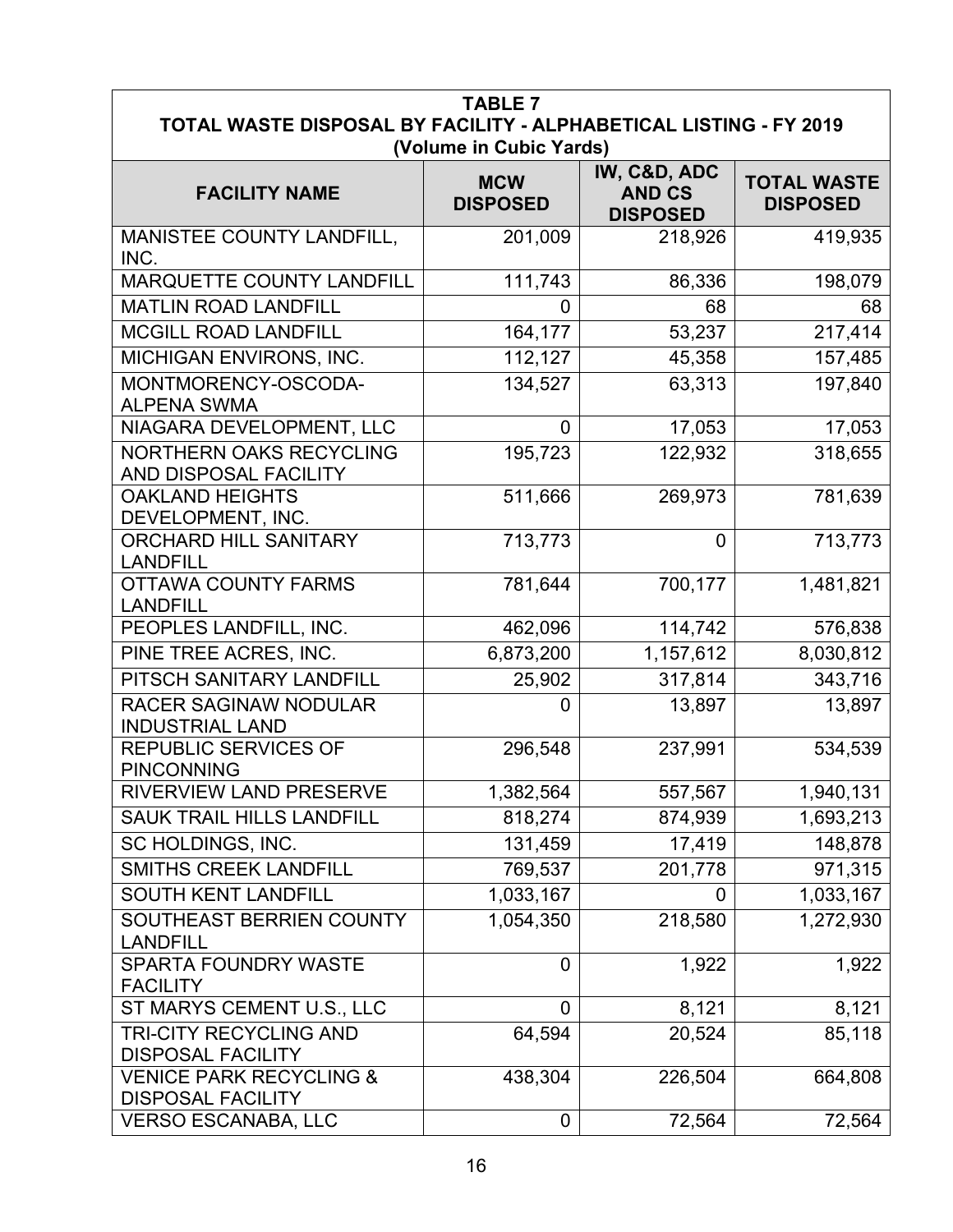| <b>TABLE 7</b><br>TOTAL WASTE DISPOSAL BY FACILITY - ALPHABETICAL LISTING - FY 2019<br>(Volume in Cubic Yards) |                               |                                                  |                                       |
|----------------------------------------------------------------------------------------------------------------|-------------------------------|--------------------------------------------------|---------------------------------------|
| <b>FACILITY NAME</b>                                                                                           | <b>MCW</b><br><b>DISPOSED</b> | IW, C&D, ADC<br><b>AND CS</b><br><b>DISPOSED</b> | <b>TOTAL WASTE</b><br><b>DISPOSED</b> |
| <b>VERSO QUINNESEC, LLC</b>                                                                                    | 0                             | 111,274                                          | 111,274                               |
| <b>VIENNA JUNCTION INDUSTRIAL</b><br><b>PARK SANITARY LANDFILL</b>                                             | 605,190                       | 982,021                                          | 1,587,211                             |
| WE ENERGIES PRESQUE ISLE<br><b>POWER PLANT</b>                                                                 | 0                             | 1,554                                            | 1,554                                 |
| <b>WESTSIDE RECYCLING &amp;</b><br><b>DISPOSAL FACILITY</b>                                                    | 578,513                       | 499,133                                          | 1,077,646                             |
| <b>WEXFORD COUNTY LANDFILL,</b><br><b>LLC</b>                                                                  | 582,948                       | 122,409                                          | 705,357                               |
| WOOD ISLAND WASTE<br>MANAGEMENT, INC.                                                                          | 128,273                       | 20,207                                           | 148,480                               |
| <b>WOODLAND MEADOWS RDF-</b><br><b>VAN BUREN</b>                                                               | 2,452,681                     | 3,571,253                                        | 6,023,934                             |

| <b>TABLE 8</b><br>MCW DISPOSAL BY FACILITY - RANKED BY VOLUME - FY 2019<br>(Volume in Cubic Yards) |                               |                                                  |                                       |
|----------------------------------------------------------------------------------------------------|-------------------------------|--------------------------------------------------|---------------------------------------|
| <b>FACILITY NAME</b>                                                                               | <b>MCW</b><br><b>DISPOSED</b> | IW, C&D, ADC<br><b>AND CS</b><br><b>DISPOSED</b> | <b>TOTAL WASTE</b><br><b>DISPOSED</b> |
| PINE TREE ACRES, INC.                                                                              | 6,873,200                     | 1,157,612                                        | 8,030,812                             |
| <b>CARLETON FARMS LANDFILL</b>                                                                     | 3,921,032                     | 1,834,964                                        | 5,755,996                             |
| <b>ADVANCED DISPOSAL</b><br><b>SERVICES ARBOR HILLS</b><br>LANDFILL, INC.                          | 3,320,416                     | 2,341,680                                        | 5,662,096                             |
| WOODLAND MEADOWS RDF-<br><b>VAN BUREN</b>                                                          | 2,452,681                     | 3,571,253                                        | 6,023,934                             |
| <b>GRANGER WOOD STREET</b><br><b>LANDFILL</b>                                                      | 1,723,520                     | 10,248                                           | 1,733,768                             |
| RIVERVIEW LAND PRESERVE                                                                            | 1,382,564                     | 557,567                                          | 1,940,131                             |
| <b>EAGLE VALLEY RECYCLE &amp;</b><br><b>DISPOSAL FACILITY</b>                                      | 1,173,099                     | 392,752                                          | 1,565,851                             |
| <b>SOUTHEAST BERRIEN COUNTY</b><br><b>LANDFILL</b>                                                 | 1,054,350                     | 218,580                                          | 1,272,930                             |
| <b>SOUTH KENT LANDFILL</b>                                                                         | 1,033,167                     | 0                                                | 1,033,167                             |
| <b>SAUK TRAIL HILLS LANDFILL</b>                                                                   | 818,274                       | 874,939                                          | 1,693,213                             |
| <b>C &amp; C EXPANDED SANITARY</b><br><b>LANDFILL</b>                                              | 810,335                       | 407,567                                          | 1,217,902                             |
| <b>OTTAWA COUNTY FARMS</b><br><b>LANDFILL</b>                                                      | 781,644                       | 700,177                                          | 1,481,821                             |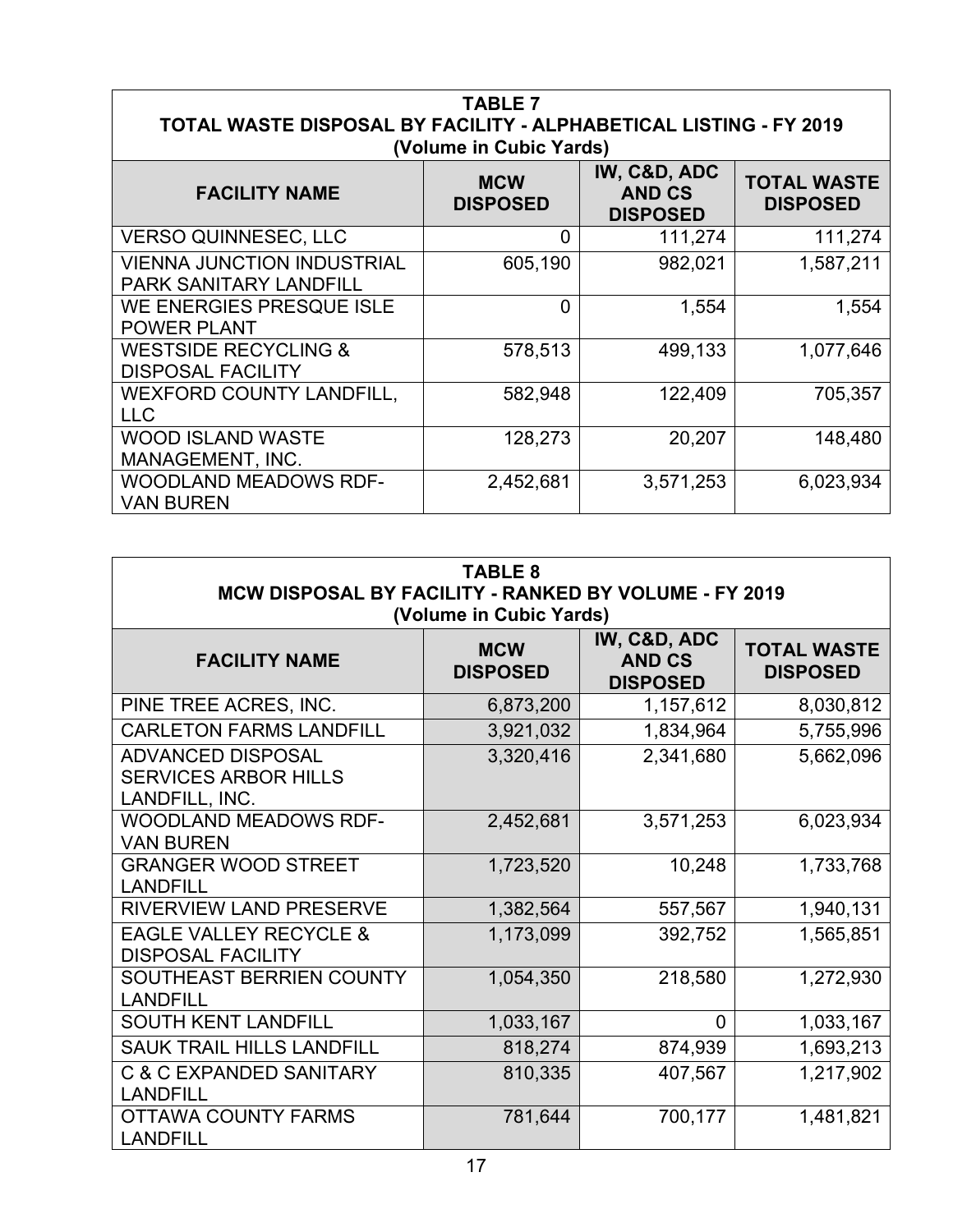| <b>TABLE 8</b><br>MCW DISPOSAL BY FACILITY - RANKED BY VOLUME - FY 2019 |                               |                                                  |                                       |
|-------------------------------------------------------------------------|-------------------------------|--------------------------------------------------|---------------------------------------|
|                                                                         | (Volume in Cubic Yards)       |                                                  |                                       |
| <b>FACILITY NAME</b>                                                    | <b>MCW</b><br><b>DISPOSED</b> | IW, C&D, ADC<br><b>AND CS</b><br><b>DISPOSED</b> | <b>TOTAL WASTE</b><br><b>DISPOSED</b> |
| <b>SMITHS CREEK LANDFILL</b>                                            | 769,537                       | 201,778                                          | 971,315                               |
| <b>ORCHARD HILL SANITARY</b><br><b>LANDFILL</b>                         | 713,773                       | $\overline{0}$                                   | 713,773                               |
| <b>BRENT RUN LANDFILL</b>                                               | 643,966                       | 525,481                                          | 1,169,447                             |
| CENTRAL SANITARY LANDFILL                                               | 633,571                       | 58,581                                           | 692,152                               |
| <b>VIENNA JUNCTION INDUSTRIAL</b><br>PARK SANITARY LANDFILL             | 605,190                       | 982,021                                          | 1,587,211                             |
| <b>WEXFORD COUNTY LANDFILL,</b><br><b>LLC</b>                           | 582,948                       | 122,409                                          | 705,357                               |
| <b>WESTSIDE RECYCLING &amp;</b><br><b>DISPOSAL FACILITY</b>             | 578,513                       | 499,133                                          | 1,077,646                             |
| CITIZENS DISPOSAL, INC.                                                 | 534,576                       | 678,908                                          | 1,213,484                             |
| <b>OAKLAND HEIGHTS</b><br>DEVELOPMENT, INC.                             | 511,666                       | 269,973                                          | 781,639                               |
| <b>AUTUMN HILLS RECYCLING</b><br>AND DISPOSAL FACILITY                  | 479,291                       | 466,639                                          | 945,930                               |
| PEOPLES LANDFILL, INC.                                                  | 462,096                       | 114,742                                          | 576,838                               |
| <b>VENICE PARK RECYCLING &amp;</b><br><b>DISPOSAL FACILITY</b>          | 438,304                       | 226,504                                          | 664,808                               |
| <b>GFL NORTH MICHIGAN</b><br>LANDFILL, LLC                              | 301,322                       | 66,408                                           | 367,730                               |
| <b>REPUBLIC SERVICES OF</b><br><b>PINCONNING</b>                        | 296,548                       | 237,991                                          | 534,539                               |
| K & W LANDFILL                                                          | 251,257                       | 13,735                                           | 264,992                               |
| <b>COUNTY OF MUSKEGON -</b><br><b>SOLID WASTE LANDFILL</b>              | 249,487                       | 176,633                                          | 426,120                               |
| MANISTEE COUNTY LANDFILL,<br>INC.                                       | 201,009                       | 218,926                                          | 419,935                               |
| NORTHERN OAKS RECYCLING<br>AND DISPOSAL FACILITY                        | 195,723                       | 122,932                                          | 318,655                               |
| <b>CITY ENVIRONMENTAL</b><br>SERVICES, INC. OF WATERS                   | 194,877                       | 44,715                                           | 239,592                               |
| <b>CITY OF MIDLAND SANITARY</b><br><b>LANDFILL</b>                      | 194,446                       | 252,440                                          | 446,886                               |
| <b>LIBERTY ENVIRONMENTALISTS</b><br><b>LANDFILL</b>                     | 172,140                       | 122,562                                          | 294,702                               |
| <b>MCGILL ROAD LANDFILL</b>                                             | 164,177                       | 53,237                                           | 217,414                               |
| MONTMORENCY-OSCODA-<br><b>ALPENA SWMA</b>                               | 134,527                       | 63,313                                           | 197,840                               |
| SC HOLDINGS, INC.                                                       | 131,459                       | 17,419                                           | 148,878                               |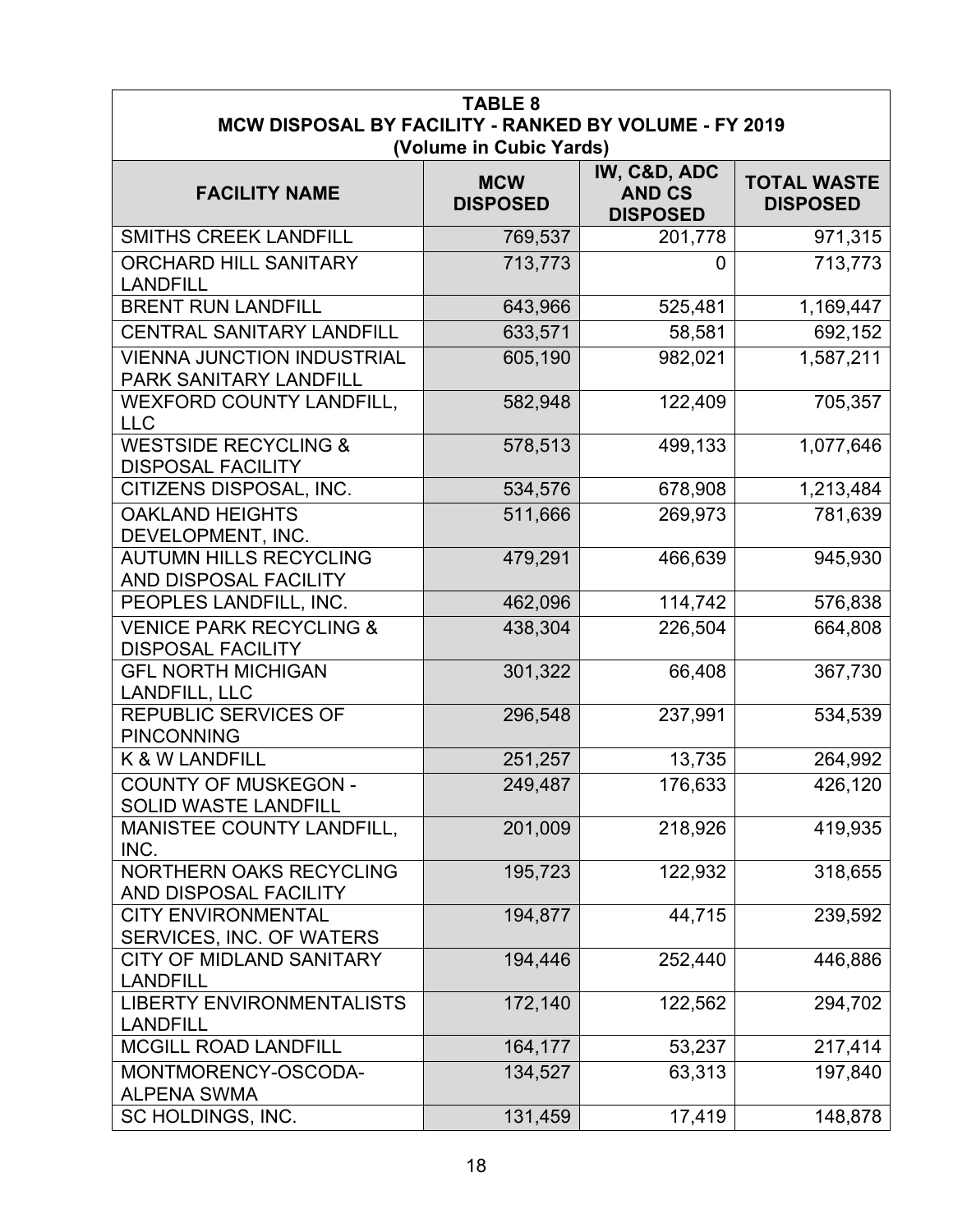| <b>TABLE 8</b><br>MCW DISPOSAL BY FACILITY - RANKED BY VOLUME - FY 2019<br>(Volume in Cubic Yards) |                               |                                                  |                                       |
|----------------------------------------------------------------------------------------------------|-------------------------------|--------------------------------------------------|---------------------------------------|
| <b>FACILITY NAME</b>                                                                               | <b>MCW</b><br><b>DISPOSED</b> | IW, C&D, ADC<br><b>AND CS</b><br><b>DISPOSED</b> | <b>TOTAL WASTE</b><br><b>DISPOSED</b> |
| <b>WOOD ISLAND WASTE</b><br>MANAGEMENT, INC.                                                       | 128,273                       | 20,207                                           | 148,480                               |
| <b>HURON LANDFILL CORP. - DBA</b><br><b>HURON LANDFILL</b>                                         | 116,537                       | 75,145                                           | 191,682                               |
| <b>MICHIGAN ENVIRONS, INC.</b>                                                                     | 112,127                       | 45,358                                           | 157,485                               |
| <b>MARQUETTE COUNTY LANDFILL</b>                                                                   | 111,743                       | 86,336                                           | 198,079                               |
| DAFTER SANITARY LANDFILL                                                                           | 110,248                       | 3,774                                            | 114,022                               |
| <b>HIAWATHA SHORES LANDFILL,</b><br>INC.                                                           | 88,235                        | 13,604                                           | 101,839                               |
| <b>DELTA COUNTY LANDFILL</b>                                                                       | 77,775                        | 39,837                                           | 117,612                               |
| <b>TRI-CITY RECYCLING AND</b><br><b>DISPOSAL FACILITY</b>                                          | 64,594                        | 20,524                                           | 85,118                                |
| <b>GLENS SANITARY LANDFILL</b>                                                                     | 63,565                        | 23,006                                           | 86,571                                |
| PITSCH SANITARY LANDFILL                                                                           | 25,902                        | 317,814                                          | 343,716                               |
| <b>GRANGER GRAND RIVER</b><br><b>LANDFILL</b>                                                      | 3,876                         | 0                                                | 3,876                                 |

| <b>TABLE 9</b><br>IW AND C&D DISPOSAL BY FACILITY - RANKED BY VOLUME - FY 2019<br>(Volume in Cubic Yards) |                               |                                                  |                                       |
|-----------------------------------------------------------------------------------------------------------|-------------------------------|--------------------------------------------------|---------------------------------------|
| <b>FACILITY NAME</b>                                                                                      | <b>MCW</b><br><b>DISPOSED</b> | IW, C&D, ADC<br><b>AND CS</b><br><b>DISPOSED</b> | <b>TOTAL WASTE</b><br><b>DISPOSED</b> |
| <b>WOODLAND MEADOWS RDF-</b><br><b>VAN BUREN</b>                                                          | 2,452,681                     | 3,571,253                                        | 6,023,934                             |
| <b>ADVANCED DISPOSAL</b><br><b>SERVICES ARBOR HILLS</b><br>LANDFILL, INC.                                 | 3,320,416                     | 2,341,680                                        | 5,662,096                             |
| <b>CARLETON FARMS LANDFILL</b>                                                                            | 3,921,032                     | 1,834,964                                        | 5,755,996                             |
| PINE TREE ACRES, INC.                                                                                     | 6,873,200                     | 1,157,612                                        | 8,030,812                             |
| <b>VIENNA JUNCTION INDUSTRIAL</b><br><b>PARK SANITARY LANDFILL</b>                                        | 605,190                       | 982,021                                          | 1,587,211                             |
| <b>SAUK TRAIL HILLS LANDFILL</b>                                                                          | 818,274                       | 874,939                                          | 1,693,213                             |
| <b>OTTAWA COUNTY FARMS</b><br><b>LANDFILL</b>                                                             | 781,644                       | 700,177                                          | 1,481,821                             |
| CITIZENS DISPOSAL, INC.                                                                                   | 534,576                       | 678,908                                          | 1,213,484                             |
| <b>RIVERVIEW LAND PRESERVE</b>                                                                            | 1,382,564                     | 557,567                                          | 1,940,131                             |
| <b>BRENT RUN LANDFILL</b>                                                                                 | 643,966                       | 525,481                                          | 1,169,447                             |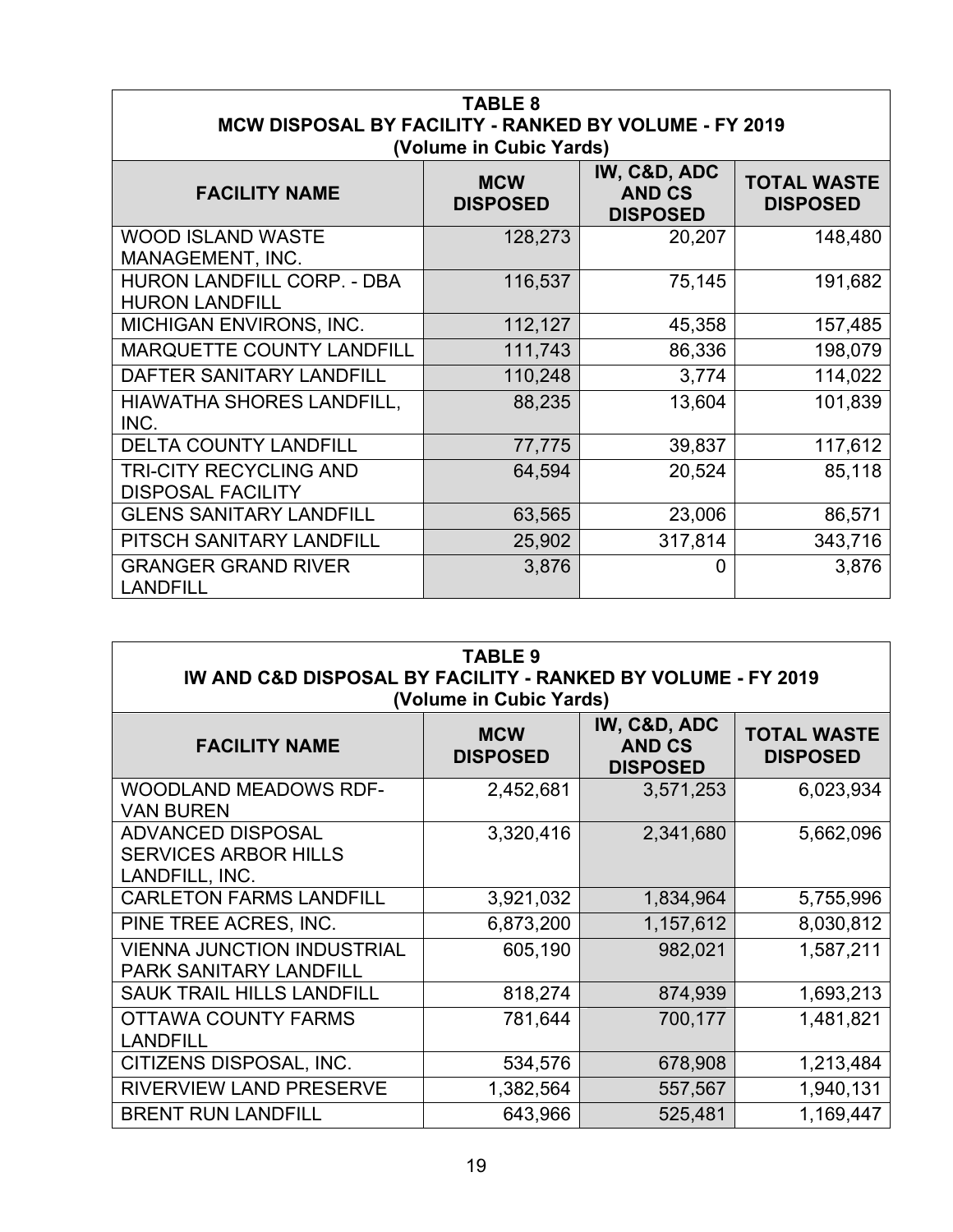| <b>TABLE 9</b><br>IW AND C&D DISPOSAL BY FACILITY - RANKED BY VOLUME - FY 2019 |                                                          |                                                  |                                       |  |  |  |
|--------------------------------------------------------------------------------|----------------------------------------------------------|--------------------------------------------------|---------------------------------------|--|--|--|
| <b>FACILITY NAME</b>                                                           | (Volume in Cubic Yards)<br><b>MCW</b><br><b>DISPOSED</b> | IW, C&D, ADC<br><b>AND CS</b><br><b>DISPOSED</b> | <b>TOTAL WASTE</b><br><b>DISPOSED</b> |  |  |  |
| <b>WESTSIDE RECYCLING &amp;</b><br><b>DISPOSAL FACILITY</b>                    | 578,513                                                  | 499,133                                          | 1,077,646                             |  |  |  |
| <b>AUTUMN HILLS RECYCLING</b><br>AND DISPOSAL FACILITY                         | 479,291                                                  | 466,639                                          | 945,930                               |  |  |  |
| <b>C &amp; C EXPANDED SANITARY</b><br><b>LANDFILL</b>                          | 810,335                                                  | 407,567                                          | 1,217,902                             |  |  |  |
| <b>EAGLE VALLEY RECYCLE &amp;</b><br><b>DISPOSAL FACILITY</b>                  | 1,173,099                                                | 392,752                                          | 1,565,851                             |  |  |  |
| LAFARGE MIDWEST, INC.                                                          | 0                                                        | 335,099                                          | 335,099                               |  |  |  |
| PITSCH SANITARY LANDFILL                                                       | 25,902                                                   | 317,814                                          | 343,716                               |  |  |  |
| <b>CONSUMERS WEADOCK</b><br><b>COMPLEX</b>                                     | 0                                                        | 277,383                                          | 277,383                               |  |  |  |
| <b>DETROIT EDISON CO RANGE</b><br><b>ROAD ASH DISPOSAL</b>                     | $\mathbf 0$                                              | 276,455                                          | 276,455                               |  |  |  |
| <b>OAKLAND HEIGHTS</b><br>DEVELOPMENT, INC.                                    | 511,666                                                  | 269,973                                          | 781,639                               |  |  |  |
| DTE MONROE POWER PLANT                                                         | $\Omega$                                                 | 258,827                                          | 258,827                               |  |  |  |
| CITY OF MIDLAND SANITARY<br><b>LANDFILL</b>                                    | 194,446                                                  | 252,440                                          | 446,886                               |  |  |  |
| <b>CONSUMERS ENERGY J H</b><br><b>CAMPBELL COMPLEX</b>                         | $\overline{0}$                                           | 247,800                                          | 247,800                               |  |  |  |
| <b>REPUBLIC SERVICES OF</b><br><b>PINCONNING</b>                               | 296,548                                                  | 237,991                                          | 534,539                               |  |  |  |
| <b>VENICE PARK RECYCLING &amp;</b><br><b>DISPOSAL FACILITY</b>                 | 438,304                                                  | 226,504                                          | 664,808                               |  |  |  |
| <b>MANISTEE COUNTY LANDFILL,</b><br>INC.                                       | 201,009                                                  | 218,926                                          | 419,935                               |  |  |  |
| SOUTHEAST BERRIEN COUNTY<br><b>LANDFILL</b>                                    | 1,054,350                                                | 218,580                                          | 1,272,930                             |  |  |  |
| <b>SMITHS CREEK LANDFILL</b>                                                   | 769,537                                                  | 201,778                                          | 971,315                               |  |  |  |
| <b>COUNTY OF MUSKEGON -</b><br><b>SOLID WASTE LANDFILL</b>                     | 249,487                                                  | 176,633                                          | 426,120                               |  |  |  |
| <b>NORTHERN OAKS RECYCLING</b><br>AND DISPOSAL FACILITY                        | 195,723                                                  | 122,932                                          | 318,655                               |  |  |  |
| <b>LIBERTY ENVIRONMENTALISTS</b><br><b>LANDFILL</b>                            | 172,140                                                  | 122,562                                          | 294,702                               |  |  |  |
| <b>WEXFORD COUNTY LANDFILL,</b><br><b>LLC</b>                                  | 582,948                                                  | 122,409                                          | 705,357                               |  |  |  |
| PEOPLES LANDFILL, INC.                                                         | 462,096                                                  | 114,742                                          | 576,838                               |  |  |  |
| <b>VERSO QUINNESEC LLC.</b>                                                    | 0                                                        | 111,274                                          | 111,274                               |  |  |  |
| MARQUETTE COUNTY LANDFILL                                                      | 111,743                                                  | 86,336                                           | 198,079                               |  |  |  |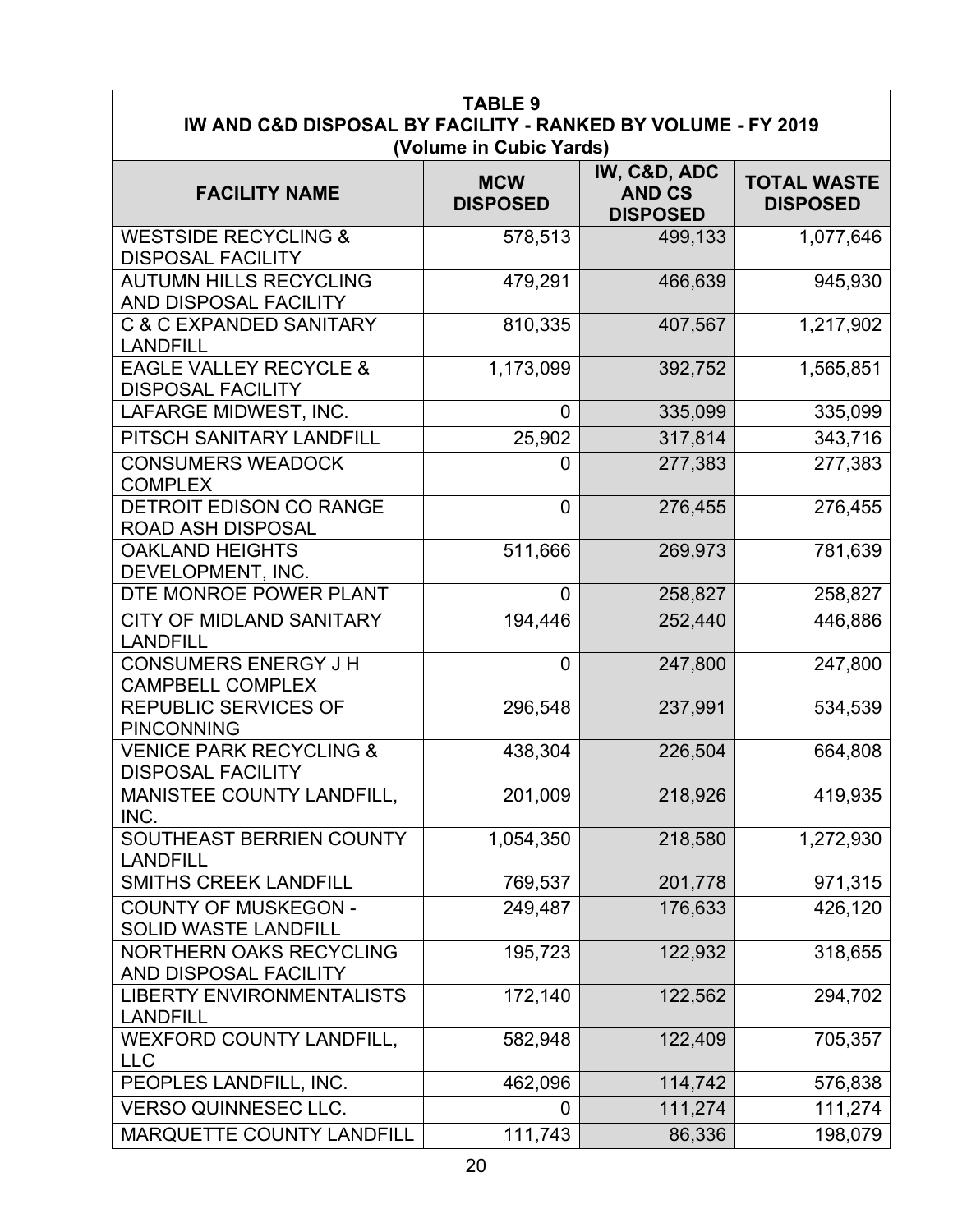| <b>TABLE 9</b><br>IW AND C&D DISPOSAL BY FACILITY - RANKED BY VOLUME - FY 2019<br>(Volume in Cubic Yards) |                               |                                                  |                                       |  |  |  |
|-----------------------------------------------------------------------------------------------------------|-------------------------------|--------------------------------------------------|---------------------------------------|--|--|--|
| <b>FACILITY NAME</b>                                                                                      | <b>MCW</b><br><b>DISPOSED</b> | IW, C&D, ADC<br><b>AND CS</b><br><b>DISPOSED</b> | <b>TOTAL WASTE</b><br><b>DISPOSED</b> |  |  |  |
| HURON LANDFILL CORP. - DBA<br><b>HURON LANDFILL</b>                                                       | 116,537                       | 75,145                                           | 191,682                               |  |  |  |
| <b>VERSO ESCANABA, LLC</b>                                                                                | 0                             | 72,564                                           | 72,564                                |  |  |  |
| DETROIT EDISON CO SIBLEY<br><b>QUARRY</b>                                                                 | $\overline{0}$                | 70,316                                           | 70,316                                |  |  |  |
| <b>GFL NORTH MICHIGAN</b><br>LANDFILL, LLC                                                                | 301,322                       | 66,408                                           | 367,730                               |  |  |  |
| MONTMORENCY-OSCODA-<br><b>ALPENA SWMA</b>                                                                 | 134,527                       | 63,313                                           | 197,840                               |  |  |  |
| <b>CENTRAL SANITARY LANDFILL</b>                                                                          | 633,571                       | 58,581                                           | 692,152                               |  |  |  |
| <b>MCGILL ROAD LANDFILL</b>                                                                               | 164,177                       | 53,237                                           | 217,414                               |  |  |  |
| <b>MICHIGAN ENVIRONS INC</b>                                                                              | 112,127                       | 45,358                                           | 157,485                               |  |  |  |
| <b>CITY ENVIRONMENTAL</b><br>SERVICES, INC. OF WATERS                                                     | 194,877                       | 44,715                                           | 239,592                               |  |  |  |
| <b>DELTA COUNTY LANDFILL</b>                                                                              | 77,775                        | 39,837                                           | 117,612                               |  |  |  |
| <b>HAYWIRE LANDFILL</b>                                                                                   | $\overline{0}$                | 37,967                                           | 37,967                                |  |  |  |
| <b>GLENS SANITARY LANDFILL</b>                                                                            | 63,565                        | 23,006                                           | 86,571                                |  |  |  |
| <b>TRI-CITY RECYCLING AND</b><br><b>DISPOSAL FACILITY</b>                                                 | 64,594                        | 20,524                                           | 85,118                                |  |  |  |
| <b>WOOD ISLAND WASTE</b><br>MANAGEMENT, INC.                                                              | 128,273                       | 20,207                                           | 148,480                               |  |  |  |
| <b>CONSUMERS ENERGY DE KARN</b>                                                                           | $\overline{0}$                | 18,000                                           | 18,000                                |  |  |  |
| SC HOLDINGS, INC.                                                                                         | 131,459                       | 17,419                                           | 148,878                               |  |  |  |
| NIAGARA DEVELOPMENT, LLC                                                                                  | 0                             | 17,053                                           | 17,053                                |  |  |  |
| <b>EVER-GREEN LANDFILL AND</b><br>RECYCLING CENTER, LLC                                                   | 0                             | 14,137                                           | 14,137                                |  |  |  |
| <b>RACER SAGINAW NODULAR</b><br><b>INDUSTRIAL LAND</b>                                                    | $\overline{0}$                | 13,897                                           | 13,897                                |  |  |  |
| <b>K &amp; W LANDFILL</b>                                                                                 | 251,257                       | 13,735                                           | 264,992                               |  |  |  |
| <b>HIAWATHA SHORES LANDFILL,</b><br>INC.                                                                  | 88,235                        | 13,604                                           | 101,839                               |  |  |  |
| <b>GRANGER WOOD STREET</b><br><b>LANDFILL</b>                                                             | 1,723,520                     | 10,248                                           | 1,733,768                             |  |  |  |
| ST MARYS CEMENT U.S., LLC                                                                                 | 0                             | 8,121                                            | 8,121                                 |  |  |  |
| <b>CITY OF LIVONIA LANDFILL</b>                                                                           | 0                             | 5,223                                            | 5,223                                 |  |  |  |
| DAFTER SANITARY LANDFILL                                                                                  | 110,248                       | 3,774                                            | 114,022                               |  |  |  |
| <b>SPARTA FOUNDRY WASTE</b><br><b>FACILITY</b>                                                            | 0                             | 1,922                                            | 1,922                                 |  |  |  |
| WE ENERGIES PRESQUE ISLE<br>POWER PLANT                                                                   | $\overline{0}$                | 1,554                                            | 1,554                                 |  |  |  |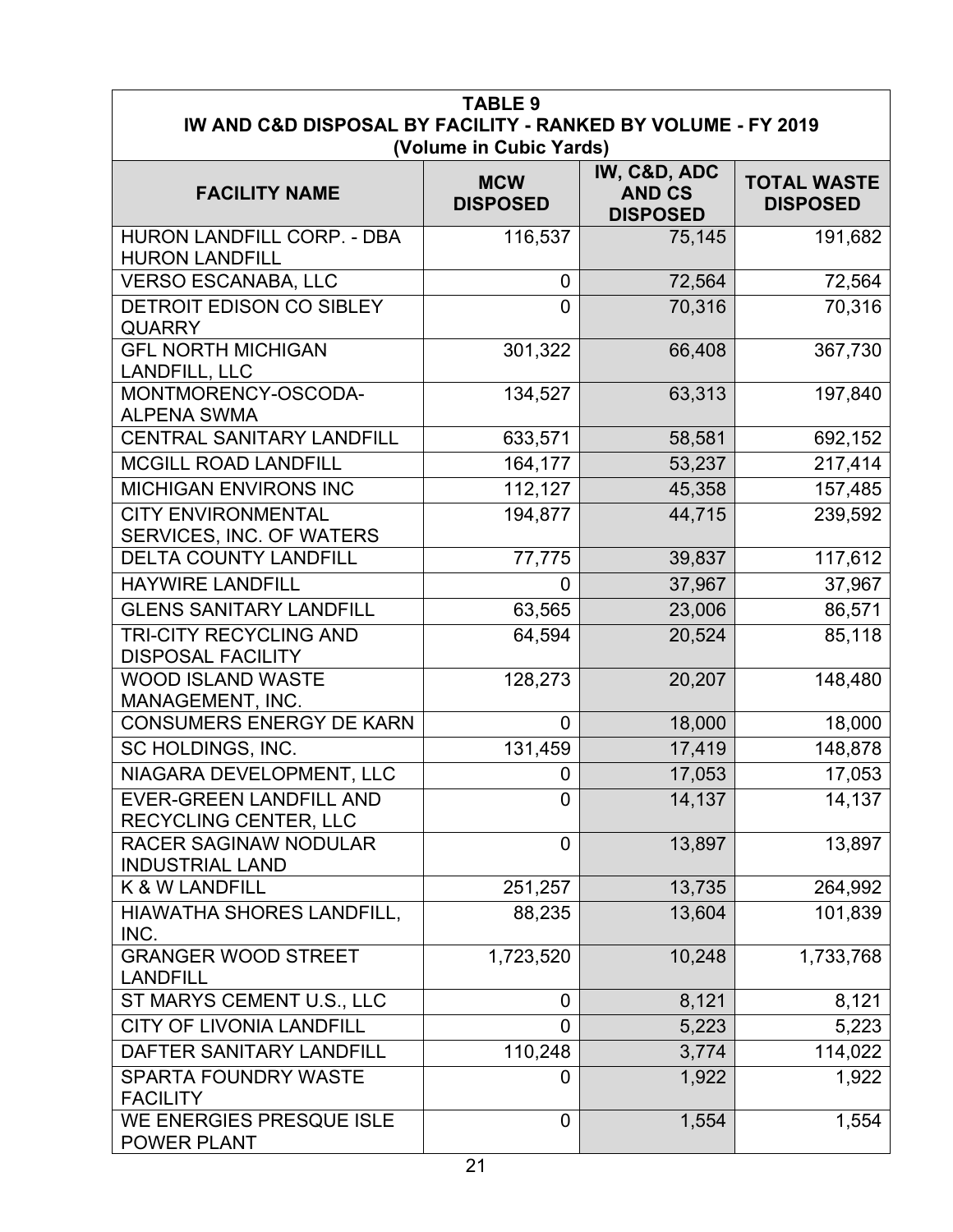| TABLE 9<br><b>IW AND C&amp;D DISPOSAL BY FACILITY - RANKED BY VOLUME - FY 2019</b><br>(Volume in Cubic Yards)                                      |  |    |    |  |  |  |
|----------------------------------------------------------------------------------------------------------------------------------------------------|--|----|----|--|--|--|
| IW, C&D, ADC<br><b>TOTAL WASTE</b><br><b>MCW</b><br><b>AND CS</b><br><b>FACILITY NAME</b><br><b>DISPOSED</b><br><b>DISPOSED</b><br><b>DISPOSED</b> |  |    |    |  |  |  |
| <b>MATLIN ROAD LANDFILL</b>                                                                                                                        |  | 68 | 68 |  |  |  |

#### CAPACITY INFORMATION

As defined in Section 11507a(1) of Part 115, "Remaining disposal capacity shall be calculated as the permitted capacity less waste in place for any area that has been constructed and is not yet closed plus the permitted capacity for each area that has a permit for construction under this part but has not yet been constructed." Table 10 presents projected remaining noncaptive disposal capacity, capacity used during the fiscal year, estimated years of remaining capacity (rounded to the nearest year) as reported by each facility, and an EGLE-calculated estimate of years of remaining capacity, for each noncaptive facility, alphabetically. The data presented in Column (C) for each facility are based on site-specific calculations, which may vary among facilities. The data representing capacity used in FY 2019 and estimated years remaining, as calculated by each facility, are presented for informational purposes only. It should also be noted that the amount of waste received at each facility may differ from the capacity used during the FY depending on the type of waste disposed and the degree of compaction.

EGLE used a simplistic formula to calculate estimated years of remaining capacity for each facility, using the data provided by each facility: Column (A) divided by Column (B) equals Column (D). Although, in some cases, the facility-projected years of remaining capacity in Column (C) equals the calculated remaining capacity in Column (D), it must be noted that each facility may have used a different formula to calculate their projected years of remaining capacity and, therefore, may differ from the calculations presented in Column (D).

22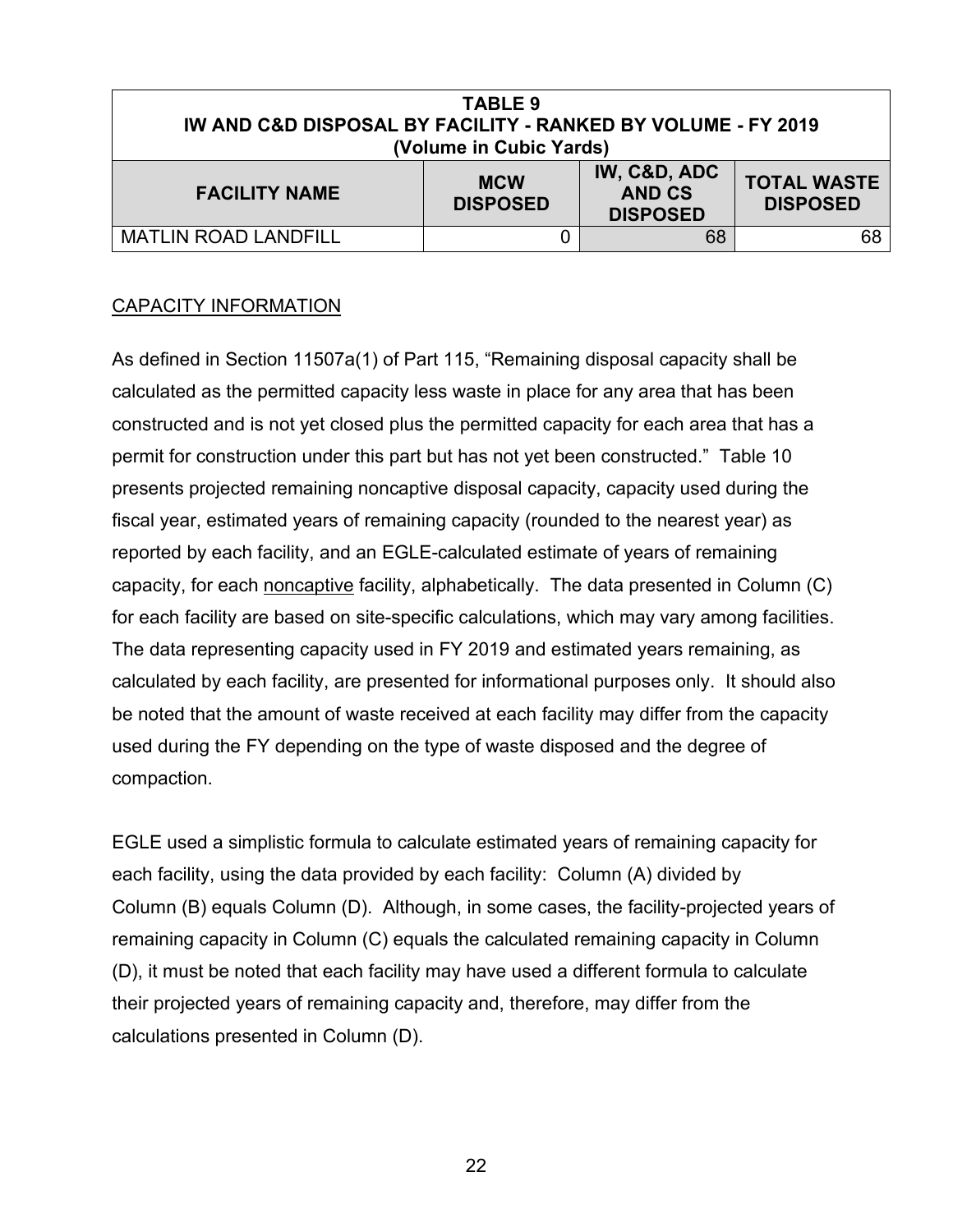| <b>TABLE 10</b><br><b>FACILITY CAPACITY AND YEARS REMAINING FOR</b> |                                            |                                                     |                                                                                   |                                                                                    |  |  |  |
|---------------------------------------------------------------------|--------------------------------------------|-----------------------------------------------------|-----------------------------------------------------------------------------------|------------------------------------------------------------------------------------|--|--|--|
|                                                                     | <b>NONCAPTIVE FACILITIES - FY 2019</b>     |                                                     |                                                                                   |                                                                                    |  |  |  |
| (Volume in Cubic Yards)                                             |                                            |                                                     |                                                                                   |                                                                                    |  |  |  |
| <b>FACILITY NAME</b>                                                | (A)<br><b>REMAINING</b><br><b>CAPACITY</b> | (B)<br><b>CAPACITY</b><br><b>USED IN</b><br>FY 2019 | (C)<br><b>PROJECTED</b><br><b>YEARS OF</b><br><b>REMAINING</b><br><b>CAPACITY</b> | (D)<br><b>CALCULATED</b><br><b>YEARS OF</b><br><b>REMAINING</b><br><b>CAPACITY</b> |  |  |  |
| <b>REPORTED BY THE LANDFILL</b>                                     |                                            |                                                     |                                                                                   |                                                                                    |  |  |  |
| <b>ADVANCED DISPOSAL SERVICES</b><br>ARBOR HILLS LANDFILL, INC.     | 15,399,850                                 | 2,059,350                                           | 8                                                                                 | $\overline{7}$                                                                     |  |  |  |
| AUTUMN HILLS RECYCLING AND<br><b>DISPOSAL FACILITY</b>              | 21,224,600                                 | 252,600                                             | 68                                                                                | 84                                                                                 |  |  |  |
| <b>BRENT RUN LANDFILL</b>                                           | 14,790,919                                 | 466,055                                             | 32                                                                                | 32                                                                                 |  |  |  |
| C & C EXPANDED SANITARY LANDFILL                                    | 41,279,355                                 | 325,442                                             | 127                                                                               | 127                                                                                |  |  |  |
| <b>CARLETON FARMS LANDFILL</b>                                      | 51,304,003                                 | 2,535,419                                           | 20                                                                                | 20                                                                                 |  |  |  |
| CENTRAL SANITARY LANDFILL                                           | 8,437,981                                  | 323,647                                             | 26                                                                                | 26                                                                                 |  |  |  |
| CITIZENS DISPOSAL, INC.                                             | 5,610,337                                  | 381,671                                             | 15                                                                                | 15                                                                                 |  |  |  |
| CITY ENVIRONMENTAL SERVICES, INC.<br>OF WATERS                      | 14,867,157                                 | 119,796                                             | 124                                                                               | 124                                                                                |  |  |  |
| CITY OF MIDLAND SANITARY LANDFILL                                   | 6,882,399                                  | 88,932                                              | 45                                                                                | $\overline{77}$                                                                    |  |  |  |
| COUNTY OF MUSKEGON - SOLID WASTE<br><b>LANDFILL</b>                 | 438,604                                    | 220,506                                             | $\overline{2}$                                                                    | $\overline{2}$                                                                     |  |  |  |
| DAFTER SANITARY LANDFILL                                            | 3,424,424                                  | 46,575                                              | 84                                                                                | $\overline{74}$                                                                    |  |  |  |
| DELTA COUNTY LANDFILL                                               | 5,888,648                                  | 56,710                                              | 107                                                                               | 104                                                                                |  |  |  |
| DETROIT EDISON CO SIBLEY QUARRY                                     | 17,961,938                                 | 70,315                                              | 255                                                                               | 255                                                                                |  |  |  |
| EAGLE VALLEY RECYCLE & DISPOSAL<br><b>FACILITY</b>                  | 9,205,100                                  | 604,900                                             | 21                                                                                | 15                                                                                 |  |  |  |
| <b>EVER-GREEN LANDFILL AND</b><br>RECYCLING CENTER, LLC             | 500,292                                    | 15,000                                              | 33                                                                                | 33                                                                                 |  |  |  |
| <b>GFL NORTH MICHIGAN LANDFILL, LLC</b>                             | 1,495,829                                  | 140,417                                             | 12                                                                                | $\overline{11}$                                                                    |  |  |  |
| <b>GLENS SANITARY LANDFILI</b>                                      | 17,834,464                                 | 43,284                                              | 412                                                                               | 412                                                                                |  |  |  |
| <b>GRANGER GRAND RIVER LANDFILL</b>                                 | 5,410,901                                  | 1,938                                               | 2792                                                                              | 2,792                                                                              |  |  |  |
| <b>GRANGER WOOD STREET LANDFILL</b>                                 | 16,416,040                                 | 755,396                                             | 22                                                                                | 22                                                                                 |  |  |  |
| HIAWATHA SHORES LANDFILL, INC.                                      | 1,579,396                                  | 224,495                                             | $\overline{7}$                                                                    | $\overline{7}$                                                                     |  |  |  |
| HURON LANDFILL CORP. - DBA HURON<br><b>LANDFILL</b>                 | 284,429                                    | 83,645                                              | 3                                                                                 | 3                                                                                  |  |  |  |
| K & W LANDFILL                                                      | 1,411,145                                  | 125,510                                             | 18                                                                                | 11                                                                                 |  |  |  |
| <b>LIBERTY ENVIRONMENTALISTS</b><br><b>LANDFILL</b>                 | 3,017,477                                  | 294,702                                             | 13                                                                                | 10 <sup>1</sup>                                                                    |  |  |  |
| MANISTEE COUNTY LANDFILL, INC.                                      | 8,422,475                                  | 206,161                                             | 38                                                                                | 41                                                                                 |  |  |  |
| MARQUETTE COUNTY LANDFILL                                           | 5,132,282                                  | 104,000                                             | 50                                                                                | 49                                                                                 |  |  |  |
| MATLIN ROAD LANDFILL                                                | 345,466                                    | 68                                                  | 126                                                                               | 5,080                                                                              |  |  |  |
| <b>MCGILL ROAD LANDFILL</b>                                         | 387,000                                    | 103,100                                             | 4                                                                                 | $\overline{4}$                                                                     |  |  |  |
| MICHIGAN ENVIRONS, INC.                                             | 2,165,566                                  | 90,880                                              | 33                                                                                | 24                                                                                 |  |  |  |
| MONTMORENCY-OSCODA-ALPENA<br><b>SWMA</b>                            | 2,020,768                                  | 96,000                                              | 21                                                                                | 21                                                                                 |  |  |  |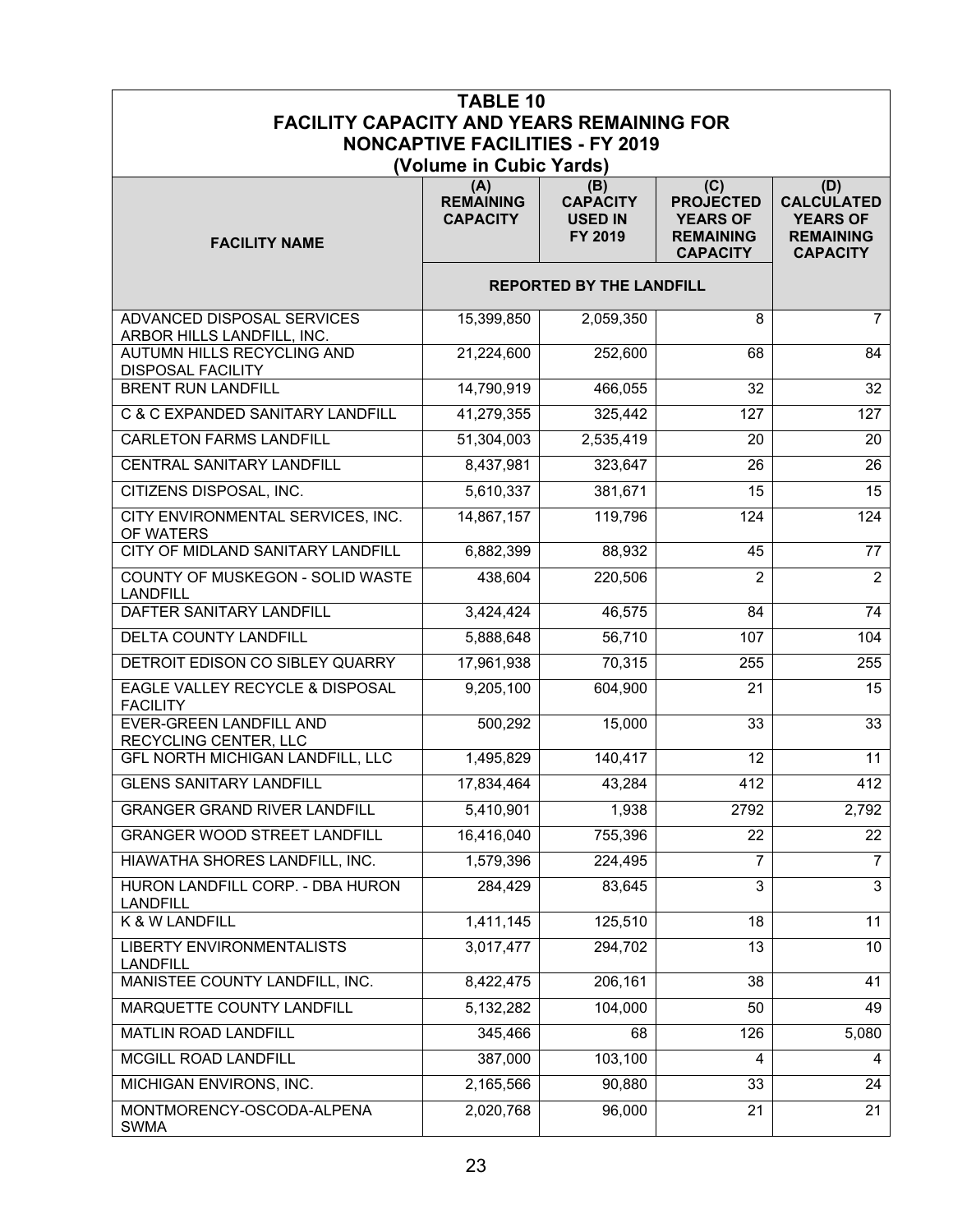|                                                                | <b>TABLE 10</b>                        |                                              |                                                                            |                                                                             |
|----------------------------------------------------------------|----------------------------------------|----------------------------------------------|----------------------------------------------------------------------------|-----------------------------------------------------------------------------|
| <b>FACILITY CAPACITY AND YEARS REMAINING FOR</b>               |                                        |                                              |                                                                            |                                                                             |
|                                                                | <b>NONCAPTIVE FACILITIES - FY 2019</b> |                                              |                                                                            |                                                                             |
|                                                                | (Volume in Cubic Yards)<br>(A)         | (B)                                          | (C)                                                                        | (D)                                                                         |
| <b>FACILITY NAME</b>                                           | <b>REMAINING</b><br><b>CAPACITY</b>    | <b>CAPACITY</b><br><b>USED IN</b><br>FY 2019 | <b>PROJECTED</b><br><b>YEARS OF</b><br><b>REMAINING</b><br><b>CAPACITY</b> | <b>CALCULATED</b><br><b>YEARS OF</b><br><b>REMAINING</b><br><b>CAPACITY</b> |
|                                                                |                                        | <b>REPORTED BY THE LANDFILL</b>              |                                                                            |                                                                             |
| NIAGARA DEVELOPMENT, LLC                                       | 1,849,294                              | 17,213                                       | 107                                                                        | 107                                                                         |
| NORTHERN OAKS RECYCLING AND<br><b>DISPOSAL FACILITY</b>        | 6,413,961                              | 159,327                                      | 40                                                                         | 40                                                                          |
| OAKLAND HEIGHTS DEVELOPMENT,<br>INC.                           | 1,251,292                              | 265,271                                      | 4                                                                          | 5                                                                           |
| ORCHARD HILL SANITARY LANDFILL                                 | 16,283,312                             | 297,405                                      | 55                                                                         | 55                                                                          |
| OTTAWA COUNTY FARMS LANDFILL                                   | 33,579,790                             | 910,255                                      | 49                                                                         | 37                                                                          |
| PEOPLES LANDFILL, INC.                                         | 5,199,933                              | 281,879                                      | 26                                                                         | 18                                                                          |
| PINE TREE ACRES, INC.                                          | 34, 182, 700                           | 2,856,170                                    | 17                                                                         | 12                                                                          |
| PITSCH SANITARY LANDFILL                                       | 1,493,354                              | 343,715                                      | 19                                                                         | $\overline{4}$                                                              |
| REPUBLIC SERVICES OF PINCONNING                                | 1,673,980                              | 145,979                                      | 10                                                                         | 11                                                                          |
| RIVERVIEW LAND PRESERVE                                        | 8,780,680                              | 746,809                                      | 12                                                                         | 12 <sup>°</sup>                                                             |
| SAUK TRAIL HILLS LANDFILL                                      | 5,704,664                              | 569,754                                      | 10                                                                         | 10                                                                          |
| SC HOLDINGS, INC.                                              | 1,976,435                              | 69,875                                       | 32                                                                         | 28                                                                          |
| SMITHS CREEK LANDFILL                                          | 18,038,067                             | 285,037                                      | 63                                                                         | 63                                                                          |
| <b>SOUTH KENT LANDFILL</b>                                     | 4,625,496                              | 479,271                                      | 9                                                                          | 10                                                                          |
| SOUTHEAST BERRIEN COUNTY<br><b>LANDFILL</b>                    | 4,128,668                              | 363,501                                      | 11                                                                         | 11                                                                          |
| TRI-CITY RECYCLING AND DISPOSAL<br><b>FACILITY</b>             | 16,731,408                             | 44,742                                       | 207                                                                        | 374                                                                         |
| <b>VENICE PARK RECYCLING &amp; DISPOSAL</b><br><b>FACILITY</b> | 7,724,764                              | 153,339                                      | 31                                                                         | 50                                                                          |
| VIENNA JUNCTION INDUSTRIAL PARK<br>SANITARY LANDFILL           | 4,048,697                              | 434,138                                      | 9                                                                          | 9                                                                           |
| <b>WESTSIDE RECYCLING &amp; DISPOSAL</b><br><b>FACILITY</b>    | 35,616,149                             | 502,543                                      | 93                                                                         | 71                                                                          |
| <b>WEXFORD COUNTY LANDFILL, LLC</b>                            | 18,529,846                             | 293,445                                      | 63                                                                         | 63                                                                          |
| WOOD ISLAND WASTE MANAGEMENT,<br>INC.                          | 2,009,556                              | 135,376                                      | 28                                                                         | 15                                                                          |
| WOODLAND MEADOWS RDF-VAN<br><b>BUREN</b>                       | 9,414,000                              | 2,272,000                                    | 4                                                                          | $\overline{4}$                                                              |
| <b>TOTAL</b>                                                   | 522,394,891                            | 21,463,558                                   |                                                                            |                                                                             |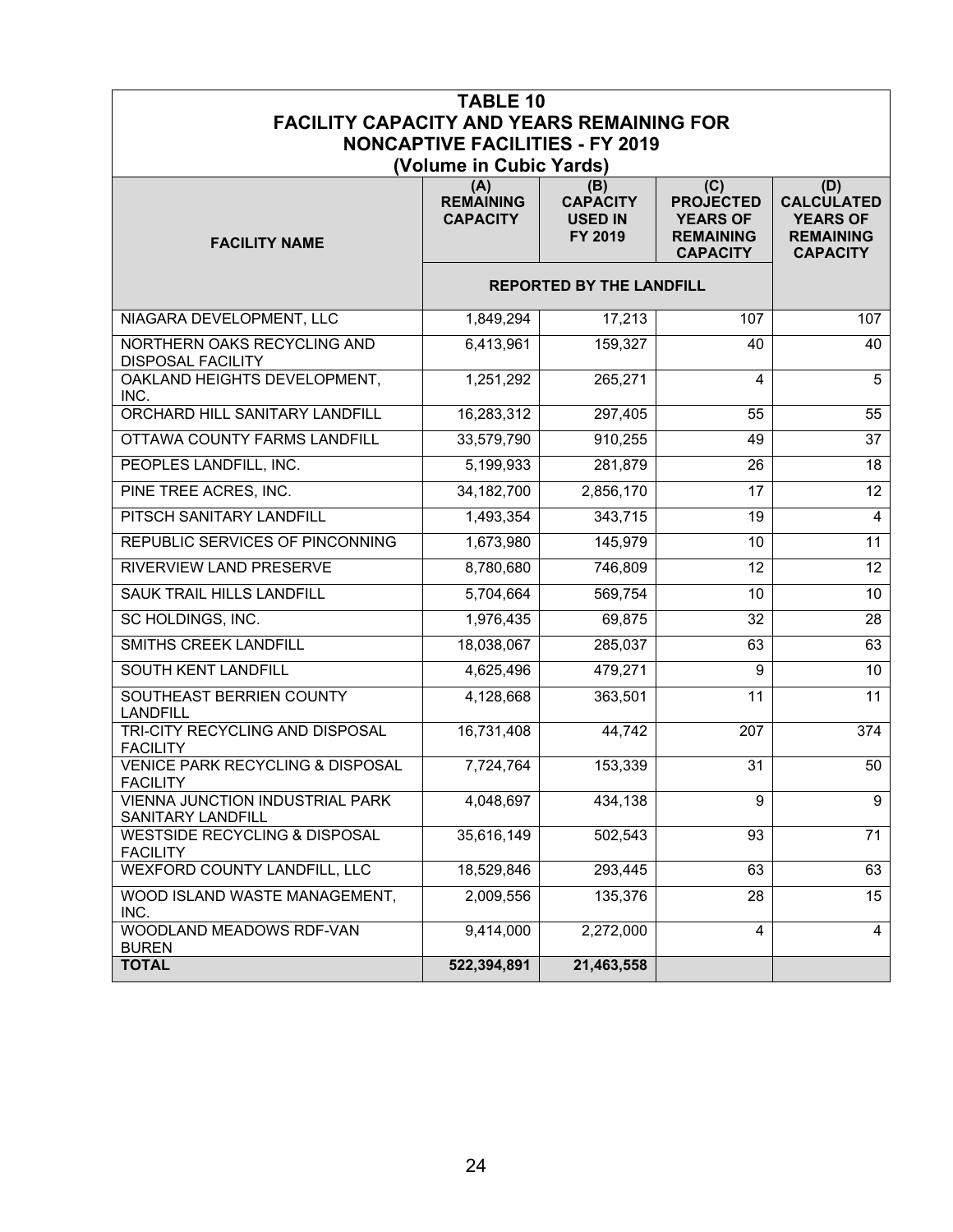Based on current capacity used for FY 2019 (21,463,558 cubic yards) and total remaining capacity at noncaptive facilities (522,394,891 cubic yards), which may include additional capacity permitted<sup>[7](#page-26-0)</sup> during the fiscal year and using the same calculation for deriving the values in Column (D), it is estimated that Michigan noncaptive landfills have approximately 24 years of remaining disposal capacity left. This estimate does not take into consideration any projected increase or decrease in waste disposal rates, waste diversion programs, or any county-imposed restrictions such as volume limitations, any special conditions, or the waste import/export authorizations of each county.

<span id="page-26-0"></span><sup>&</sup>lt;sup>7</sup> Construction permits were issued to the following landfills and were reflected in their Combined Report forms; these permits increased or decreased their disposal capacities and have been reflected in this report: Granger Wood Street Landfill.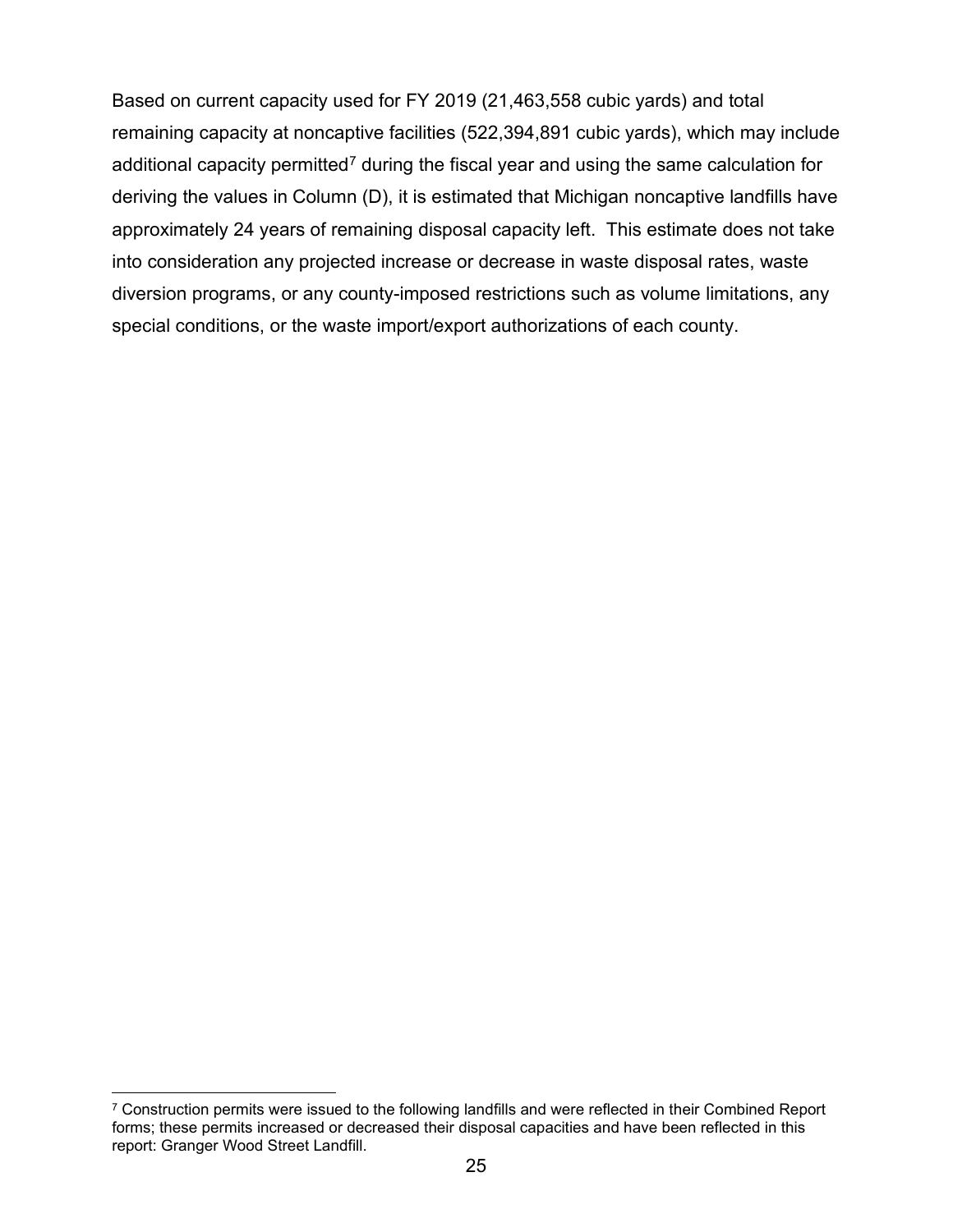#### APPENDIX A – WASTE TYPE KEY

| <b>Description</b><br><b>Reference</b><br>Commercial Waste<br>(MCW)<br><b>Commercial Waste</b><br>R 299.4102(b)<br>Municipal &<br>324.11503(20)<br>Garbage<br><b>Household Waste</b><br>R 299.4103(k)<br>Medical Waste (Regulated)<br>R 299.4104(a) & 324.11504(6)<br>Municipal Solid Waste Incinerator Ash<br>324.11504(15)<br>Ashes<br>324.11502(2)<br>$^{++}$<br><b>Auto Shredder Residue</b><br>Cement Kiln Dust (CKD)<br>$\overline{32}4.11502(12)$<br>Coal Ash<br>324.11502(15) & (16)<br>Coal Bottom Ash<br>324.11502(19)<br><b>Flue Gas Desulfurization Material</b><br>324.11503(16)<br><b>Food Processing Residuals</b><br>324.11503(17)<br>Industrial Waste (IW)<br><b>Food Processing Waste</b><br>R 299.4103(d)<br><b>Foundry Sand</b><br>324.11503(18)<br><b>Industrial Waste</b><br>324.11504(2) & R 299.4103(n)<br>Lime Kiln Dust<br>324.11504(9)<br>Low-Hazard Industrial Waste<br>324.11504(10)<br>Pulp and Paper Mil Ash<br>324.11504(22)<br>Pulp and Paper Mill Material<br>324.11504(23)<br>Sludge<br>R 299.4105(e)<br>Segregated Waste Types for Purposes of PCF:<br>324.11525(3)<br>Coal Ash; Wood Ash; CKD; Wastewater Sludge;<br>Wood Sediment; Paper Sediment; Foundry Sand;<br>and Other Approved Materials<br><b>TENORM</b><br>324.11104(7)<br>324.11506(13)<br>Wood Ash<br>Vaste<br>Asbestos Waste<br>R 299.4101(k)<br>Construction &<br>R 299.4102(f)<br><b>Construction and Demolition Waste</b><br>Demolition V<br>(C&D)<br>Scrap Wood<br>324.11505(8)<br><b>Treated Wood</b><br>324.11506(8)<br>Wood<br>324.11506(12)<br>(35)<br>$***$<br><b>Contaminated Soils</b> |                           | <b>WASTE TYPE KEY</b> |  |  |  |  |
|------------------------------------------------------------------------------------------------------------------------------------------------------------------------------------------------------------------------------------------------------------------------------------------------------------------------------------------------------------------------------------------------------------------------------------------------------------------------------------------------------------------------------------------------------------------------------------------------------------------------------------------------------------------------------------------------------------------------------------------------------------------------------------------------------------------------------------------------------------------------------------------------------------------------------------------------------------------------------------------------------------------------------------------------------------------------------------------------------------------------------------------------------------------------------------------------------------------------------------------------------------------------------------------------------------------------------------------------------------------------------------------------------------------------------------------------------------------------------------------------------------------------------------------------------------------------------------------------------|---------------------------|-----------------------|--|--|--|--|
|                                                                                                                                                                                                                                                                                                                                                                                                                                                                                                                                                                                                                                                                                                                                                                                                                                                                                                                                                                                                                                                                                                                                                                                                                                                                                                                                                                                                                                                                                                                                                                                                      |                           |                       |  |  |  |  |
|                                                                                                                                                                                                                                                                                                                                                                                                                                                                                                                                                                                                                                                                                                                                                                                                                                                                                                                                                                                                                                                                                                                                                                                                                                                                                                                                                                                                                                                                                                                                                                                                      |                           |                       |  |  |  |  |
|                                                                                                                                                                                                                                                                                                                                                                                                                                                                                                                                                                                                                                                                                                                                                                                                                                                                                                                                                                                                                                                                                                                                                                                                                                                                                                                                                                                                                                                                                                                                                                                                      |                           |                       |  |  |  |  |
|                                                                                                                                                                                                                                                                                                                                                                                                                                                                                                                                                                                                                                                                                                                                                                                                                                                                                                                                                                                                                                                                                                                                                                                                                                                                                                                                                                                                                                                                                                                                                                                                      |                           |                       |  |  |  |  |
|                                                                                                                                                                                                                                                                                                                                                                                                                                                                                                                                                                                                                                                                                                                                                                                                                                                                                                                                                                                                                                                                                                                                                                                                                                                                                                                                                                                                                                                                                                                                                                                                      |                           |                       |  |  |  |  |
|                                                                                                                                                                                                                                                                                                                                                                                                                                                                                                                                                                                                                                                                                                                                                                                                                                                                                                                                                                                                                                                                                                                                                                                                                                                                                                                                                                                                                                                                                                                                                                                                      |                           |                       |  |  |  |  |
|                                                                                                                                                                                                                                                                                                                                                                                                                                                                                                                                                                                                                                                                                                                                                                                                                                                                                                                                                                                                                                                                                                                                                                                                                                                                                                                                                                                                                                                                                                                                                                                                      |                           |                       |  |  |  |  |
|                                                                                                                                                                                                                                                                                                                                                                                                                                                                                                                                                                                                                                                                                                                                                                                                                                                                                                                                                                                                                                                                                                                                                                                                                                                                                                                                                                                                                                                                                                                                                                                                      |                           |                       |  |  |  |  |
|                                                                                                                                                                                                                                                                                                                                                                                                                                                                                                                                                                                                                                                                                                                                                                                                                                                                                                                                                                                                                                                                                                                                                                                                                                                                                                                                                                                                                                                                                                                                                                                                      |                           |                       |  |  |  |  |
|                                                                                                                                                                                                                                                                                                                                                                                                                                                                                                                                                                                                                                                                                                                                                                                                                                                                                                                                                                                                                                                                                                                                                                                                                                                                                                                                                                                                                                                                                                                                                                                                      |                           |                       |  |  |  |  |
|                                                                                                                                                                                                                                                                                                                                                                                                                                                                                                                                                                                                                                                                                                                                                                                                                                                                                                                                                                                                                                                                                                                                                                                                                                                                                                                                                                                                                                                                                                                                                                                                      |                           |                       |  |  |  |  |
|                                                                                                                                                                                                                                                                                                                                                                                                                                                                                                                                                                                                                                                                                                                                                                                                                                                                                                                                                                                                                                                                                                                                                                                                                                                                                                                                                                                                                                                                                                                                                                                                      |                           |                       |  |  |  |  |
|                                                                                                                                                                                                                                                                                                                                                                                                                                                                                                                                                                                                                                                                                                                                                                                                                                                                                                                                                                                                                                                                                                                                                                                                                                                                                                                                                                                                                                                                                                                                                                                                      |                           |                       |  |  |  |  |
|                                                                                                                                                                                                                                                                                                                                                                                                                                                                                                                                                                                                                                                                                                                                                                                                                                                                                                                                                                                                                                                                                                                                                                                                                                                                                                                                                                                                                                                                                                                                                                                                      |                           |                       |  |  |  |  |
|                                                                                                                                                                                                                                                                                                                                                                                                                                                                                                                                                                                                                                                                                                                                                                                                                                                                                                                                                                                                                                                                                                                                                                                                                                                                                                                                                                                                                                                                                                                                                                                                      |                           |                       |  |  |  |  |
|                                                                                                                                                                                                                                                                                                                                                                                                                                                                                                                                                                                                                                                                                                                                                                                                                                                                                                                                                                                                                                                                                                                                                                                                                                                                                                                                                                                                                                                                                                                                                                                                      |                           |                       |  |  |  |  |
|                                                                                                                                                                                                                                                                                                                                                                                                                                                                                                                                                                                                                                                                                                                                                                                                                                                                                                                                                                                                                                                                                                                                                                                                                                                                                                                                                                                                                                                                                                                                                                                                      |                           |                       |  |  |  |  |
|                                                                                                                                                                                                                                                                                                                                                                                                                                                                                                                                                                                                                                                                                                                                                                                                                                                                                                                                                                                                                                                                                                                                                                                                                                                                                                                                                                                                                                                                                                                                                                                                      |                           |                       |  |  |  |  |
|                                                                                                                                                                                                                                                                                                                                                                                                                                                                                                                                                                                                                                                                                                                                                                                                                                                                                                                                                                                                                                                                                                                                                                                                                                                                                                                                                                                                                                                                                                                                                                                                      |                           |                       |  |  |  |  |
|                                                                                                                                                                                                                                                                                                                                                                                                                                                                                                                                                                                                                                                                                                                                                                                                                                                                                                                                                                                                                                                                                                                                                                                                                                                                                                                                                                                                                                                                                                                                                                                                      |                           |                       |  |  |  |  |
|                                                                                                                                                                                                                                                                                                                                                                                                                                                                                                                                                                                                                                                                                                                                                                                                                                                                                                                                                                                                                                                                                                                                                                                                                                                                                                                                                                                                                                                                                                                                                                                                      |                           |                       |  |  |  |  |
|                                                                                                                                                                                                                                                                                                                                                                                                                                                                                                                                                                                                                                                                                                                                                                                                                                                                                                                                                                                                                                                                                                                                                                                                                                                                                                                                                                                                                                                                                                                                                                                                      |                           |                       |  |  |  |  |
|                                                                                                                                                                                                                                                                                                                                                                                                                                                                                                                                                                                                                                                                                                                                                                                                                                                                                                                                                                                                                                                                                                                                                                                                                                                                                                                                                                                                                                                                                                                                                                                                      |                           |                       |  |  |  |  |
|                                                                                                                                                                                                                                                                                                                                                                                                                                                                                                                                                                                                                                                                                                                                                                                                                                                                                                                                                                                                                                                                                                                                                                                                                                                                                                                                                                                                                                                                                                                                                                                                      |                           |                       |  |  |  |  |
|                                                                                                                                                                                                                                                                                                                                                                                                                                                                                                                                                                                                                                                                                                                                                                                                                                                                                                                                                                                                                                                                                                                                                                                                                                                                                                                                                                                                                                                                                                                                                                                                      |                           |                       |  |  |  |  |
|                                                                                                                                                                                                                                                                                                                                                                                                                                                                                                                                                                                                                                                                                                                                                                                                                                                                                                                                                                                                                                                                                                                                                                                                                                                                                                                                                                                                                                                                                                                                                                                                      |                           |                       |  |  |  |  |
|                                                                                                                                                                                                                                                                                                                                                                                                                                                                                                                                                                                                                                                                                                                                                                                                                                                                                                                                                                                                                                                                                                                                                                                                                                                                                                                                                                                                                                                                                                                                                                                                      |                           |                       |  |  |  |  |
|                                                                                                                                                                                                                                                                                                                                                                                                                                                                                                                                                                                                                                                                                                                                                                                                                                                                                                                                                                                                                                                                                                                                                                                                                                                                                                                                                                                                                                                                                                                                                                                                      |                           |                       |  |  |  |  |
|                                                                                                                                                                                                                                                                                                                                                                                                                                                                                                                                                                                                                                                                                                                                                                                                                                                                                                                                                                                                                                                                                                                                                                                                                                                                                                                                                                                                                                                                                                                                                                                                      |                           |                       |  |  |  |  |
|                                                                                                                                                                                                                                                                                                                                                                                                                                                                                                                                                                                                                                                                                                                                                                                                                                                                                                                                                                                                                                                                                                                                                                                                                                                                                                                                                                                                                                                                                                                                                                                                      |                           |                       |  |  |  |  |
|                                                                                                                                                                                                                                                                                                                                                                                                                                                                                                                                                                                                                                                                                                                                                                                                                                                                                                                                                                                                                                                                                                                                                                                                                                                                                                                                                                                                                                                                                                                                                                                                      |                           |                       |  |  |  |  |
|                                                                                                                                                                                                                                                                                                                                                                                                                                                                                                                                                                                                                                                                                                                                                                                                                                                                                                                                                                                                                                                                                                                                                                                                                                                                                                                                                                                                                                                                                                                                                                                                      |                           |                       |  |  |  |  |
|                                                                                                                                                                                                                                                                                                                                                                                                                                                                                                                                                                                                                                                                                                                                                                                                                                                                                                                                                                                                                                                                                                                                                                                                                                                                                                                                                                                                                                                                                                                                                                                                      |                           |                       |  |  |  |  |
|                                                                                                                                                                                                                                                                                                                                                                                                                                                                                                                                                                                                                                                                                                                                                                                                                                                                                                                                                                                                                                                                                                                                                                                                                                                                                                                                                                                                                                                                                                                                                                                                      | <b>Construction Soils</b> |                       |  |  |  |  |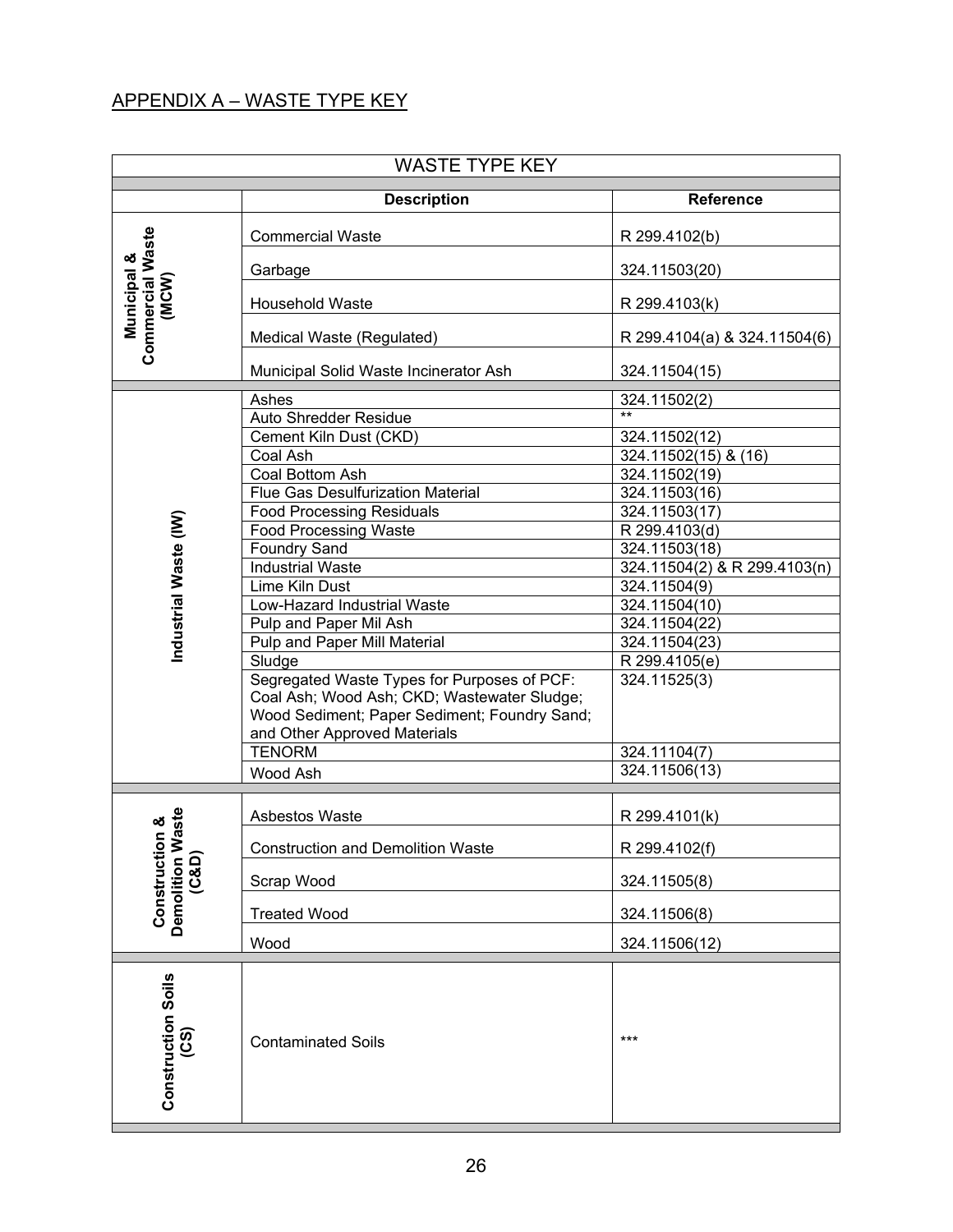|                   | <b>Class B ADC</b>     | R 299.4429(2)(b)                      |  |
|-------------------|------------------------|---------------------------------------|--|
|                   | -Chipped Tires         | 16901(cc)(v)                          |  |
| Daily cover (ADC) | -Coal or Wood Ash      | 324.11502(15) &<br>(16)/324.11506(13) |  |
|                   | -Foundry Sand          | 11503(18)                             |  |
| Alternative       | -Sludge                | R 299.4105(e)                         |  |
|                   | <b>Class C ADC</b>     | R 299.429(2)(c)                       |  |
|                   | -Contaminated Soils    | $***$                                 |  |
|                   | -Auto Shredder Residue | $***$                                 |  |
|                   | Other Approved         | R 299.429(2)(c)(iv)                   |  |

| <b>**Auto Shredder Residue</b> | means non-metallic waste material remaining after removal of metal scrap<br>from shredded vehicles, household and commercial appliances, or other<br>shredded items; also referenced as auto fluff.                                                                                                                                                                                                                                                                                                                                                                                                                                                                |
|--------------------------------|--------------------------------------------------------------------------------------------------------------------------------------------------------------------------------------------------------------------------------------------------------------------------------------------------------------------------------------------------------------------------------------------------------------------------------------------------------------------------------------------------------------------------------------------------------------------------------------------------------------------------------------------------------------------|
| <b>***Contaminated Soils</b>   | means any excavated soil or dredge sediment that is contaminated by a<br>hazardous substance that falls below part 201 generic residential soil direct<br>contact cleanup criteria and hazardous substances in leachate from the soil<br>or sediment, using, at the option of the generator, EPA method 1311, 1312,<br>or any other leaching protocol approved by the department, fall below part<br>201 generic residential health based groundwater drinking water values or<br>criteria, and the soil or sediment would not cause a violation of any surface<br>water quality standard established under Part 31 at the area of placement,<br>disposal, or use. |

[Link to Part 115, Solid Waste Management, MCL 324.11501](http://www.legislature.mi.gov/documents/mcl/pdf/mcl-451-1994-ii-3-115.pdf) *et seq.*

[Link to Part 115, Solid Waste Management Act Administrative Rules, MAC R 229.4101](https://dtmb.state.mi.us/ARS_Public/AdminCode/DownloadAdminCodeFile?FileName=1485_2014-146EQ_AdminCode.pdf)  *[et seq](https://dtmb.state.mi.us/ARS_Public/AdminCode/DownloadAdminCodeFile?FileName=1485_2014-146EQ_AdminCode.pdf)*.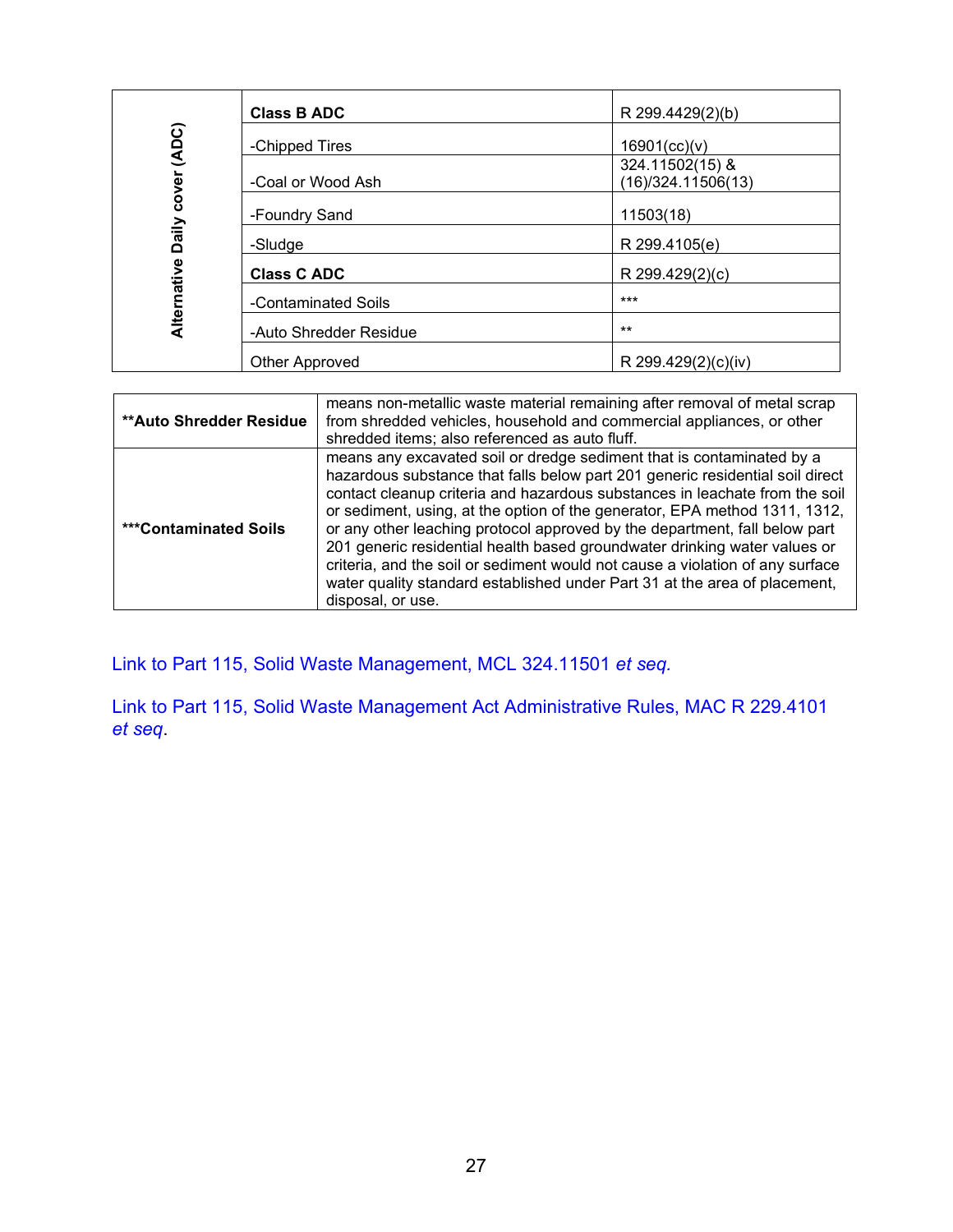The Appendix of this report lists alphabetically every reporting landfill and indicates the amount of waste received at the landfill, the type of waste received, and the place of origin of that waste.

#### APPENDIX B **LANDFILL DISPOSAL BY WASTE ORIGIN AND TYPE – FY 2019** (All Values are in Cubic Yards)

| <b>ADVANCED DISPOSAL SERVICES ARBOR HILLS LANDFILL INC</b><br>(WASHTENAW COUNTY) |                |                |         |                |                          |
|----------------------------------------------------------------------------------|----------------|----------------|---------|----------------|--------------------------|
| <b>ORIGIN</b>                                                                    | <b>MCW</b>     | IW             | C&D     | <b>ADC</b>     | $\mathsf{CS}\phantom{0}$ |
| <b>GENESEE</b>                                                                   | 108            | 11             | 24      | 0              | 25                       |
| <b>INGHAM</b>                                                                    | 760            | 40             | 240     | 24             | 0                        |
| <b>KENT</b>                                                                      | $\overline{0}$ | $\overline{0}$ | 1,095   | $\overline{0}$ | $\overline{0}$           |
| <b>LIVINGSTON</b>                                                                | 34,600         | 3,115          | 4,407   | 113            | 2,088                    |
| <b>MACOMB</b>                                                                    | 112,845        | 2,027          | 15,300  | 816            | 36,415                   |
| <b>MIDLAND</b>                                                                   | $\overline{0}$ | 0              | 8       | $\overline{0}$ | 76                       |
| <b>MONROE</b>                                                                    | 324            | 50             | 0       | 24             | 24                       |
| <b>OAKLAND</b>                                                                   | 1,415,384      | 20,412         | 188,210 | 9,666          | 42,886                   |
| <b>OHIO</b>                                                                      | 7,184          | 11,882         | 24      | $\Omega$       | 0                        |
| <b>WASHTENAW</b>                                                                 | 521,753        | 14,474         | 121,576 | 21,606         | 104,842                  |
| <b>WAYNE</b>                                                                     | 1,227,458      | 170,265        | 549,923 | 101,920        | 918,072                  |
| <b>TOTALS</b>                                                                    | 3,320,416      | 222,276        | 880,807 | 134,169        | 1,104,428                |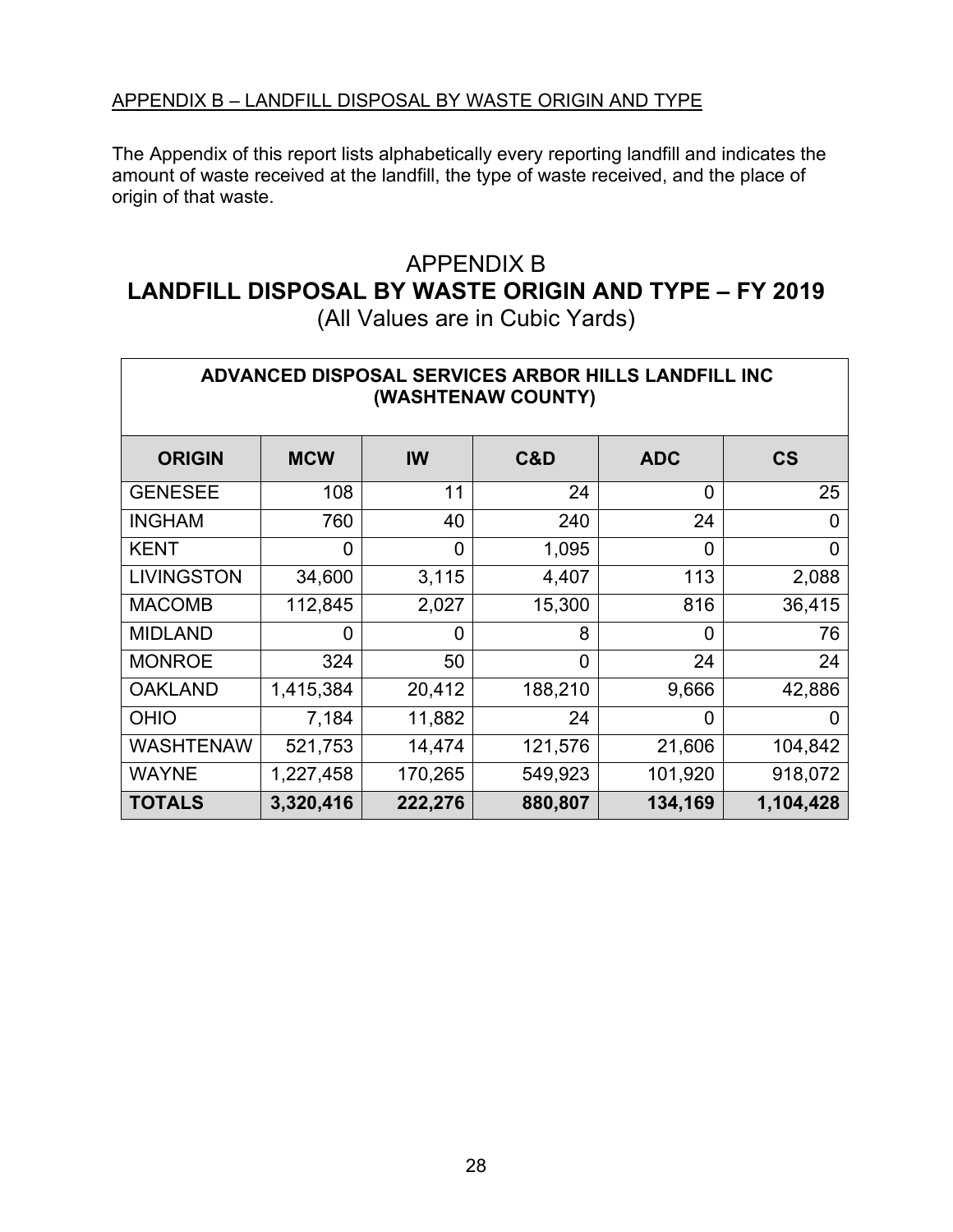(All Values are in Cubic Yards)

 $\overline{\phantom{a}}$ 

| AUTUMN HILLS RECYCLING AND DISPOSAL FACILITY<br>(OTTAWA COUNTY) |            |         |                |                |                          |
|-----------------------------------------------------------------|------------|---------|----------------|----------------|--------------------------|
| <b>ORIGIN</b>                                                   | <b>MCW</b> | IW      | C&D            | <b>ADC</b>     | $\mathsf{CS}\phantom{0}$ |
| <b>ALLEGAN</b>                                                  | 35,459     | 93,580  | 7,279          | 0              | 44,360                   |
| <b>BARRY</b>                                                    | 271        | 81      | 43             | 0              | 10                       |
| <b>BERRIEN</b>                                                  | 0          | 50      | 103            | 0              | 55                       |
| <b>BRANCH</b>                                                   | 0          | 0       | $\overline{2}$ | $\overline{0}$ | 5                        |
| <b>CALHOUN</b>                                                  | 0          | 40      | $\overline{0}$ | 0              | 10                       |
| <b>EATON</b>                                                    | 20         | 20      | 50             | 0              | 10                       |
| <b>IONIA</b>                                                    | 5,083      | 65      | $\overline{2}$ | 0              | 0                        |
| <b>KALAMAZOO</b>                                                | 28         | 14,130  | 1,003          | 0              | 431                      |
| <b>KENT</b>                                                     | 80,404     | 54,170  | 5,306          | 2,340          | 11,436                   |
| <b>MASON</b>                                                    | 0          | 25      | $\overline{0}$ | 0              |                          |
| <b>MECOSTA</b>                                                  | 0          | 0       | $\overline{0}$ | 0              | 45                       |
| <b>MONTCALM</b>                                                 | 318        | 135     | 1              | $\overline{0}$ | 300                      |
| <b>MUSKEGON</b>                                                 | 54,905     | 18,482  | 3,665          | 0              | 60                       |
| <b>NEWAYGO</b>                                                  | 0          | 0       | $\overline{0}$ | 0              | 30                       |
| <b>OTTAWA</b>                                                   | 301,914    | 148,658 | 28,030         | 26,650         | 3,005                    |
| <b>ST JOSEPH</b>                                                | 0          | 10      | 17             | 0              | 100                      |
| <b>VAN BUREN</b>                                                | 889        | 1,710   | 185            | 0              | 950                      |
| <b>TOTALS</b>                                                   | 479,291    | 331,156 | 45,686         | 28,990         | 60,807                   |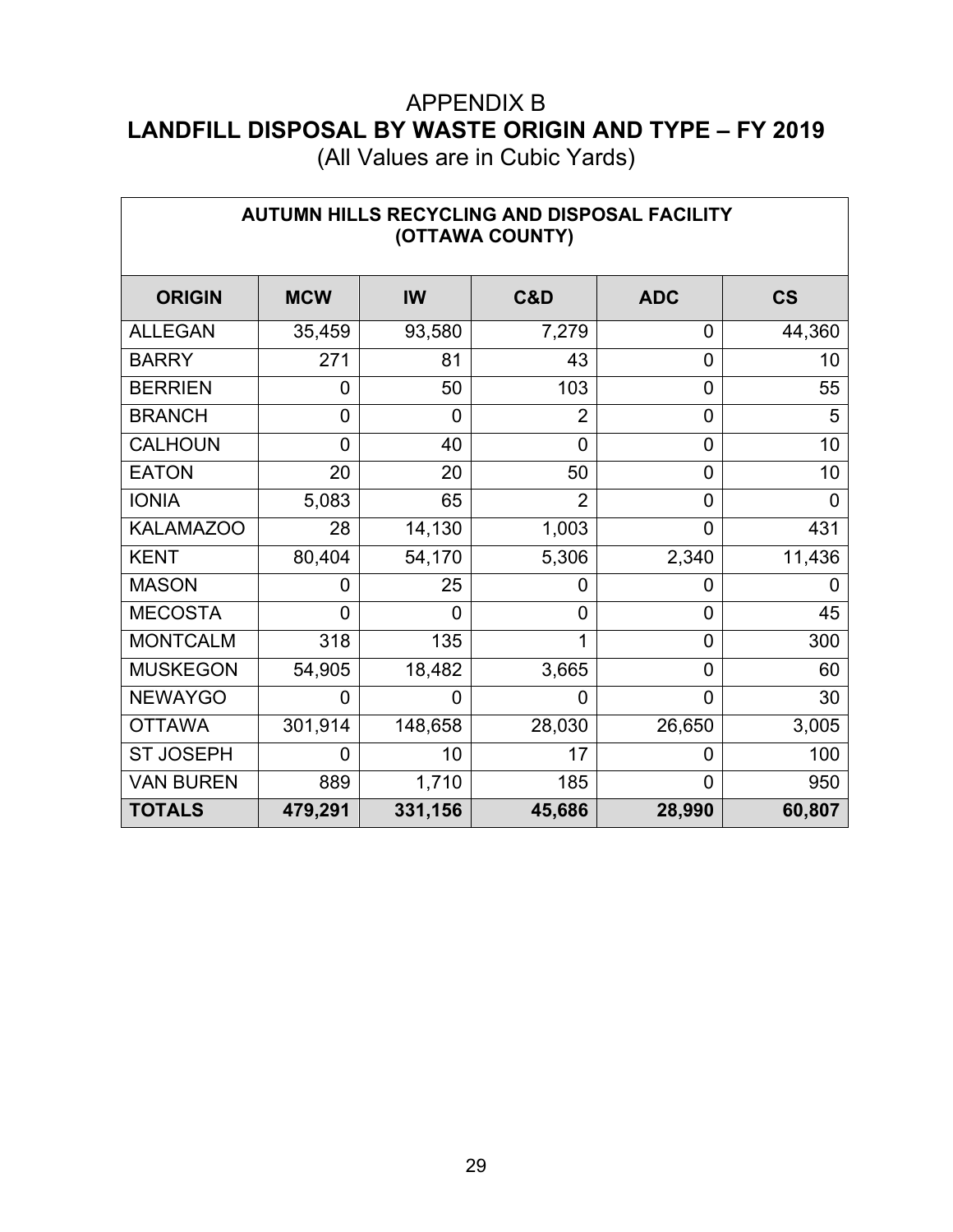(All Values are in Cubic Yards)

ヿ

 $\sqrt{ }$ 

| <b>BRENT RUN LANDFILL</b><br>(GENESEE COUNTY) |                |                |                |                |                          |
|-----------------------------------------------|----------------|----------------|----------------|----------------|--------------------------|
| <b>ORIGIN</b>                                 | <b>MCW</b>     | <b>IW</b>      | C&D            | <b>ADC</b>     | $\mathsf{CS}\phantom{0}$ |
| <b>ALLEGAN</b>                                | 64             | 57             | 64             | $\overline{0}$ | 0                        |
| <b>BAY</b>                                    | 11,660         | 136            | 10,676         | $\mathbf 0$    | $\mathbf 0$              |
| <b>CANADA</b>                                 | 30,531         | 0              | 152,112        | 0              | 0                        |
| <b>CLINTON</b>                                | 53             | 622            | 1,294          | $\overline{0}$ | $\mathbf 0$              |
| <b>CONNECTICUT</b>                            | 0              | 125,747        | 0              | $\mathbf 0$    | $\mathbf 0$              |
| <b>EATON</b>                                  | 34             | 0              | 860            | $\overline{0}$ | $\mathbf 0$              |
| <b>GENESEE</b>                                | 306,043        | 24,485         | 54,021         | $\mathbf 0$    | $\boldsymbol{0}$         |
| <b>GRATIOT</b>                                | 1,602          | 71             | 1,124          | 0              | $\mathbf 0$              |
| <b>INDIANA</b>                                | 0              | 20             | 0              | $\overline{0}$ | $\mathbf 0$              |
| <b>INGHAM</b>                                 | 210            | $\mathbf 0$    | 10,690         | 0              | $\mathbf 0$              |
| <b>JACKSON</b>                                | 0              | 0              | 9              | $\overline{0}$ | 0                        |
| <b>LAPEER</b>                                 | 178,362        | 86             | 10,640         | 0              | $\mathbf 0$              |
| <b>LIVINGSTON</b>                             | 558            | 186            | 554            | $\overline{0}$ | $\mathbf 0$              |
| <b>NEW JERSEY</b>                             | $\overline{0}$ | 6,119          | $\overline{0}$ | $\overline{0}$ | $\overline{0}$           |
| <b>OAKLAND</b>                                | 5,701          | 332            | 9,932          | $\mathbf 0$    | $\mathbf 0$              |
| <b>OHIO</b>                                   | 0              | 24,039         | $\overline{0}$ | $\overline{0}$ | $\mathbf 0$              |
| <b>SAGINAW</b>                                | 63,711         | 1,629          | 60,131         | $\overline{0}$ | $\overline{0}$           |
| <b>SANILAC</b>                                | 6,049          | 842            | 282            | $\overline{0}$ | $\mathbf 0$              |
| <b>SHIAWASSEE</b>                             | 29,857         | $\overline{0}$ | 8,243          | $\overline{0}$ | $\overline{0}$           |
| <b>TUSCOLA</b>                                | 9,531          | 92             | 3,952          | 0              | $\overline{0}$           |
| <b>WASHTENAW</b>                              | 0              | 129            | 0              | $\mathbf 0$    | $\mathbf 0$              |
| <b>WAYNE</b>                                  | 0              | 16,170         | 135            | 0              | $\mathbf 0$              |
| <b>TOTALS</b>                                 | 643,966        | 200,762        | 324,719        | $\mathbf 0$    | $\mathbf 0$              |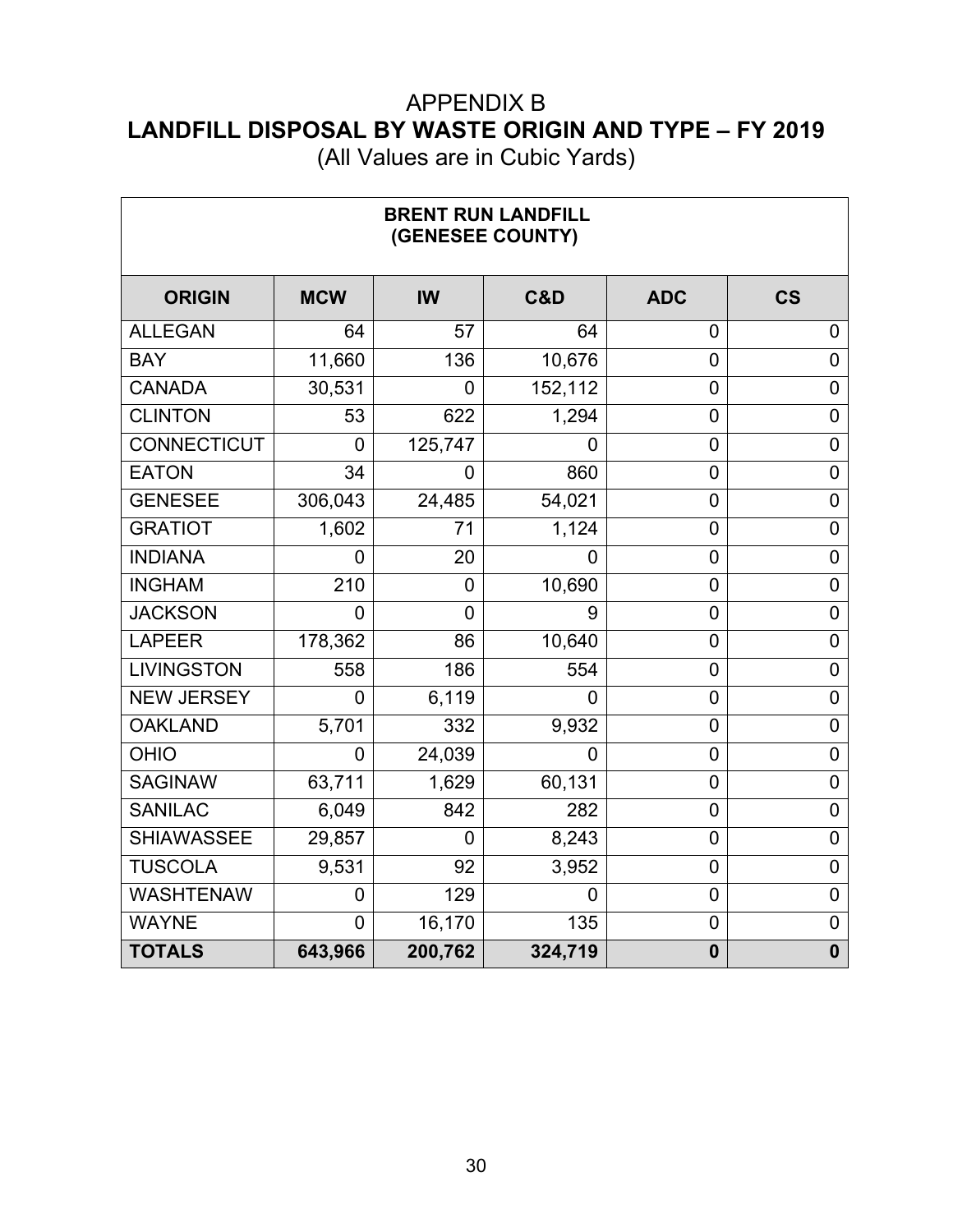(All Values are in Cubic Yards)

 $\overline{\phantom{a}}$ 

 $\Gamma$ 

| <b>C &amp; C EXPANDED SANITARY LANDFILL</b><br>(CALHOUN COUNTY) |            |                |          |                |                          |
|-----------------------------------------------------------------|------------|----------------|----------|----------------|--------------------------|
| <b>ORIGIN</b>                                                   | <b>MCW</b> | IW             | C&D      | <b>ADC</b>     | $\mathsf{CS}\phantom{0}$ |
| <b>ALLEGAN</b>                                                  | 0          | 1,066          | $\Omega$ | $\overline{0}$ | 0                        |
| <b>BARRY</b>                                                    | 0          | 72             | 119      | $\overline{0}$ | 0                        |
| <b>BERRIEN</b>                                                  | 85,852     | $\overline{0}$ | 11       | $\overline{0}$ | 0                        |
| <b>BRANCH</b>                                                   | 57,680     | 32,201         | 59,327   | $\overline{0}$ | 0                        |
| <b>CALHOUN</b>                                                  | 167,497    | 63,321         | 100,831  | $\overline{0}$ | 0                        |
| <b>CLINTON</b>                                                  | ი          | $\overline{0}$ | 32       | $\overline{0}$ | 0                        |
| <b>EATON</b>                                                    | 37,859     | 11,348         | 16,721   | $\overline{0}$ | 0                        |
| <b>HILLSDALE</b>                                                | 54,789     | 626            | 1,540    | 0              | 0                        |
| <b>INGHAM</b>                                                   | 23,422     | 34,428         | 24,178   | $\overline{0}$ | 0                        |
| <b>IONIA</b>                                                    | 24         | 0              | 3        | $\overline{0}$ | 0                        |
| <b>JACKSON</b>                                                  | 12,795     | 889            | 2,766    | $\overline{0}$ | 0                        |
| <b>KALAMAZOO</b>                                                | 370,374    | 26,402         | 27,717   | 0              | 0                        |
| <b>MASON</b>                                                    | 0          | 0              | 3        | 0              | 0                        |
| <b>ST JOSEPH</b>                                                | 43         | 617            | 3,349    | 0              | 0                        |
| <b>TOTALS</b>                                                   | 810,335    | 170,970        | 236,597  | $\bf{0}$       | 0                        |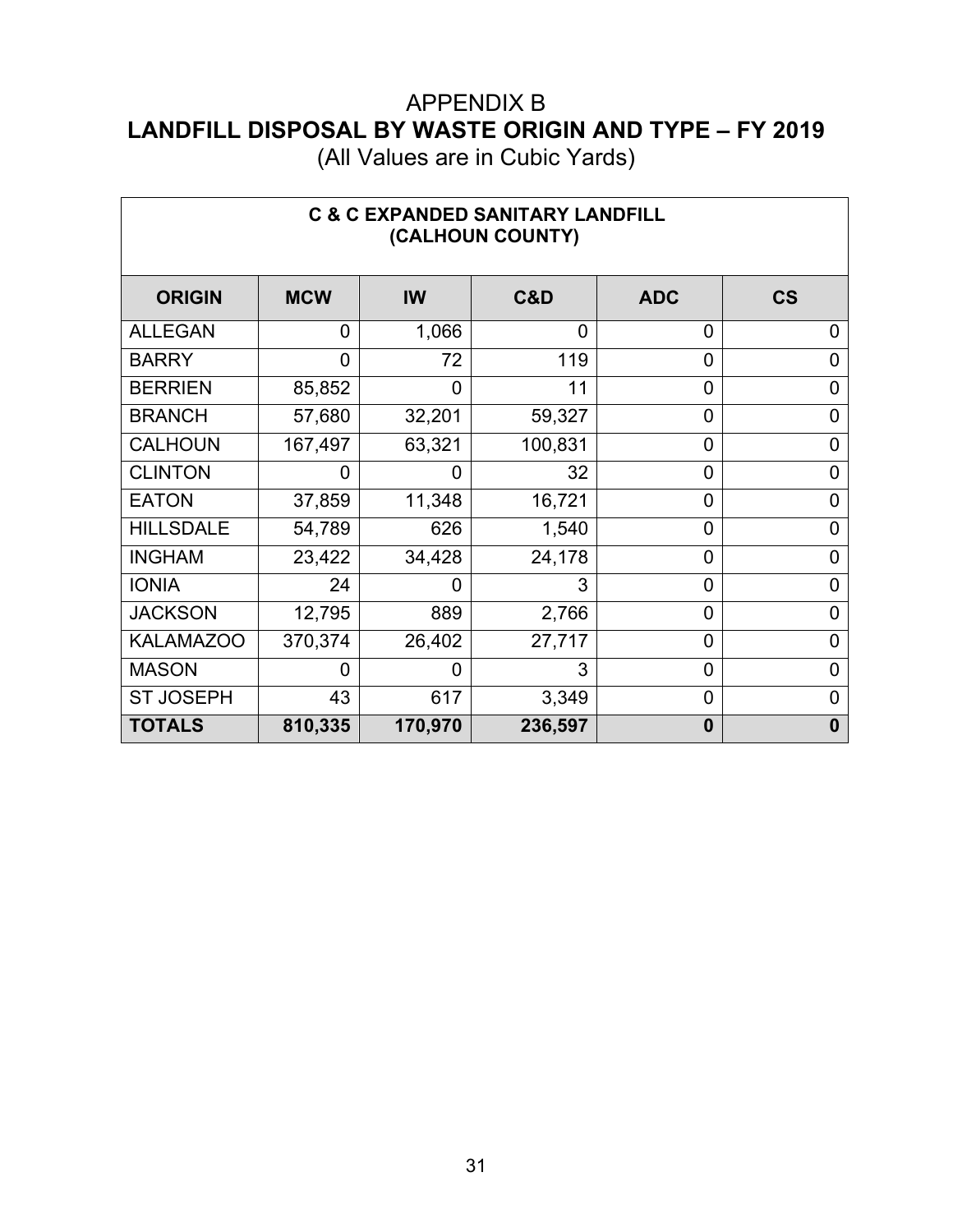(All Values are in Cubic Yards)

 $\Gamma$ 

 $\overline{\phantom{a}}$ 

| <b>CARLETON FARMS LANDFILL</b><br>(WAYNE COUNTY) |            |         |         |                |                          |  |  |  |
|--------------------------------------------------|------------|---------|---------|----------------|--------------------------|--|--|--|
| <b>ORIGIN</b>                                    | <b>MCW</b> | IW      | C&D     | <b>ADC</b>     | $\mathsf{CS}\phantom{0}$ |  |  |  |
| <b>ALLEGAN</b>                                   | 0          | 180     | 0       | 0              | 345                      |  |  |  |
| <b>BRANCH</b>                                    | 0          | 80      | 0       | 0              | 0                        |  |  |  |
| <b>CANADA</b>                                    | 3,093,714  | 232,580 | 512,600 | 0              | 0                        |  |  |  |
| <b>INDIANA</b>                                   | 0          | 8,080   | 0       | $\overline{0}$ | 0                        |  |  |  |
| <b>JACKSON</b>                                   | 0          | 2       | 0       | 0              | 0                        |  |  |  |
| <b>LENAWEE</b>                                   | 62,788     | 15,510  | 6,396   | 0              | 280                      |  |  |  |
| <b>MACOMB</b>                                    | 0          | 820     | 32      | 0              | 0                        |  |  |  |
| <b>MASSACHUSETTS</b>                             | 0          | 0       | 12      | 0              | 0                        |  |  |  |
| <b>MONROE</b>                                    | 143,918    | 3,112   | 39,087  | 0              | 3,580                    |  |  |  |
| <b>OAKLAND</b>                                   | 4,468      | 78,469  | 0       | 0              |                          |  |  |  |
| <b>OHIO</b>                                      | 480        | 25,822  | 1,100   | 164,150        | 40                       |  |  |  |
| <b>WASHTENAW</b>                                 | 7,449      | 570     | 4,604   | 0              | 1,264                    |  |  |  |
| <b>WAYNE</b>                                     | 608,215    | 347,680 | 219,205 | 126,920        | 42,424                   |  |  |  |
| <b>WEST VIRGINIA</b>                             | 0          | 0       | 20      | 0              |                          |  |  |  |
| <b>TOTALS</b>                                    | 3,921,032  | 712,905 | 783,056 | 291,070        | 47,933                   |  |  |  |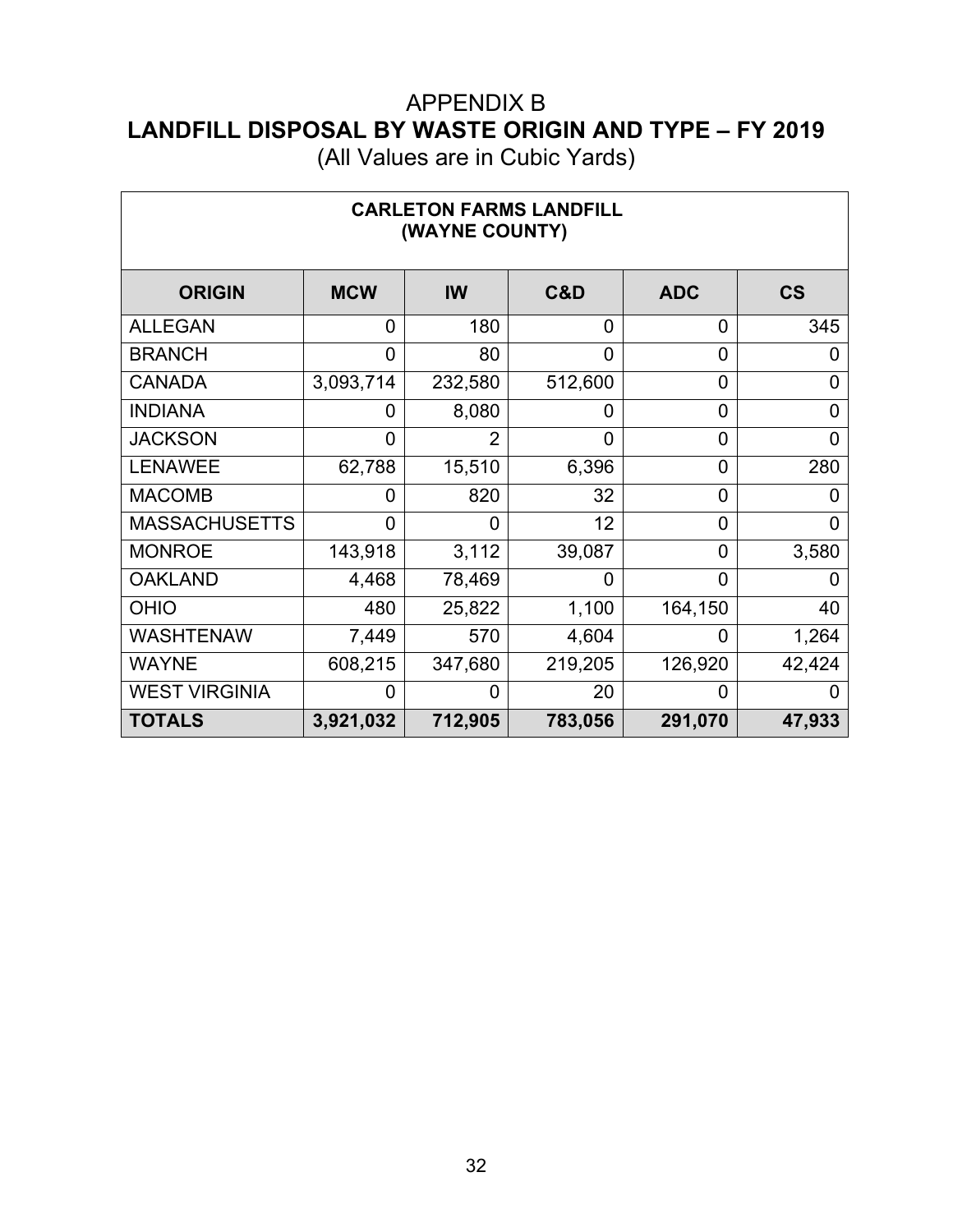(All Values are in Cubic Yards)

 $\mathbf{r}$ 

| <b>CENTRAL SANITARY LANDFILL</b><br>(MONTCALM COUNTY) |            |                |        |                |                          |  |
|-------------------------------------------------------|------------|----------------|--------|----------------|--------------------------|--|
| <b>ORIGIN</b>                                         | <b>MCW</b> | IW             | C&D    | <b>ADC</b>     | $\mathsf{CS}\phantom{0}$ |  |
| <b>ALLEGAN</b>                                        | 0          | $\overline{0}$ | 10     | 0              | 0                        |  |
| <b>GRATIOT</b>                                        | 16,722     | 402            | 260    | 0              | 0                        |  |
| <b>IONIA</b>                                          | 23,354     | 1,191          | 31     | $\overline{0}$ | 0                        |  |
| <b>ISABELLA</b>                                       | 15,550     | 50             | 44     | 1,881          | 0                        |  |
| <b>KENT</b>                                           | 358,153    | 15,541         | 991    | 11,320         | 3,461                    |  |
| <b>LAKE</b>                                           | 373        | 22             | 2,203  | $\overline{0}$ | 0                        |  |
| <b>MASON</b>                                          | $\Omega$   | $\overline{0}$ | 12     | $\Omega$       | 0                        |  |
| <b>MECOSTA</b>                                        | 53,299     | 9              | 3,585  | 79             | 541                      |  |
| <b>MONTCALM</b>                                       | 70,274     | 2,292          | 3,834  | 2,650          | 51                       |  |
| <b>NEWAYGO</b>                                        | 75,459     | 1,615          | 3,747  | 0              | 1,264                    |  |
| <b>OSCEOLA</b>                                        | 20,387     | 177            | 1,318  | $\overline{0}$ | 0                        |  |
| <b>TOTALS</b>                                         | 633,571    | 21,299         | 16,035 | 15,930         | 5,317                    |  |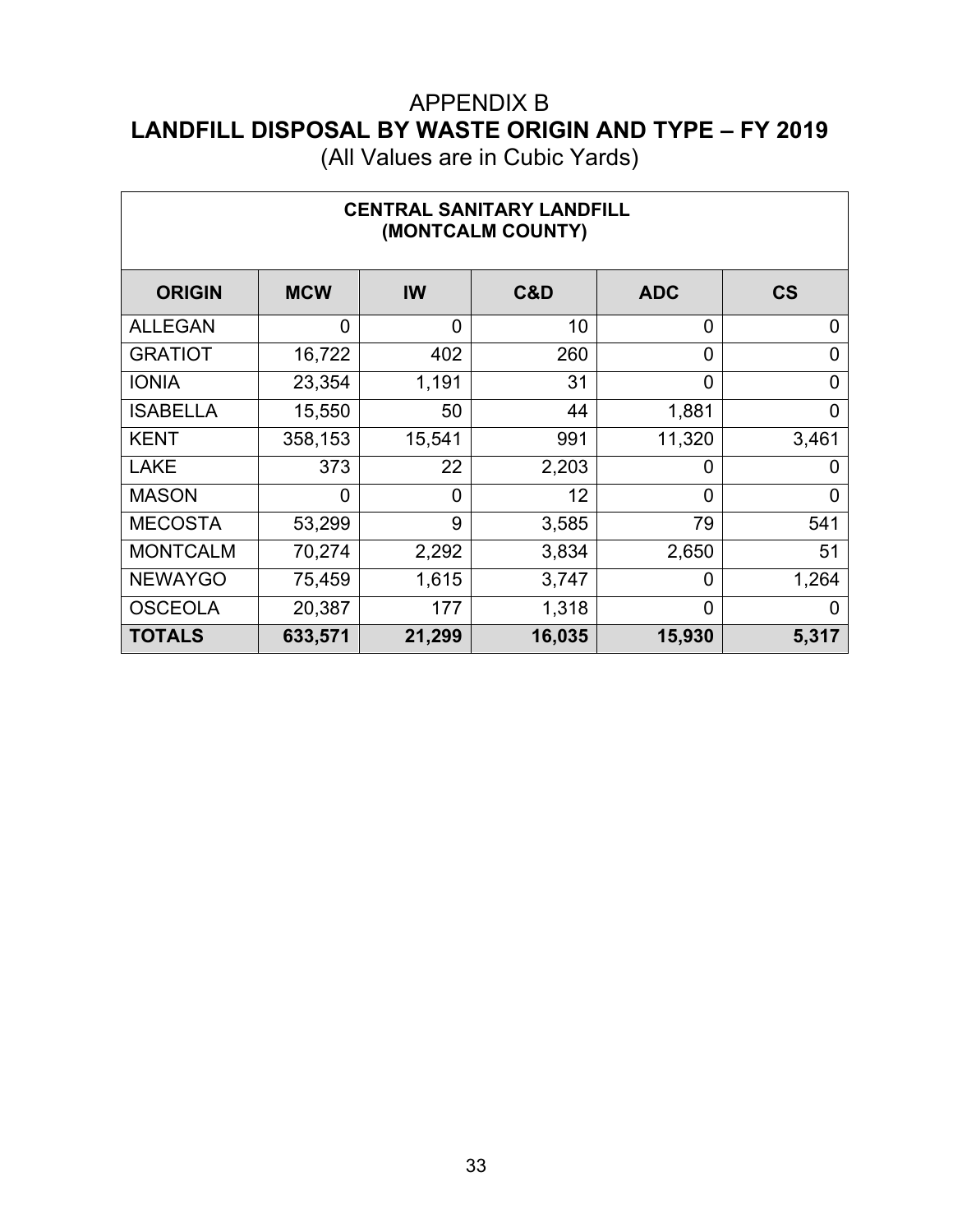(All Values are in Cubic Yards)

 $\overline{\phantom{a}}$ 

| <b>CITIZENS DISPOSAL INC</b><br>(GENESEE COUNTY) |            |                |         |                |           |  |
|--------------------------------------------------|------------|----------------|---------|----------------|-----------|--|
| <b>ORIGIN</b>                                    | <b>MCW</b> | <b>IW</b>      | C&D     | <b>ADC</b>     | <b>CS</b> |  |
| <b>BAY</b>                                       | 79         | 1,198          | 56      | $\overline{0}$ | 0         |  |
| <b>CANADA</b>                                    | 3,917      | 0              | 0       | $\overline{0}$ | 0         |  |
| <b>EATON</b>                                     | 6          | 78             | 0       | 0              | 0         |  |
| <b>GENESEE</b>                                   | 368,619    | 258,160        | 225,579 | $\overline{0}$ | 22,936    |  |
| <b>GRATIOT</b>                                   | 0          | 124            | 0       | $\overline{0}$ | 0         |  |
| <b>INGHAM</b>                                    | 0          | 227            | 586     | 0              | 0         |  |
| <b>JACKSON</b>                                   | 0          | 2              | 0       | $\overline{0}$ | 0         |  |
| <b>LAPEER</b>                                    | 40,109     | 180            | 3,870   | $\mathbf 0$    | 2,390     |  |
| <b>LENAWEE</b>                                   | 17         | $\overline{2}$ | 0       | $\overline{0}$ | 0         |  |
| <b>LIVINGSTON</b>                                | 34,223     | 7,448          | 25,330  | $\overline{0}$ | 10        |  |
| <b>OAKLAND</b>                                   | 37,117     | 3,007          | 23,378  | $\mathbf 0$    | 24,481    |  |
| <b>SAGINAW</b>                                   | 7,721      | 823            | 2,816   | $\overline{0}$ | 27        |  |
| <b>SANILAC</b>                                   | 28         | 49,059         | 77      | $\overline{0}$ | 0         |  |
| <b>SHIAWASSEE</b>                                | 14,851     | 0              | 2,535   | $\overline{0}$ | 0         |  |
| <b>TUSCOLA</b>                                   | 27,773     | 90             | 315     | $\overline{0}$ | 0         |  |
| <b>WASHTENAW</b>                                 | 0          | 263            | 9,133   | $\overline{0}$ | 0         |  |
| <b>WAYNE</b>                                     | 116        | 14,533         | 179     | $\overline{0}$ | 16        |  |
| <b>TOTALS</b>                                    | 534,576    | 335,194        | 293,854 | $\bf{0}$       | 49,860    |  |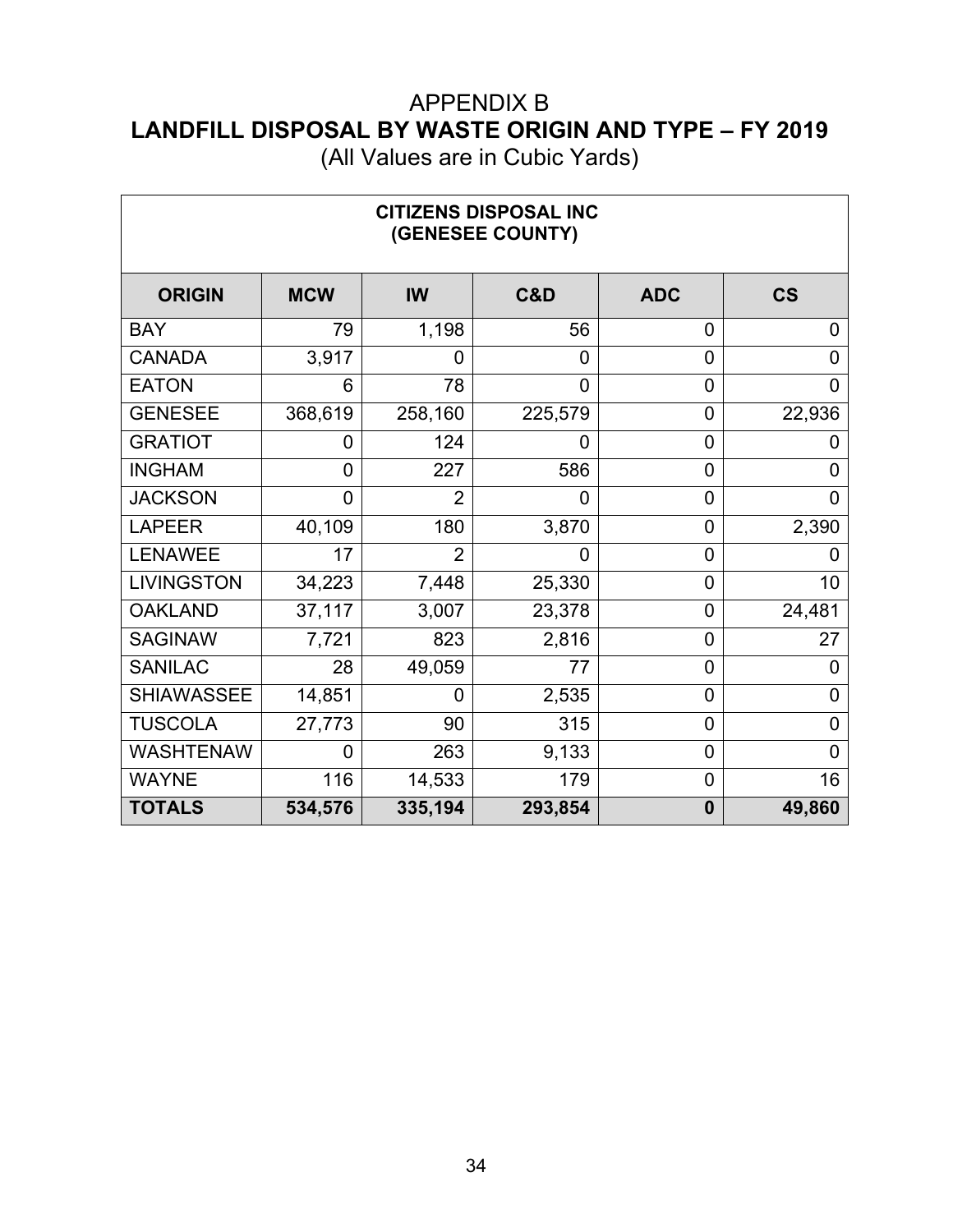(All Values are in Cubic Yards)

| CITY ENVIRONMENTAL SERVICES INC OF WATERS<br>(CRAWFORD COUNTY) |            |                |                |                |                |  |
|----------------------------------------------------------------|------------|----------------|----------------|----------------|----------------|--|
| <b>ORIGIN</b>                                                  | <b>MCW</b> | <b>IW</b>      | C&D            | <b>ADC</b>     | <b>CS</b>      |  |
| <b>ALCONA</b>                                                  | 4,714      | 0              | 0              | 0              | 0              |  |
| <b>ALPENA</b>                                                  | 0          | 168            | 15             | $\overline{0}$ | $\Omega$       |  |
| <b>ANTRIM</b>                                                  | 5,358      | 7,920          | 412            | 0              | 76             |  |
| <b>ARENAC</b>                                                  | 3,770      | 0              | 0              | 0              | 0              |  |
| <b>CHARLEVOIX</b>                                              | 10,252     | 1,980          | 367            | 3,640          | 580            |  |
| <b>CHEBOYGAN</b>                                               | 6,378      | 0              | 138            | 0              | 100            |  |
| <b>CRAWFORD</b>                                                | 34,621     | 3,914          | 2,634          | 14,160         | 1,640          |  |
| <b>EMMET</b>                                                   | 0          | 220            | 57             | 0              | 2              |  |
| <b>GRAND</b><br><b>TRAVERSE</b>                                | 4,901      | 250            | 37             | 0              | 40             |  |
| <b>IOSCO</b>                                                   | 41,795     | $\overline{0}$ | 1              | $\overline{0}$ | $\overline{0}$ |  |
| <b>KALKASKA</b>                                                | 6,705      | 257            | 38             | $\overline{0}$ | 84             |  |
| <b>MACKINAC</b>                                                | 0          | 20             | 0              | $\overline{0}$ | 0              |  |
| <b>OGEMAW</b>                                                  | 8,927      | $\overline{0}$ | $\overline{0}$ | $\overline{0}$ | $\overline{0}$ |  |
| <b>OTSEGO</b>                                                  | 65,444     | 1,270          | 1,554          | 1,320          | 1,090          |  |
| <b>PRESQUE</b><br><b>ISLE</b>                                  | 112        | 40             | 24             | 0              | 40             |  |
| <b>ROSCOMMON</b>                                               | 1,900      | $\overline{0}$ | 627            | $\overline{0}$ | 0              |  |
| <b>TOTALS</b>                                                  | 194,877    | 16,039         | 5,904          | 19,120         | 3,652          |  |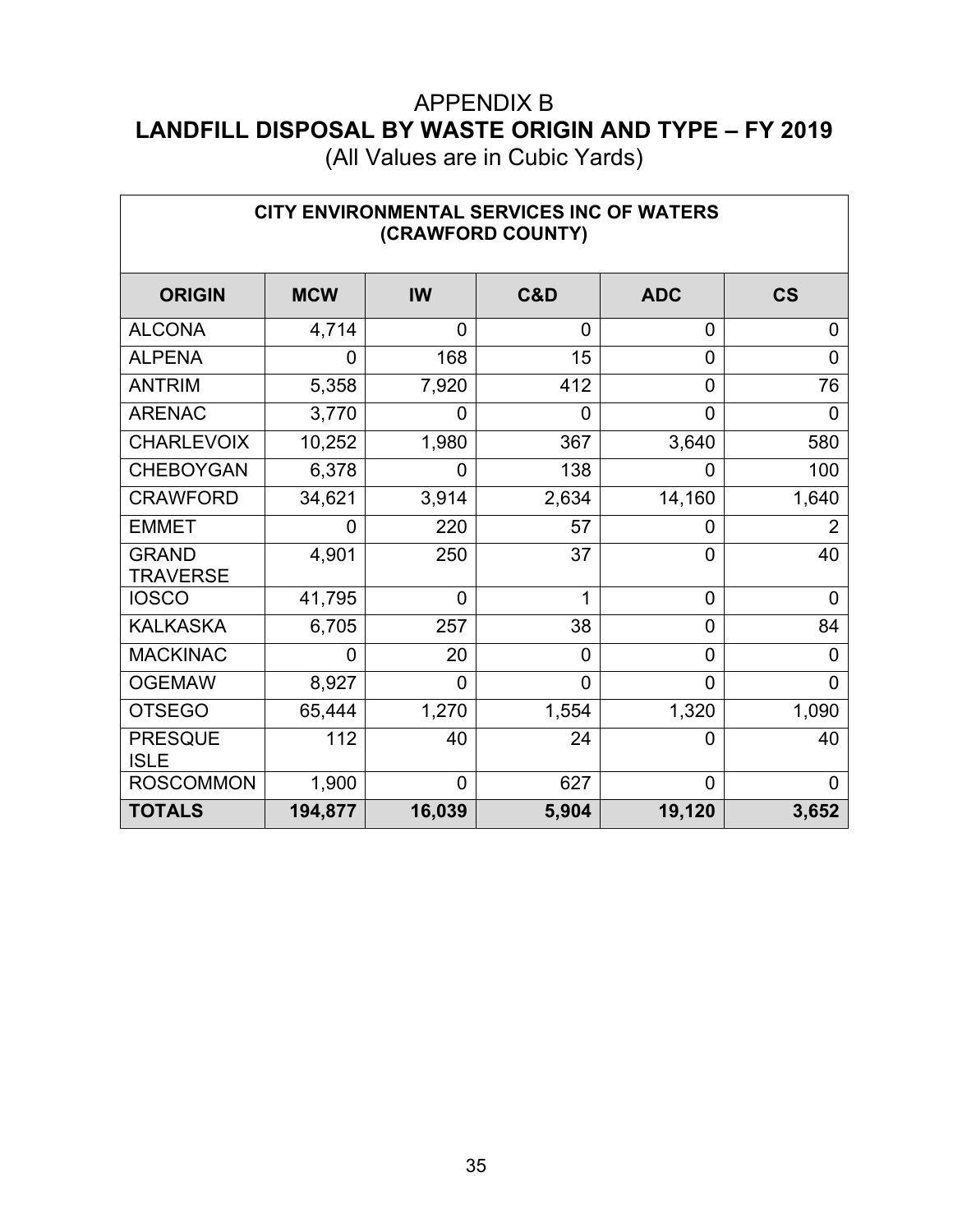| <b>CITY OF LIVONIA LANDFILL</b><br>(WAYNE COUNTY) |            |           |     |            |           |
|---------------------------------------------------|------------|-----------|-----|------------|-----------|
| <b>ORIGIN</b>                                     | <b>MCW</b> | <b>IW</b> | C&D | <b>ADC</b> | <b>CS</b> |
| <b>WAYNE</b>                                      |            | 5,223     |     |            |           |
| <b>TOTALS</b>                                     | 0          | 5,223     |     | 0          |           |

| CITY OF MIDLAND SANITARY LANDFILL<br>(MIDLAND COUNTY) |            |        |         |            |           |
|-------------------------------------------------------|------------|--------|---------|------------|-----------|
| <b>ORIGIN</b>                                         | <b>MCW</b> | IW     | C&D     | <b>ADC</b> | <b>CS</b> |
| <b>BAY</b>                                            |            | 0      |         | 7,245      |           |
| <b>MIDLAND</b>                                        | 194,446    | 44,818 | 165,440 | 0          | 34,937    |
| <b>TOTALS</b>                                         | 194,446    | 44,818 | 165,440 | 7,245      | 34,937    |

| <b>CONSUMERS ENERGY DE KARN</b><br>(BAY COUNTY) |            |        |     |            |                          |
|-------------------------------------------------|------------|--------|-----|------------|--------------------------|
| <b>ORIGIN</b>                                   | <b>MCW</b> | IW     | C&D | <b>ADC</b> | $\mathsf{CS}\phantom{0}$ |
| <b>BAY</b>                                      |            | 18,000 |     |            |                          |
| <b>TOTALS</b>                                   |            | 18,000 |     | 0          |                          |

| <b>CONSUMERS ENERGY J H CAMPBELL COMPLEX</b><br>(OTTAWA COUNTY) |            |           |     |            |                          |
|-----------------------------------------------------------------|------------|-----------|-----|------------|--------------------------|
| <b>ORIGIN</b>                                                   | <b>MCW</b> | <b>IW</b> | C&D | <b>ADC</b> | $\mathsf{CS}\phantom{0}$ |
| <b>OTTAWA</b>                                                   |            | 247,800   |     |            |                          |
| <b>TOTALS</b>                                                   |            | 247,800   |     |            |                          |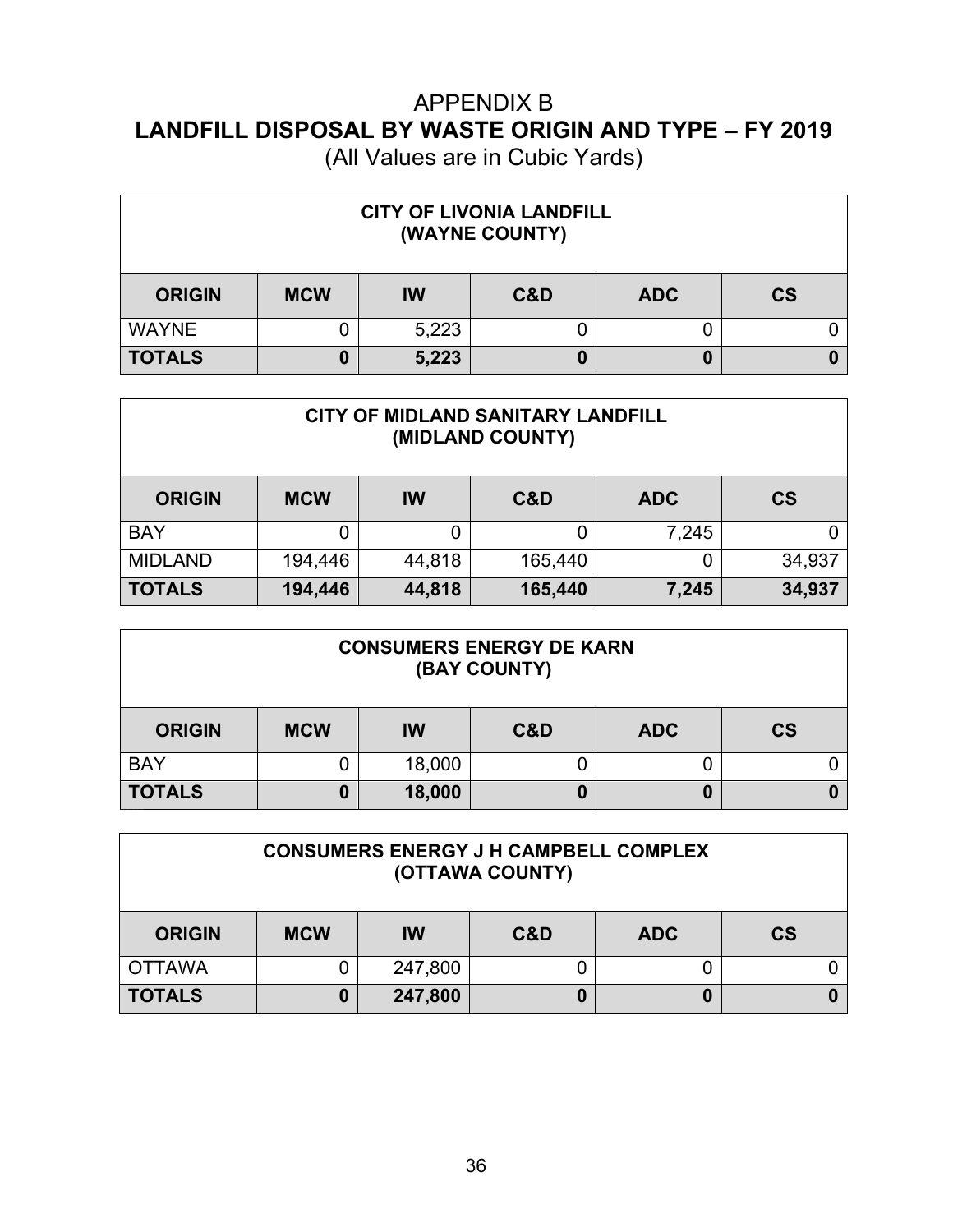(All Values are in Cubic Yards)

| <b>CONSUMERS WEADOCK COMPLEX</b><br>(BAY COUNTY) |            |         |     |            |                        |
|--------------------------------------------------|------------|---------|-----|------------|------------------------|
| <b>ORIGIN</b>                                    | <b>MCW</b> | IW      | C&D | <b>ADC</b> | $\mathbf{c}\mathbf{s}$ |
| <b>BAY</b>                                       |            | 277,383 |     |            |                        |
| <b>TOTALS</b>                                    | 0          | 277,383 |     | 0          |                        |

#### **COUNTY OF MUSKEGON - SOLID WASTE LANDFILL (MUSKEGON COUNTY)**

| <b>ORIGIN</b>   | <b>MCW</b> | IW    | C&D     | <b>ADC</b> | <b>CS</b> |
|-----------------|------------|-------|---------|------------|-----------|
| <b>LAKE</b>     | 957        | 0     | 6,735   | 0          |           |
| <b>MUSKEGON</b> | 224,470    | 1,701 | 73,129  | 73,120     |           |
| <b>NEWAYGO</b>  | 7,434      | 0     | 19,616  | 0          |           |
| <b>OCEANA</b>   | 12,430     | 0     | 1,161   | 0          |           |
| <b>OTTAWA</b>   | 4,196      | 0     | 1,171   | 0          |           |
| <b>TOTALS</b>   | 249,487    | 1,701 | 101,812 | 73,120     | 0         |

#### **DAFTER SANITARY LANDFILL (CHIPPEWA COUNTY)**

| <b>ORIGIN</b>      | <b>MCW</b> | IW    | C&D            | <b>ADC</b> | <b>CS</b> |
|--------------------|------------|-------|----------------|------------|-----------|
| <b>ALGER</b>       | 1,406      | 0     | 0              |            |           |
| <b>CANADA</b>      | 52,258     | Ο     | 0              | 0          |           |
| <b>CHIPPEWA</b>    | 27,896     | 991   | 0              | 0          | 1,109     |
| <b>LUCE</b>        | 7,375      | 0     | 0              |            |           |
| <b>MACKINAC</b>    | 21,073     | 814   | 0              | 0          | 860       |
| <b>SCHOOLCRAFT</b> | 240        | 0     | $\overline{0}$ | 0          |           |
| <b>TOTALS</b>      | 110,248    | 1,805 | 0              | 0          | 1,969     |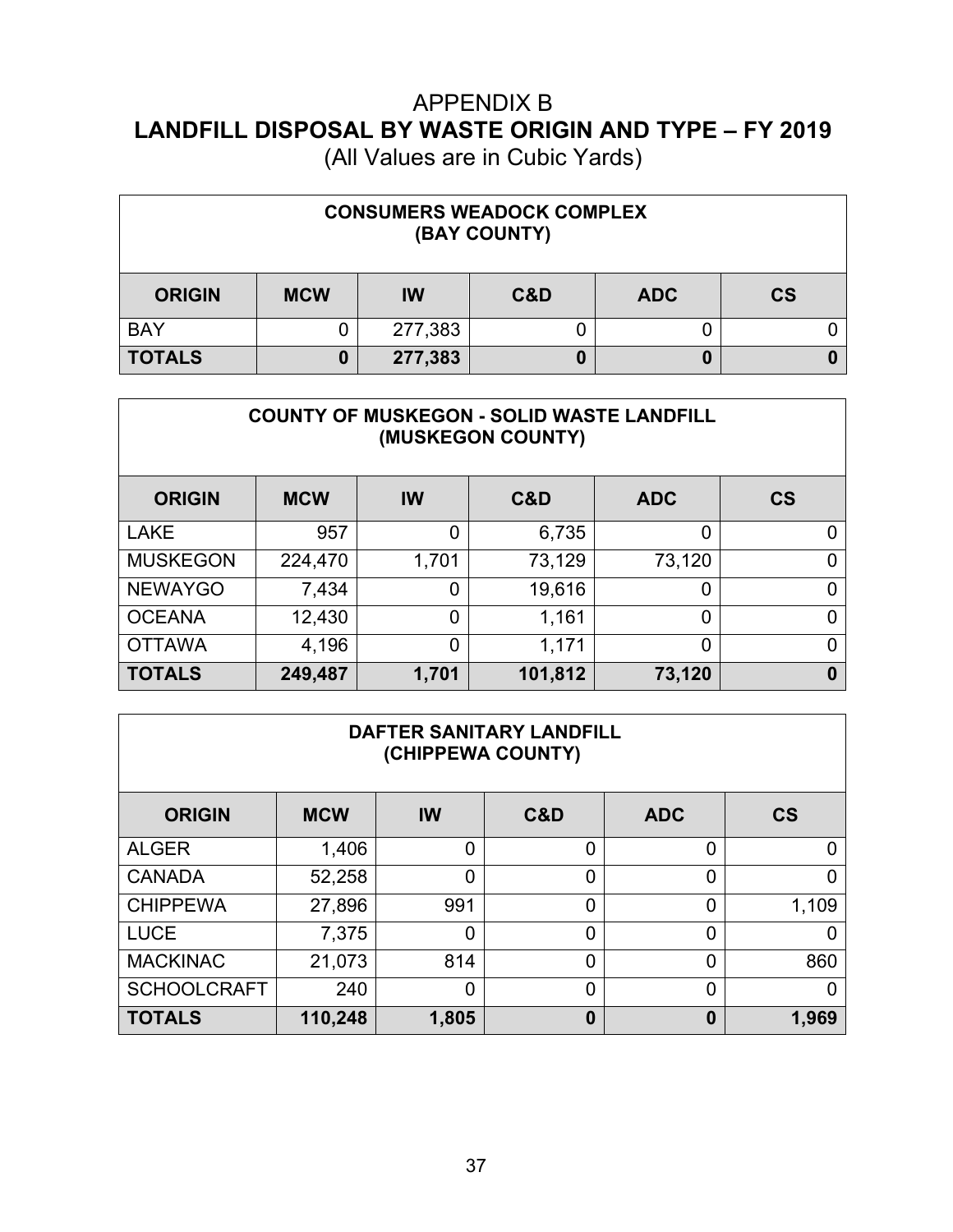| (All Values are in Cubic Yards) |  |  |
|---------------------------------|--|--|
|---------------------------------|--|--|

| <b>DELTA COUNTY LANDFILL</b><br>(DELTA COUNTY) |            |        |       |            |           |  |
|------------------------------------------------|------------|--------|-------|------------|-----------|--|
| <b>ORIGIN</b>                                  | <b>MCW</b> | IW     | C&D   | <b>ADC</b> | <b>CS</b> |  |
| <b>DELTA</b>                                   | 68,730     | 15,072 | 8,835 | 1,141      | 1,799     |  |
| <b>MENOMINEE</b>                               | 5,321      | 0      | 0     | 12,990     |           |  |
| <b>SCHOOLCRAFT</b>                             | 3,724      | 0      | 0     | 0          | 0         |  |
| <b>TOTALS</b>                                  | 77,775     | 15,072 | 8,835 | 14,131     | 1,799     |  |

#### **DETROIT EDISON CO RANGE RD ASH DISPOSAL (ST CLAIR COUNTY)**

| <b>ORIGIN</b>   | <b>MCW</b> | IW      | C&D | <b>ADC</b> | $\mathsf{CS}\phantom{0}$ |
|-----------------|------------|---------|-----|------------|--------------------------|
| <b>ST CLAIR</b> |            | 276,455 |     |            |                          |
| <b>TOTALS</b>   |            | 276,455 |     | O          |                          |

| DETROIT EDISON CO SIBLEY QUARRY<br>(WAYNE COUNTY) |            |        |     |            |           |  |
|---------------------------------------------------|------------|--------|-----|------------|-----------|--|
| <b>ORIGIN</b>                                     | <b>MCW</b> | IW     | C&D | <b>ADC</b> | <b>CS</b> |  |
| <b>MONROE</b>                                     |            | 17,477 |     |            |           |  |
| <b>WAYNE</b>                                      |            | 52,839 |     |            |           |  |
| <b>TOTALS</b>                                     | 0          | 70,316 |     | 0          |           |  |

| DTE MONROE POWER PLANT<br>(MONROE COUNTY) |            |         |     |            |           |  |
|-------------------------------------------|------------|---------|-----|------------|-----------|--|
| <b>ORIGIN</b>                             | <b>MCW</b> | IW      | C&D | <b>ADC</b> | <b>CS</b> |  |
| <b>MONROE</b>                             |            | 258,827 |     |            |           |  |
| <b>TOTALS</b>                             |            | 258,827 |     | 0          |           |  |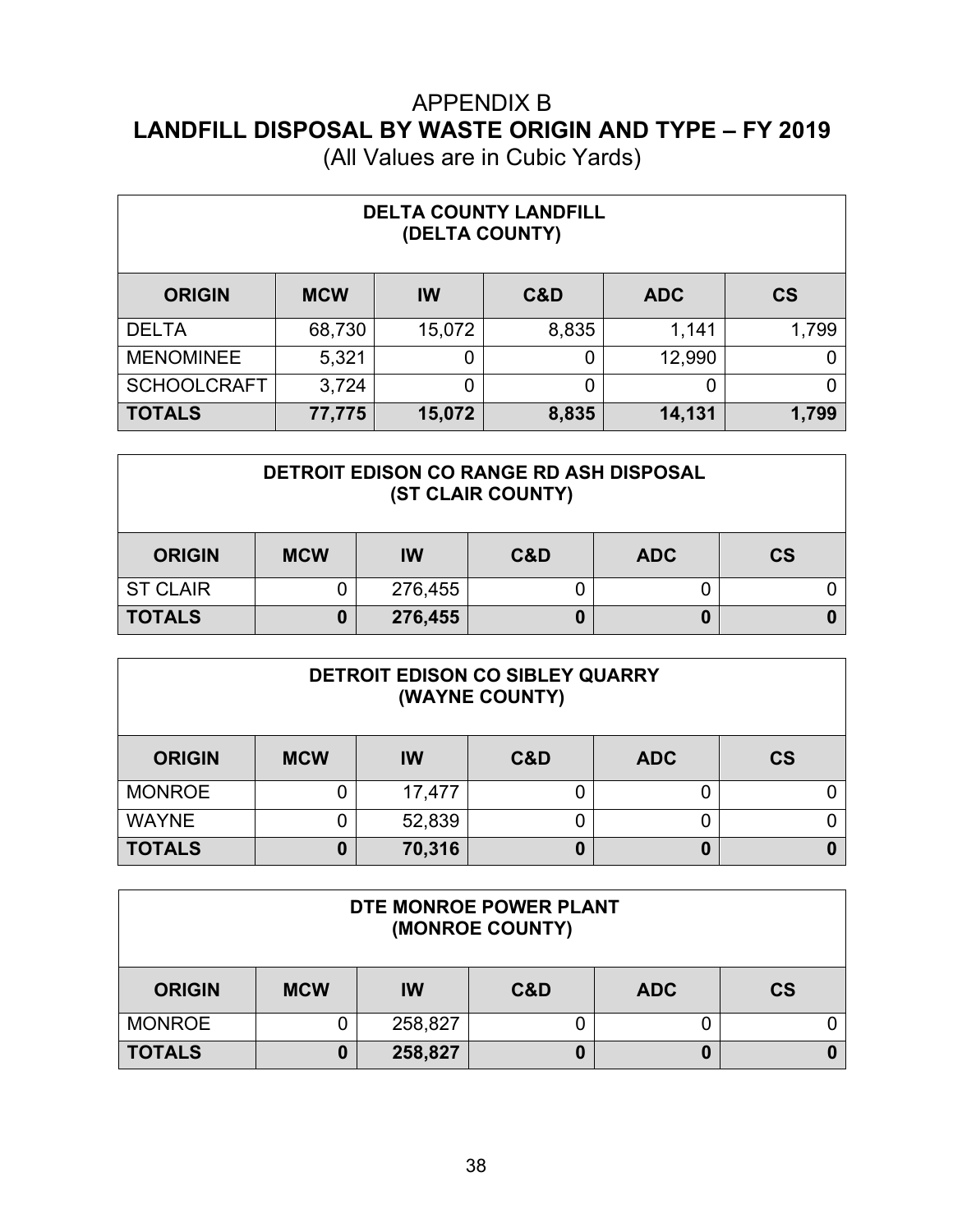| (All Values are in Cubic Yards) |  |  |
|---------------------------------|--|--|
|---------------------------------|--|--|

| <b>EAGLE VALLEY RECYCLE &amp; DISPOSAL FACILITY</b><br>(OAKLAND COUNTY) |                |          |                |                |           |  |  |
|-------------------------------------------------------------------------|----------------|----------|----------------|----------------|-----------|--|--|
| <b>ORIGIN</b>                                                           | <b>MCW</b>     | IW       | C&D            | <b>ADC</b>     | <b>CS</b> |  |  |
| <b>GENESEE</b>                                                          | 399            | 78       | $\overline{0}$ | $\overline{0}$ | 0         |  |  |
| <b>LAPEER</b>                                                           | 6,891          | 597      | $\overline{0}$ | $\overline{0}$ | 5         |  |  |
| <b>LIVINGSTON</b>                                                       | 7,050          | 66       | $\overline{0}$ | $\overline{0}$ | 0         |  |  |
| <b>MACOMB</b>                                                           | 77,964         | 24,214   | 13,197         | $\Omega$       | 10,194    |  |  |
| <b>OAKLAND</b>                                                          | 1,079,463      | 73,956   | 36,270         | 40,202         | 86,827    |  |  |
| <b>OHIO</b>                                                             | $\overline{0}$ | 2,910    | $\overline{0}$ | 0              | 0         |  |  |
| <b>ST JOSEPH</b>                                                        | 81             | 0        | $\overline{0}$ | 0              | 0         |  |  |
| <b>WASHTENAW</b>                                                        | 438            | $\Omega$ | $\Omega$       | $\overline{0}$ | 0         |  |  |
| <b>WAYNE</b>                                                            | 813            | 4,101    | 4,359          | 93,751         | 2,025     |  |  |
| <b>TOTALS</b>                                                           | 1,173,099      | 105,922  | 53,826         | 133,953        | 99,051    |  |  |

#### **EVER-GREEN LANDFILL AND RECYCLING CENTER, LLC (ONTONAGON COUNTY)**

| <b>ORIGIN</b>    | <b>MCW</b> | IW     | <b>C&amp;D</b> | <b>ADC</b> | <b>CS</b> |
|------------------|------------|--------|----------------|------------|-----------|
| <b>BARAGA</b>    |            | 8,036  |                |            |           |
| <b>MENOMINEE</b> |            | 1,558  |                |            |           |
| <b>WISCONSIN</b> |            | 4,543  |                |            |           |
| <b>TOTALS</b>    |            | 14,137 |                | 0          |           |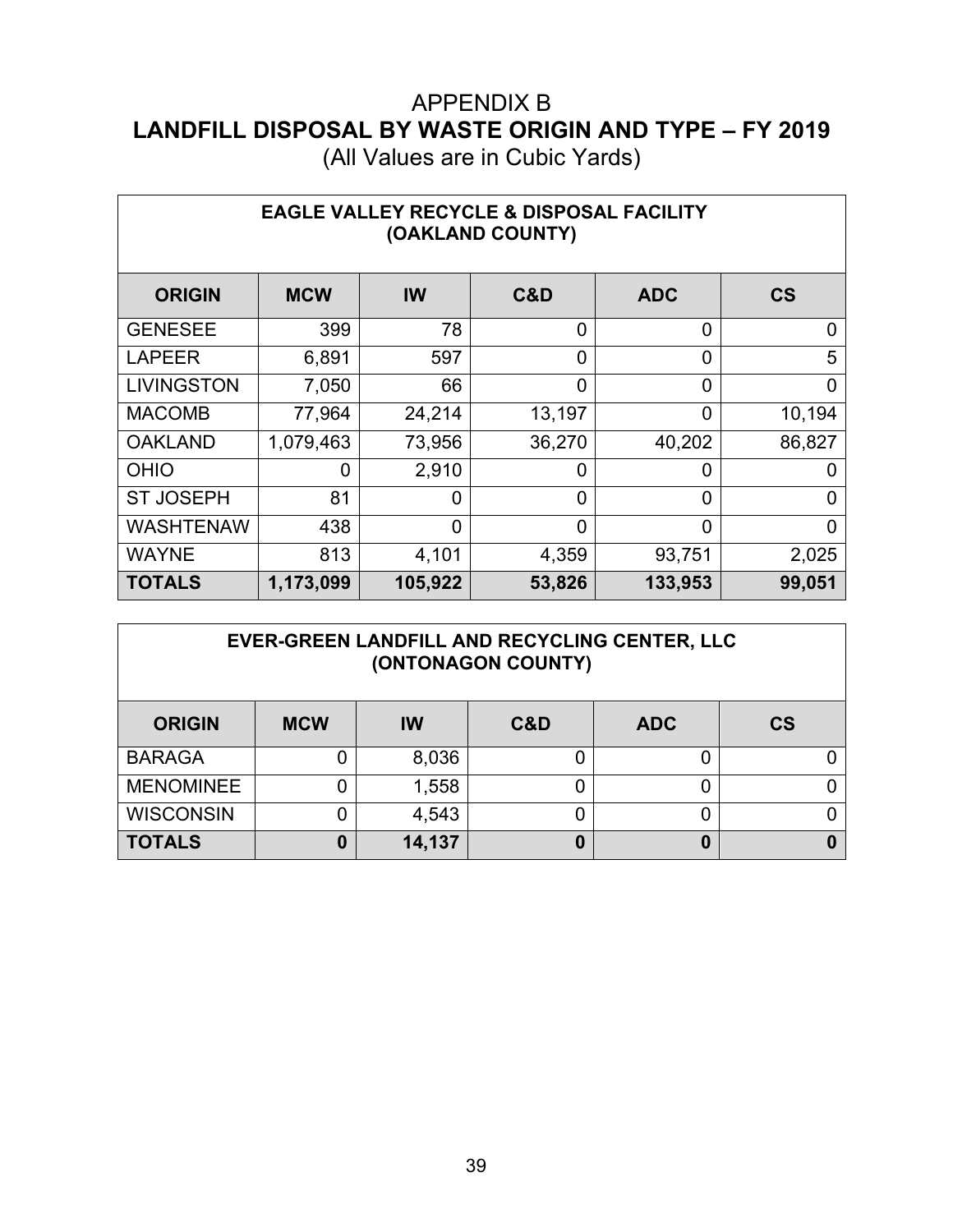(All Values are in Cubic Yards)

| <b>GFL NORTH MICHIGAN LANDFILL LLC</b><br>(PRESQUE ISLE COUNTY) |            |                  |        |                |                          |  |  |
|-----------------------------------------------------------------|------------|------------------|--------|----------------|--------------------------|--|--|
| <b>ORIGIN</b>                                                   | <b>MCW</b> | <b>IW</b>        | C&D    | <b>ADC</b>     | $\mathsf{CS}\phantom{0}$ |  |  |
| <b>ANTRIM</b>                                                   | 1,930      | $\overline{0}$   | 0      | 0              | 0                        |  |  |
| <b>CANADA</b>                                                   | 33,840     | $\overline{0}$   | 0      | $\overline{0}$ | 0                        |  |  |
| <b>CHARLEVOIX</b>                                               | 0          | $\mathbf 0$      | 1,128  | $\overline{0}$ | 0                        |  |  |
| <b>CHEBOYGAN</b>                                                | 46,579     | $\overline{0}$   | 12,822 | 39,518         | 82                       |  |  |
| <b>CHIPPEWA</b>                                                 | 81,260     | $\overline{0}$   | 0      | 0              | 0                        |  |  |
| <b>EMMET</b>                                                    | 100,463    | $\overline{0}$   | 7,140  | $\overline{0}$ | $\overline{0}$           |  |  |
| <b>MACKINAC</b>                                                 | 125        | $\overline{0}$   | 620    | 0              | 0                        |  |  |
| <b>PRESQUE</b><br><b>ISLE</b>                                   | 37,125     | $\overline{0}$   | 5,098  | 0              | 0                        |  |  |
| <b>TOTALS</b>                                                   | 301,322    | $\boldsymbol{0}$ | 26,808 | 39,518         | 82                       |  |  |

#### **GLENS SANITARY LANDFILL (LEELANAU COUNTY)**

| <b>ORIGIN</b>                   | <b>MCW</b> | IW             | C&D    | <b>ADC</b> | <b>CS</b> |
|---------------------------------|------------|----------------|--------|------------|-----------|
| <b>ANTRIM</b>                   | 218        | 0              | 404    | 0          | 0         |
| <b>BENZIE</b>                   | 323        | 0              | 1,322  | 0          | 0         |
| <b>GRAND</b><br><b>TRAVERSE</b> | 46,600     | 706            | 12,589 | 0          | 119       |
| <b>KALKASKA</b>                 | 326        | $\overline{0}$ | 73     | 0          | 0         |
| <b>LEELANAU</b>                 | 16,098     | 60             | 7,196  | 0          | 275       |
| <b>MANISTEE</b>                 | 0          | 33             | 74     | 0          | 155       |
| <b>TOTALS</b>                   | 63,565     | 799            | 21,658 | $\bf{0}$   | 549       |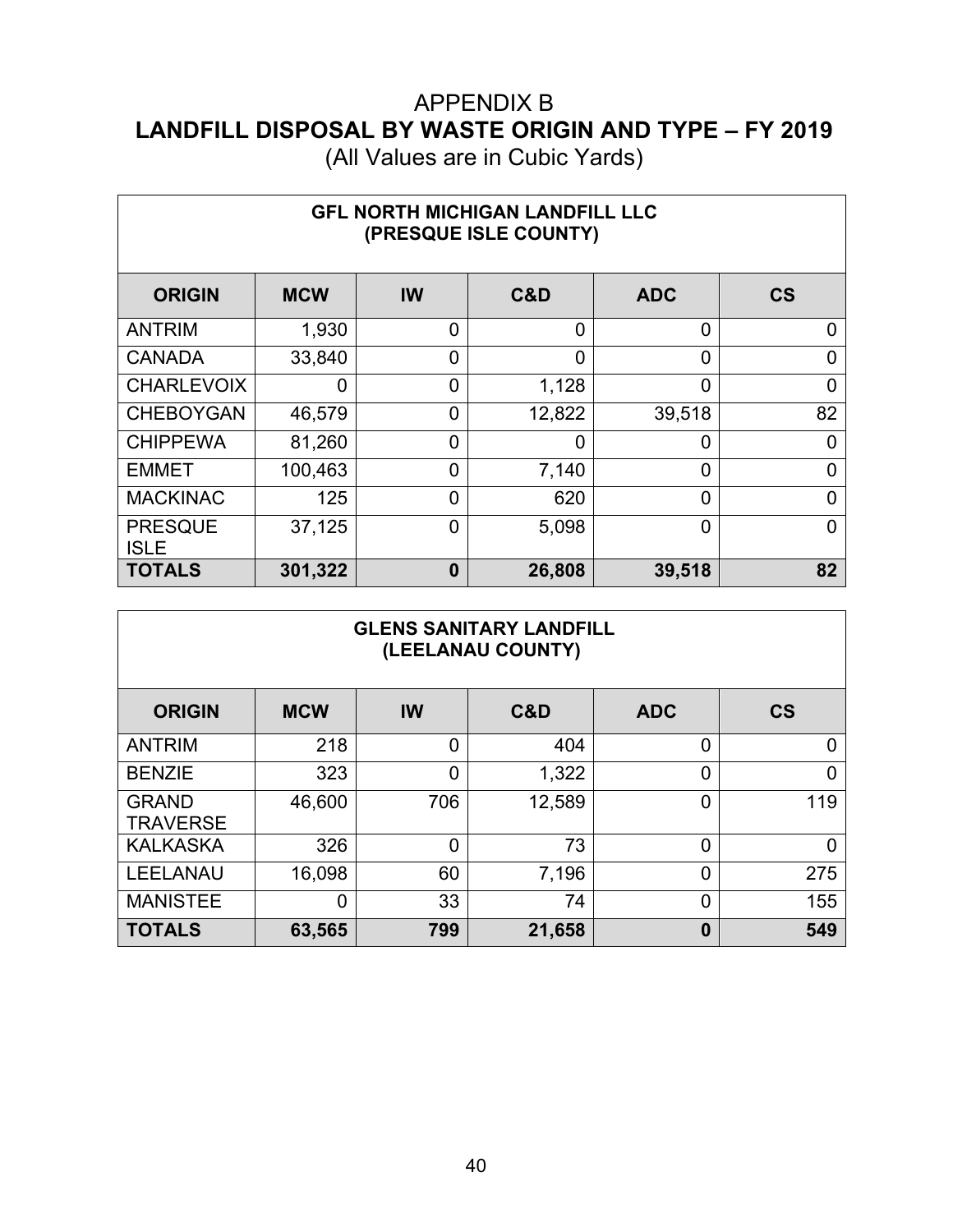(All Values are in Cubic Yards)

٦

 $\Gamma$ 

| <b>GRANGER GRAND RIVER LANDFILL</b><br>(CLINTON COUNTY) |                |                |                |                |                |  |  |
|---------------------------------------------------------|----------------|----------------|----------------|----------------|----------------|--|--|
| <b>ORIGIN</b>                                           | <b>MCW</b>     | IW             | C&D            | <b>ADC</b>     | <b>CS</b>      |  |  |
| <b>ALLEGAN</b>                                          | 6              | $\overline{0}$ | 0              | 0              | 0              |  |  |
| <b>CALHOUN</b>                                          | 294            | $\overline{0}$ | $\overline{0}$ | $\overline{0}$ | 0              |  |  |
| <b>CLINTON</b>                                          | $\overline{7}$ | $\overline{0}$ | 0              | $\overline{0}$ | 0              |  |  |
| <b>EATON</b>                                            | 516            | $\overline{0}$ | 0              | $\overline{0}$ | 0              |  |  |
| <b>GENESEE</b>                                          | 21             | $\overline{0}$ | $\overline{0}$ | $\overline{0}$ | 0              |  |  |
| <b>GRATIOT</b>                                          | $\overline{4}$ | $\overline{0}$ | 0              | $\overline{0}$ | 0              |  |  |
| <b>INGHAM</b>                                           | 2,517          | $\overline{0}$ | $\overline{0}$ | $\overline{0}$ | $\overline{0}$ |  |  |
| <b>IONIA</b>                                            | 10             | $\overline{0}$ | $\overline{0}$ | $\overline{0}$ | $\overline{0}$ |  |  |
| <b>ISABELLA</b>                                         | 44             | $\overline{0}$ | $\overline{0}$ | $\overline{0}$ | 0              |  |  |
| <b>JACKSON</b>                                          | 278            | $\overline{0}$ | 0              | $\overline{0}$ | $\mathbf 0$    |  |  |
| <b>KALAMAZOO</b>                                        | 62             | $\overline{0}$ | 0              | $\overline{0}$ | 0              |  |  |
| <b>LIVINGSTON</b>                                       | 1              | $\overline{0}$ | 0              | $\overline{0}$ | 0              |  |  |
| <b>OAKLAND</b>                                          | 23             | $\overline{0}$ | $\overline{0}$ | $\overline{0}$ | 0              |  |  |
| <b>SAGINAW</b>                                          | 4              | $\overline{0}$ | $\overline{0}$ | $\overline{0}$ | $\overline{0}$ |  |  |
| <b>SHIAWASSEE</b>                                       | 72             | $\overline{0}$ | 0              | $\overline{0}$ | 0              |  |  |
| <b>WASHTENAW</b>                                        | 14             | $\overline{0}$ | $\overline{0}$ | $\overline{0}$ | $\overline{0}$ |  |  |
| <b>WAYNE</b>                                            | 3              | $\overline{0}$ | $\overline{0}$ | $\overline{0}$ | $\overline{0}$ |  |  |
| <b>TOTALS</b>                                           | 3,876          | $\mathbf{0}$   | $\bf{0}$       | $\bf{0}$       | $\mathbf{0}$   |  |  |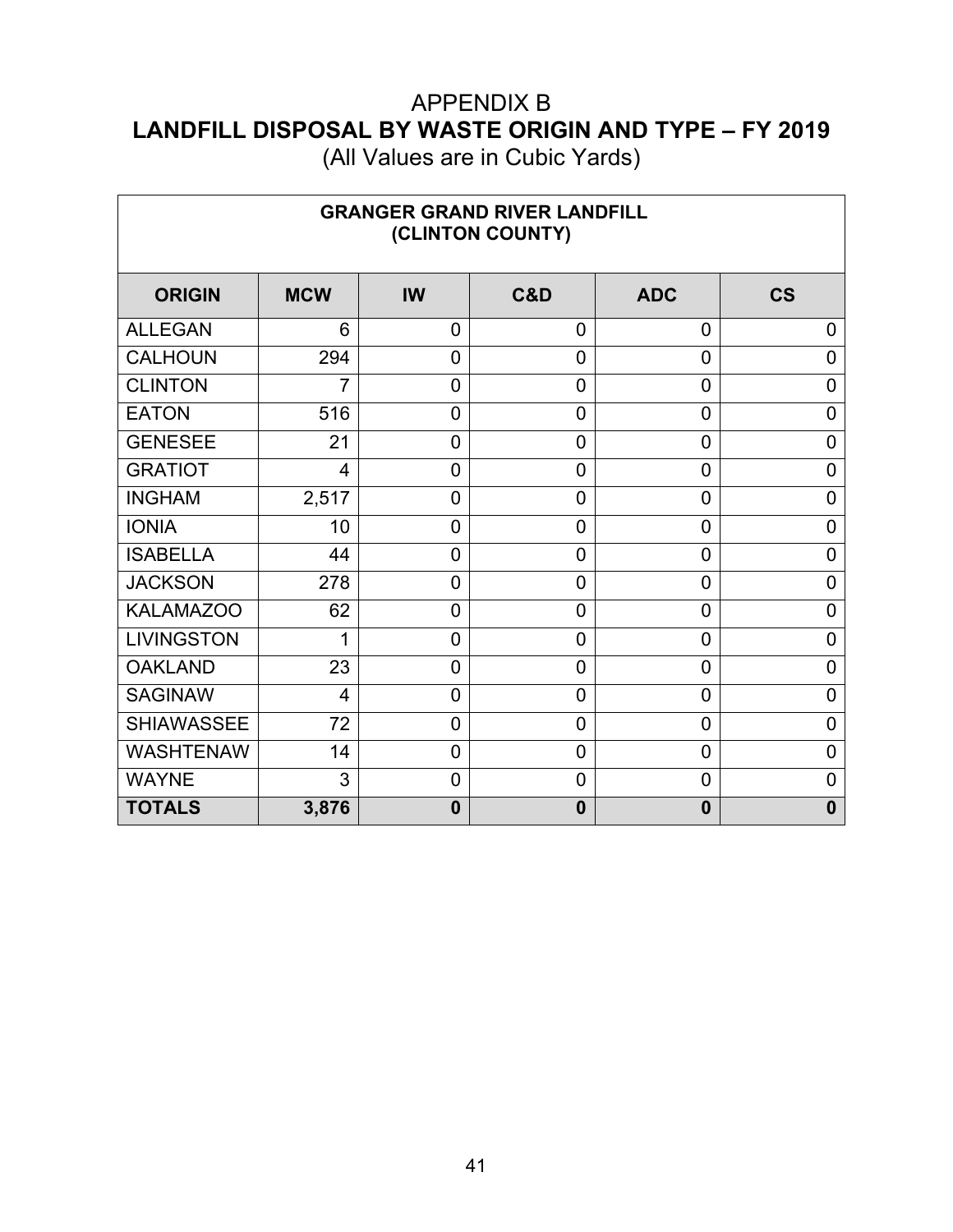(All Values are in Cubic Yards)

┑

 $\Box$ 

| <b>GRANGER WOOD STREET LANDFILL</b><br>(CLINTON COUNTY) |            |                |                |                |                |  |
|---------------------------------------------------------|------------|----------------|----------------|----------------|----------------|--|
| <b>ORIGIN</b>                                           | <b>MCW</b> | IW             | C&D            | <b>ADC</b>     | <b>CS</b>      |  |
| <b>ALLEGAN</b>                                          | 194        | $\overline{0}$ | 0              | 0              | 0              |  |
| <b>BARRY</b>                                            | 1,430      | $\mathbf 0$    | $\overline{0}$ | $\mathbf 0$    | 0              |  |
| <b>CALHOUN</b>                                          | 22,314     | 0              | $\overline{0}$ | $\overline{0}$ | 0              |  |
| <b>CLINTON</b>                                          | 209,203    | $\overline{0}$ | $\overline{0}$ | $\overline{0}$ | $\overline{0}$ |  |
| <b>EATON</b>                                            | 205,164    | $\overline{0}$ | $\overline{0}$ | $\overline{0}$ | $\overline{0}$ |  |
| <b>GENESEE</b>                                          | 388        | $\overline{0}$ | $\overline{0}$ | $\overline{0}$ | $\overline{0}$ |  |
| <b>GRATIOT</b>                                          | 93,067     | $\overline{0}$ | 0              | $\mathbf 0$    | 0              |  |
| <b>INGHAM</b>                                           | 876,814    | 10,248         | $\mathbf 0$    | $\mathbf 0$    | 0              |  |
| <b>IONIA</b>                                            | 47,676     | 0              | 0              | 0              | 0              |  |
| <b>ISABELLA</b>                                         | 36,695     | $\overline{0}$ | $\overline{0}$ | $\overline{0}$ | 0              |  |
| <b>JACKSON</b>                                          | 124,905    | $\overline{0}$ | $\overline{0}$ | $\overline{0}$ | $\overline{0}$ |  |
| <b>KALAMAZOO</b>                                        | 167        | 0              | 0              | 0              | 0              |  |
| <b>LIVINGSTON</b>                                       | 47,020     | 0              | $\overline{0}$ | $\mathbf 0$    | 0              |  |
| <b>MONTCALM</b>                                         | 26,100     | $\overline{0}$ | $\overline{0}$ | $\overline{0}$ | 0              |  |
| <b>OAKLAND</b>                                          | 109        | $\overline{0}$ | $\overline{0}$ | 0              | $\mathbf 0$    |  |
| <b>SAGINAW</b>                                          | 2,318      | 0              | 0              | $\overline{0}$ | 0              |  |
| <b>SHIAWASSEE</b>                                       | 25,614     | $\overline{0}$ | $\mathbf 0$    | $\mathbf 0$    | 0              |  |
| <b>WASHTENAW</b>                                        | 4,317      | $\overline{0}$ | $\overline{0}$ | $\overline{0}$ | $\overline{0}$ |  |
| <b>WAYNE</b>                                            | 25         | $\overline{0}$ | $\overline{0}$ | $\mathbf 0$    | $\overline{0}$ |  |
| <b>TOTALS</b>                                           | 1,723,520  | 10,248         | $\bf{0}$       | $\mathbf 0$    | $\mathbf{0}$   |  |

#### **HAYWIRE LANDFILL (SCHOOLCRAFT COUNTY)**

| <b>ORIGIN</b> | <b>MCW</b> | IW     | C&D | <b>ADC</b> | <b>CS</b> |
|---------------|------------|--------|-----|------------|-----------|
| <b>LUCE</b>   |            | 7,207  |     |            |           |
| SCHOOLCRAFT   |            | 30,760 |     |            |           |
| <b>TOTALS</b> |            | 37,967 |     |            |           |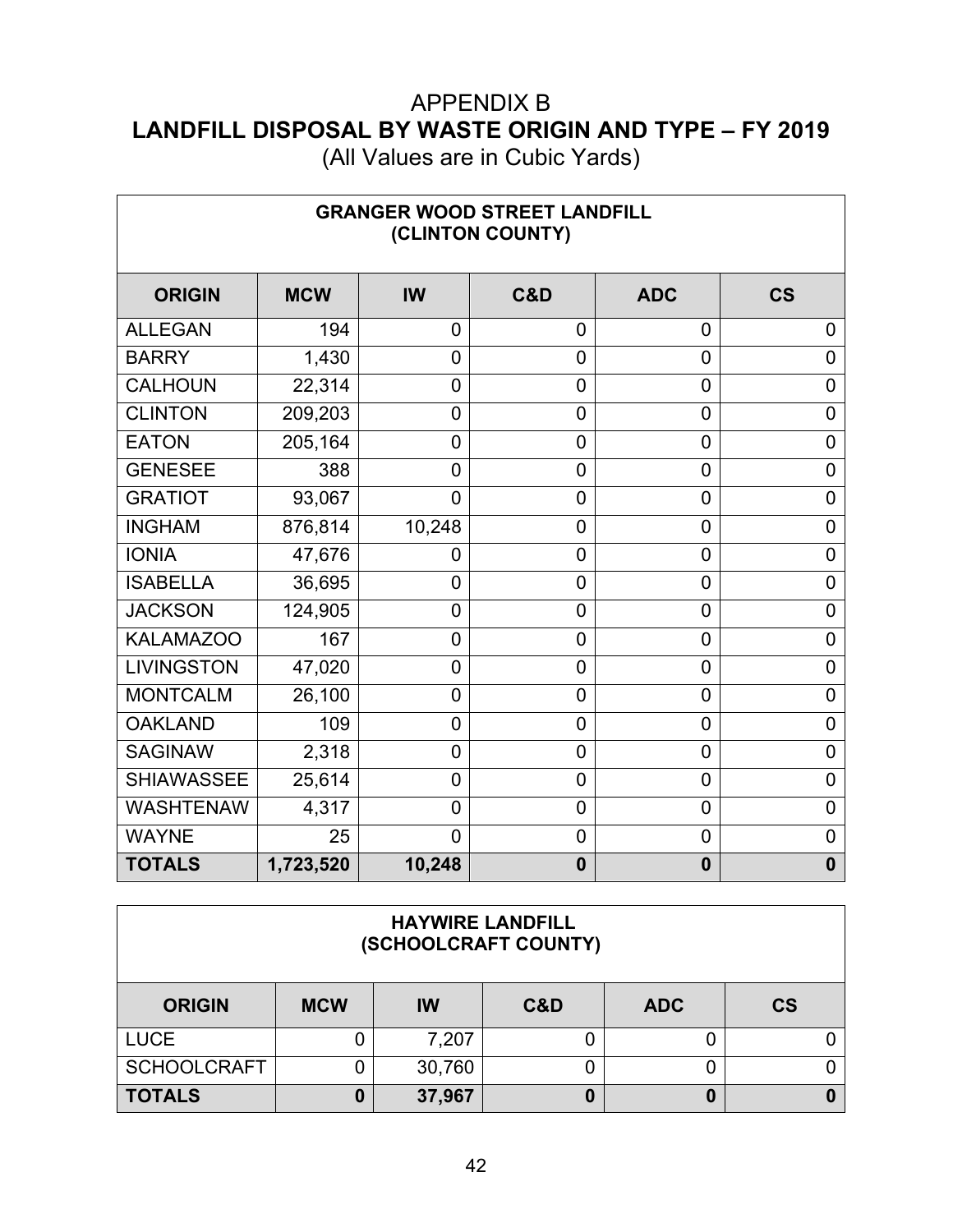| <b>HIAWATHA SHORES LANDFILL INC</b><br>(SCHOOLCRAFT COUNTY) |            |           |       |            |           |  |  |  |
|-------------------------------------------------------------|------------|-----------|-------|------------|-----------|--|--|--|
| <b>ORIGIN</b>                                               | <b>MCW</b> | <b>IW</b> | C&D   | <b>ADC</b> | <b>CS</b> |  |  |  |
| <b>GOGEBIC</b>                                              | 18,444     | 0         |       |            |           |  |  |  |
| <b>SCHOOLCRAFT</b>                                          | 69,791     | 10,696    | 2,908 |            |           |  |  |  |
| <b>TOTALS</b>                                               | 88,235     | 10,696    | 2,908 | 0          |           |  |  |  |

| <b>HURON LANDFILL CORP. - DBA HURON LANDFILL</b><br>(HURON COUNTY) |            |           |        |            |           |  |  |  |
|--------------------------------------------------------------------|------------|-----------|--------|------------|-----------|--|--|--|
| <b>ORIGIN</b>                                                      | <b>MCW</b> | <b>IW</b> | C&D    | <b>ADC</b> | <b>CS</b> |  |  |  |
| <b>CANADA</b>                                                      | 65         | 0         | 0      | 0          | 0         |  |  |  |
| <b>HURON</b>                                                       | 63,818     | 22,688    | 20,037 | 14,305     | 0         |  |  |  |
| <b>LAPEER</b>                                                      | 4,519      | 0         | 754    | 0          | 0         |  |  |  |
| <b>SANILAC</b>                                                     | 15,706     | 0         | 3,153  | 0          | 0         |  |  |  |
| <b>TUSCOLA</b>                                                     | 32,429     | 7,795     | 6,413  | 0          | 0         |  |  |  |
| <b>TOTALS</b>                                                      | 116,537    | 30,483    | 30,357 | 14,305     | 0         |  |  |  |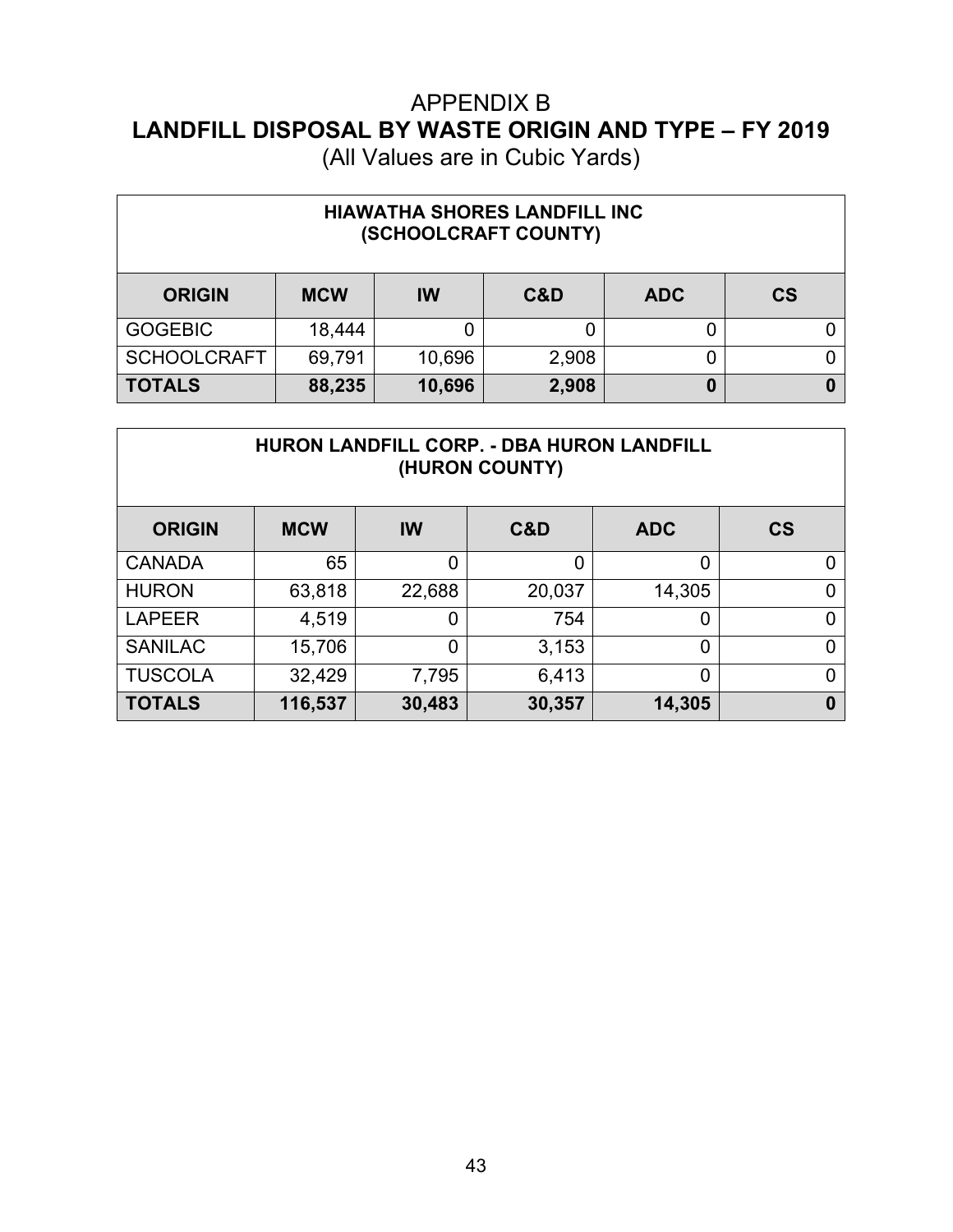| <b>K &amp; W LANDFILL</b><br>(ONTONAGON COUNTY) |            |                |                |                |           |  |  |  |  |
|-------------------------------------------------|------------|----------------|----------------|----------------|-----------|--|--|--|--|
| <b>ORIGIN</b>                                   | <b>MCW</b> | IW             | C&D            | <b>ADC</b>     | <b>CS</b> |  |  |  |  |
| <b>BARAGA</b>                                   | 21,474     | 3,092          | 0              | 0              | 5,606     |  |  |  |  |
| <b>GOGEBIC</b>                                  | 1,692      | 123            | 0              | 0              | 385       |  |  |  |  |
| <b>HOUGHTON</b>                                 | 72,514     | 377            | 0              | $\overline{0}$ | 3,807     |  |  |  |  |
| <b>IRON</b>                                     | 11,759     | 294            | $\overline{0}$ | $\overline{0}$ | 0         |  |  |  |  |
| <b>KEWEENAW</b>                                 | 2,983      | $\overline{0}$ | $\overline{0}$ | $\overline{0}$ | 0         |  |  |  |  |
| <b>ONTONAGON</b>                                | 10,322     | $\overline{0}$ | $\overline{0}$ | $\overline{0}$ | 0         |  |  |  |  |
| <b>WISCONSIN</b>                                | 130,513    | $\overline{0}$ | 0              | $\overline{0}$ | 51        |  |  |  |  |
| <b>TOTALS</b>                                   | 251,257    | 3,886          | $\bf{0}$       | $\bf{0}$       | 9,849     |  |  |  |  |

| <b>LAFARGE MIDWEST INC</b><br>(ALPENA COUNTY) |            |         |     |            |           |  |  |
|-----------------------------------------------|------------|---------|-----|------------|-----------|--|--|
| <b>ORIGIN</b>                                 | <b>MCW</b> | IW      | C&D | <b>ADC</b> | <b>CS</b> |  |  |
| <b>ALPENA</b>                                 |            | 335,099 |     |            |           |  |  |
| <b>TOTALS</b>                                 |            | 335,099 |     | 0          |           |  |  |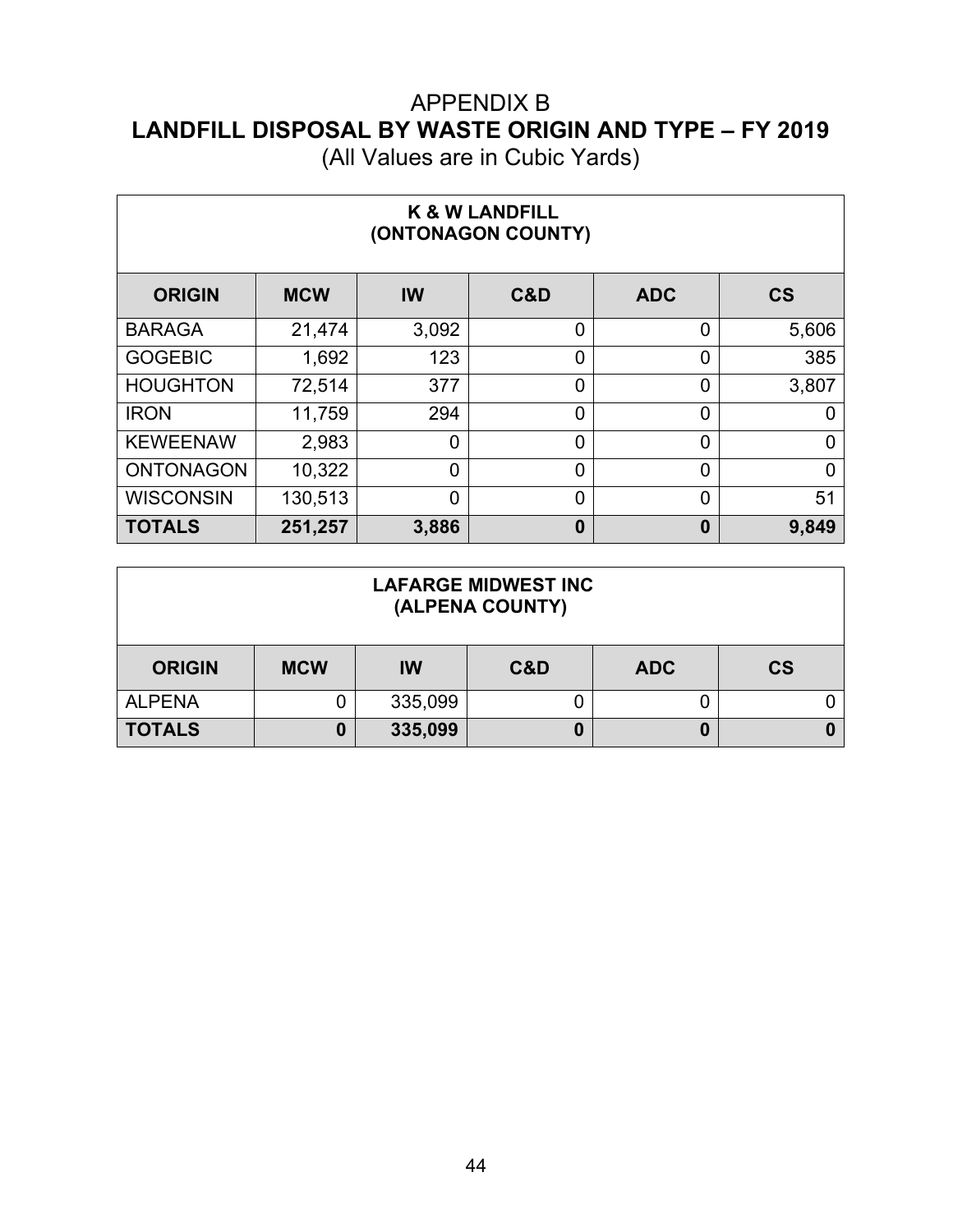(All Values are in Cubic Yards)

| <b>LIBERTY ENVIRONMENTALISTS LANDFILL</b><br>(JACKSON COUNTY) |            |                |                |                |                          |  |  |  |  |
|---------------------------------------------------------------|------------|----------------|----------------|----------------|--------------------------|--|--|--|--|
| <b>ORIGIN</b>                                                 | <b>MCW</b> | IW             | C&D            | <b>ADC</b>     | $\mathsf{CS}\phantom{0}$ |  |  |  |  |
| <b>CALHOUN</b>                                                | 4,640      | $\overline{0}$ | 0              | 0              | 0                        |  |  |  |  |
| <b>EATON</b>                                                  | 1,836      | $\overline{0}$ | $\overline{0}$ | $\overline{0}$ | 0                        |  |  |  |  |
| <b>HILLSDALE</b>                                              | 9,220      | 0              | $\Omega$       | 0              | 0                        |  |  |  |  |
| <b>INGHAM</b>                                                 | 2,504      | $\overline{0}$ | $\Omega$       | 0              | 0                        |  |  |  |  |
| <b>JACKSON</b>                                                | 131,504    | 10,354         | $\overline{0}$ | $\overline{0}$ | 0                        |  |  |  |  |
| <b>LENAWEE</b>                                                | 12,912     | $\overline{0}$ | $\overline{0}$ | $\overline{0}$ | 0                        |  |  |  |  |
| <b>OHIO</b>                                                   | 0          | 112,208        | $\overline{0}$ | $\overline{0}$ | 0                        |  |  |  |  |
| <b>WASHTENAW</b>                                              | 9,524      | $\overline{0}$ | $\overline{0}$ | $\overline{0}$ | 0                        |  |  |  |  |
| <b>TOTALS</b>                                                 | 172,140    | 122,562        | $\bf{0}$       | $\bf{0}$       | 0                        |  |  |  |  |

|                          |            |           | <b>MANISTEE COUNTY LANDFILL INC</b><br>(MANISTEE COUNTY) |                |                |
|--------------------------|------------|-----------|----------------------------------------------------------|----------------|----------------|
| <b>ORIGIN</b>            | <b>MCW</b> | <b>IW</b> | C&D                                                      | <b>ADC</b>     | <b>CS</b>      |
| <b>BENZIE</b>            | 14,384     | 0         | 1,595                                                    | 0              | 0              |
| <b>GRAND</b><br>TRAVERSE | 729        | 40        | 206                                                      | 0              | $\overline{0}$ |
| LAKE                     | 6,158      | 0         | 928                                                      | 0              | $\overline{0}$ |
| LEELANAU                 | 85         | 0         | 0                                                        | 0              | $\mathbf 0$    |
| <b>MANISTEE</b>          | 84,496     | 192,734   | 9,677                                                    | 0              | $\mathbf 0$    |
| MASON                    | 86,046     | 5,836     | 7,500                                                    | $\overline{0}$ | $\overline{0}$ |
| WEXFORD                  | 9,111      | 285       | 125                                                      | 0              | 0              |

**TOTALS 201,009 198,895 20,031 0 0**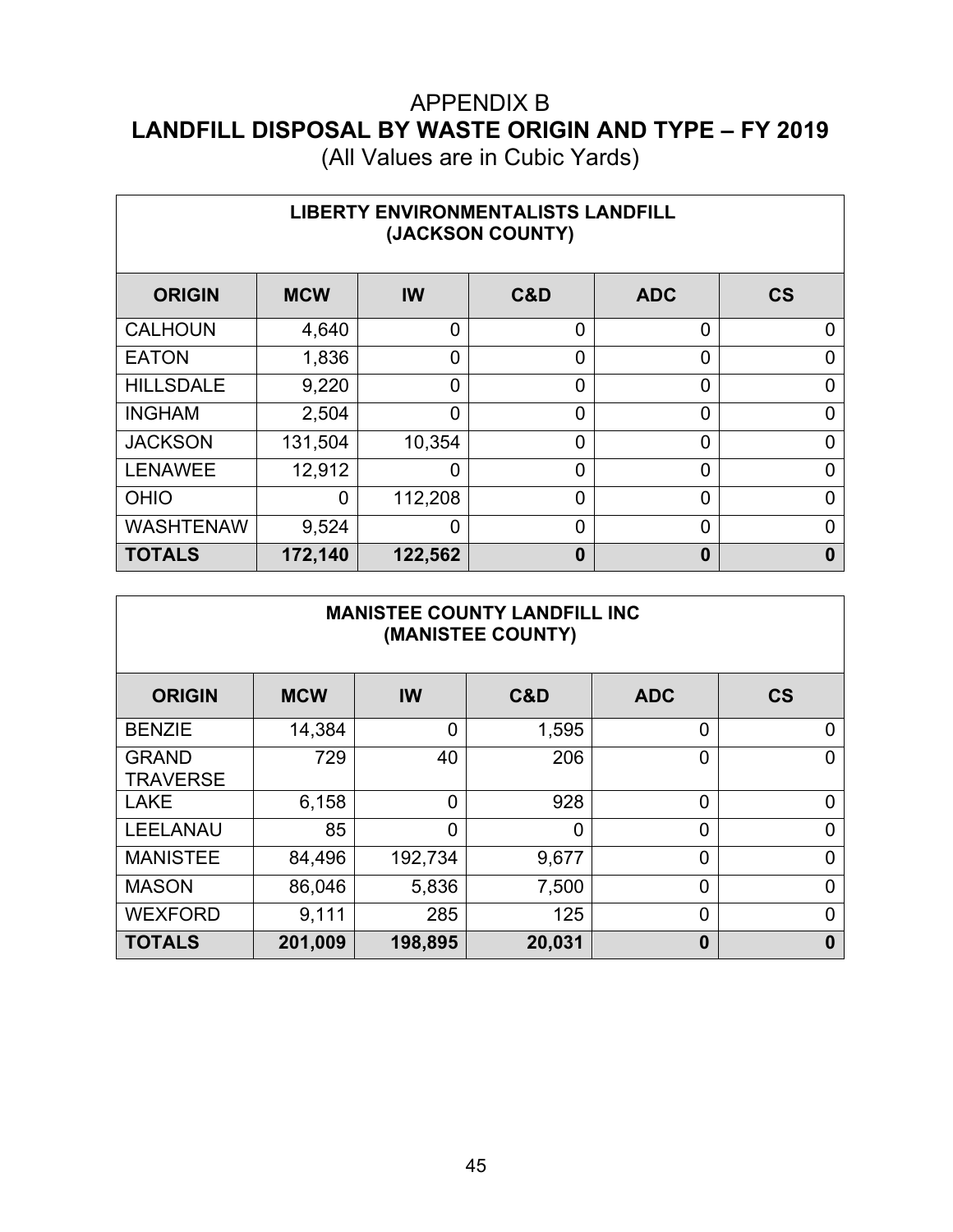| <b>MARQUETTE COUNTY LANDFILL</b><br>(MARQUETTE COUNTY) |            |           |        |            |           |  |  |
|--------------------------------------------------------|------------|-----------|--------|------------|-----------|--|--|
| <b>ORIGIN</b>                                          | <b>MCW</b> | <b>IW</b> | C&D    | <b>ADC</b> | <b>CS</b> |  |  |
| <b>MARQUETTE</b>                                       | 111,743    | 0         | 86,336 | U          |           |  |  |
| <b>TOTALS</b>                                          | 111,743    | 0         | 86,336 | 0          |           |  |  |

| <b>MATLIN ROAD LANDFILL</b><br>(MONROE COUNTY) |            |    |     |            |           |  |  |  |
|------------------------------------------------|------------|----|-----|------------|-----------|--|--|--|
| <b>ORIGIN</b>                                  | <b>MCW</b> | IW | C&D | <b>ADC</b> | <b>CS</b> |  |  |  |
| <b>HILLSDALE</b>                               |            | 0  | 20  | 0          |           |  |  |  |
| <b>MONROE</b>                                  |            | ი  | 28  | 0          |           |  |  |  |
| <b>WAYNE</b>                                   |            | 0  | 20  | 0          |           |  |  |  |
| <b>TOTALS</b>                                  | 0          | 0  | 68  | 0          |           |  |  |  |

| <b>MCGILL ROAD LANDFILL</b><br>(JACKSON COUNTY) |                |        |                |                |           |  |  |  |  |
|-------------------------------------------------|----------------|--------|----------------|----------------|-----------|--|--|--|--|
| <b>ORIGIN</b>                                   | <b>MCW</b>     | IW     | C&D            | <b>ADC</b>     | <b>CS</b> |  |  |  |  |
| <b>CALHOUN</b>                                  | 3,527          | 8,545  | 23             | 0              | 160       |  |  |  |  |
| <b>CLINTON</b>                                  | 58             | 0      | $\overline{0}$ | 0              | 0         |  |  |  |  |
| <b>EATON</b>                                    | 3,655          | 0      | $\Omega$       | 0              | 0         |  |  |  |  |
| <b>HILLSDALE</b>                                | 1,484          | 50     | 1,440          | 0              | $\Omega$  |  |  |  |  |
| <b>JACKSON</b>                                  | 150,352        | 16,412 | 20,055         | 0              | 4,429     |  |  |  |  |
| <b>KALAMAZOO</b>                                | $\overline{0}$ | 60     | $\overline{0}$ | $\overline{0}$ | 20        |  |  |  |  |
| <b>LENAWEE</b>                                  | 21             | 1,700  | $\overline{0}$ | 0              | 160       |  |  |  |  |
| <b>WASHTENAW</b>                                | 5,074          | 40     | 23             | $\overline{0}$ | 0         |  |  |  |  |
| <b>WAYNE</b>                                    | 6              | 120    | $\Omega$       | $\overline{0}$ | $\Omega$  |  |  |  |  |
| <b>TOTALS</b>                                   | 164,177        | 26,927 | 21,541         | 0              | 4,769     |  |  |  |  |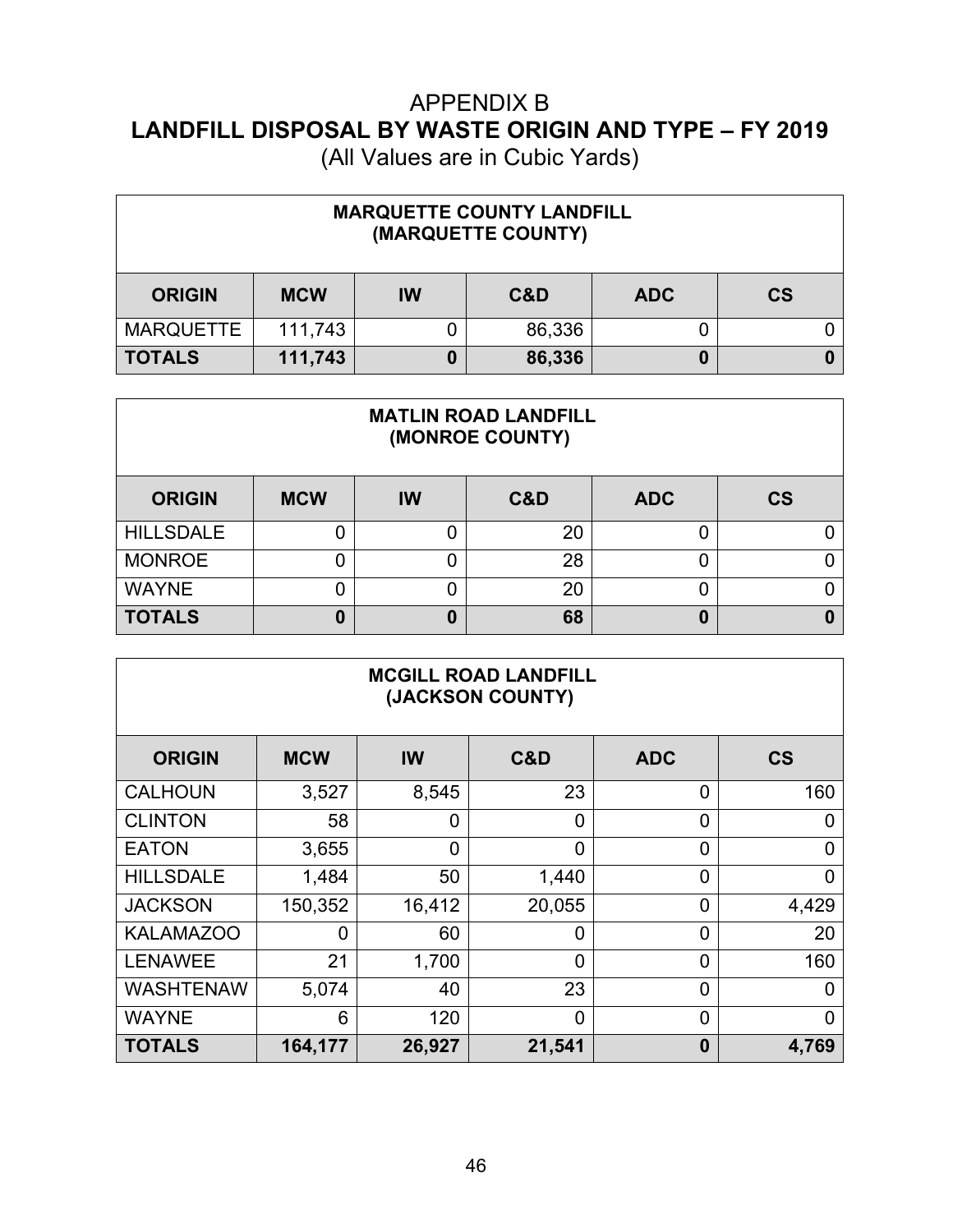(All Values are in Cubic Yards)

| <b>MICHIGAN ENVIRONS INC</b><br>(MENOMINEE COUNTY) |            |        |       |            |           |  |  |  |
|----------------------------------------------------|------------|--------|-------|------------|-----------|--|--|--|
| <b>ORIGIN</b>                                      | <b>MCW</b> | IW     | C&D   | <b>ADC</b> | <b>CS</b> |  |  |  |
| <b>MENOMINEE</b>                                   | 26,823     | 16,247 | 1,963 | 0          | 1,620     |  |  |  |
| <b>WISCONSIN</b>                                   | 85,304     | 20,425 | 3,664 | 0          | 1,439     |  |  |  |
| <b>TOTALS</b>                                      | 112,127    | 36,672 | 5,627 | 0          | 3,059     |  |  |  |

### **MONTMORENCY-OSCODA-ALPENA SWMA (MONTMORENCY COUNTY)**

| <b>ORIGIN</b>                   | <b>MCW</b>     | IW             | C&D            | <b>ADC</b>     | $\mathsf{CS}\phantom{0}$ |
|---------------------------------|----------------|----------------|----------------|----------------|--------------------------|
| <b>ALCONA</b>                   | 1,253          | $\overline{0}$ | 1,132          | $\overline{0}$ | 19                       |
| <b>ALPENA</b>                   | 69,443         | 3,038          | 30,265         | $\overline{0}$ | 3,981                    |
| <b>ANTRIM</b>                   | 17             | $\overline{0}$ | 10             | $\overline{0}$ | 0                        |
| <b>CHARLEVOIX</b>               | 12             | $\overline{0}$ | 0              | 0              | 0                        |
| <b>CHEBOYGAN</b>                | 614            | 0              | 1,197          | $\overline{0}$ | 13                       |
| <b>CRAWFORD</b>                 | 15             | $\overline{0}$ | 0              | $\overline{0}$ | 0                        |
| <b>EMMET</b>                    | 0              | $\overline{0}$ | $\overline{0}$ | $\overline{0}$ | 8                        |
| <b>GRAND</b><br><b>TRAVERSE</b> | $\overline{0}$ | $\overline{0}$ | 1              | $\overline{0}$ | 0                        |
| <b>IOSCO</b>                    | 20,855         | $\overline{0}$ | 1,877          | $\overline{0}$ | 18                       |
| <b>MONTMORENCY</b>              | 23,533         | $\overline{0}$ | 7,575          | 5,860          | 335                      |
| <b>OGEMAW</b>                   | 14             | $\overline{0}$ | 23             | $\overline{0}$ | $\overline{0}$           |
| <b>OSCODA</b>                   | 16,899         | $\overline{0}$ | 5,627          | $\overline{0}$ | 220                      |
| <b>OTSEGO</b>                   | 1,605          | $\overline{0}$ | 1,581          | $\overline{0}$ | 47                       |
| PRESQUE ISLE                    | 261            | $\overline{0}$ | 285            | $\Omega$       | 201                      |
| <b>ROSCOMMON</b>                | 6              | $\overline{0}$ | $\Omega$       | $\Omega$       | O                        |
| <b>TOTALS</b>                   | 134,527        | 3,038          | 49,573         | 5,860          | 4,842                    |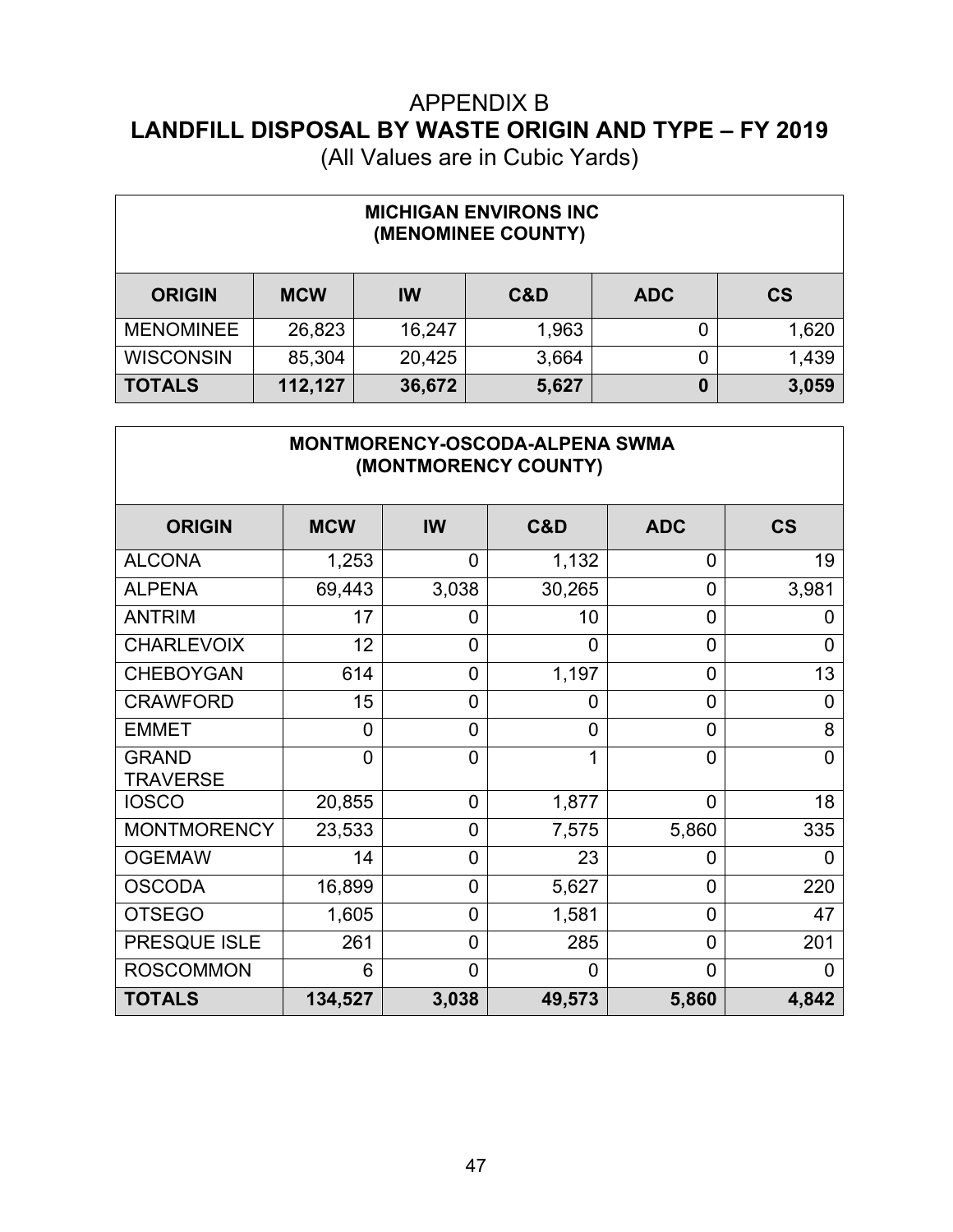(All Values are in Cubic Yards)

| NIAGARA DEVELOPMENT LLC<br>(DICKINSON COUNTY) |            |           |     |            |           |  |  |
|-----------------------------------------------|------------|-----------|-----|------------|-----------|--|--|
| <b>ORIGIN</b>                                 | <b>MCW</b> | <b>IW</b> | C&D | <b>ADC</b> | <b>CS</b> |  |  |
| <b>DICKINSON</b>                              |            | 16,575    | 328 | 0          |           |  |  |
| <b>WISCONSIN</b>                              |            |           | 150 | 0          |           |  |  |
| <b>TOTALS</b>                                 | 0          | 16,575    | 478 | 0          |           |  |  |

 $\Gamma$ 

| NORTHERN OAKS RECYCLING AND DISPOSAL FACILITY<br>(CLARE COUNTY) |                |        |        |                |                          |  |  |  |
|-----------------------------------------------------------------|----------------|--------|--------|----------------|--------------------------|--|--|--|
| <b>ORIGIN</b>                                                   | <b>MCW</b>     | IW     | C&D    | <b>ADC</b>     | $\mathsf{CS}\phantom{0}$ |  |  |  |
| <b>ALCONA</b>                                                   | 0              | 6,320  | 35     | 0              | 0                        |  |  |  |
| <b>ARENAC</b>                                                   | 2,440          | 0      | 73     | $\overline{0}$ | 145                      |  |  |  |
| <b>BAY</b>                                                      | 0              | 0      | 33     | 0              | 0                        |  |  |  |
| <b>CLARE</b>                                                    | 54,853         | 862    | 34,373 | $\overline{0}$ | 1,387                    |  |  |  |
| <b>GLADWIN</b>                                                  | 14,740         | 140    | 1,537  | $\overline{0}$ | 0                        |  |  |  |
| <b>GRATIOT</b>                                                  | 14,244         | 2,767  | 734    | $\overline{0}$ | 0                        |  |  |  |
| <b>IOSCO</b>                                                    | 0              | 0      | 143    | $\overline{0}$ | $\overline{0}$           |  |  |  |
| <b>ISABELLA</b>                                                 | 52,114         | 4,233  | 6,411  | 0              | 8,002                    |  |  |  |
| <b>KALKASKA</b>                                                 | 0              | 0      | 23     | $\overline{0}$ | O                        |  |  |  |
| <b>LAKE</b>                                                     | 3,756          | 110    | 177    | $\overline{0}$ | 0                        |  |  |  |
| <b>MECOSTA</b>                                                  | 14,331         | 830    | 420    | 0              | 20                       |  |  |  |
| <b>MISSAUKEE</b>                                                | 5,891          | 17,600 | 2,263  | 0              | 11,534                   |  |  |  |
| <b>MONTCALM</b>                                                 | 0              | 925    | 93     | 0              | 50                       |  |  |  |
| <b>OGEMAW</b>                                                   | $\overline{0}$ | 21     | 272    | $\mathbf 0$    | 0                        |  |  |  |
| <b>OSCEOLA</b>                                                  | 6,374          | 8,696  | 6,112  | $\overline{0}$ | 0                        |  |  |  |
| <b>ROSCOMMON</b>                                                | 21,459         | 70     | 5,434  | 0              | 150                      |  |  |  |
| <b>WEXFORD</b>                                                  | 5,521          | 70     | 867    | $\mathbf 0$    | 0                        |  |  |  |
| <b>TOTALS</b>                                                   | 195,723        | 42,644 | 59,000 | $\bf{0}$       | 21,288                   |  |  |  |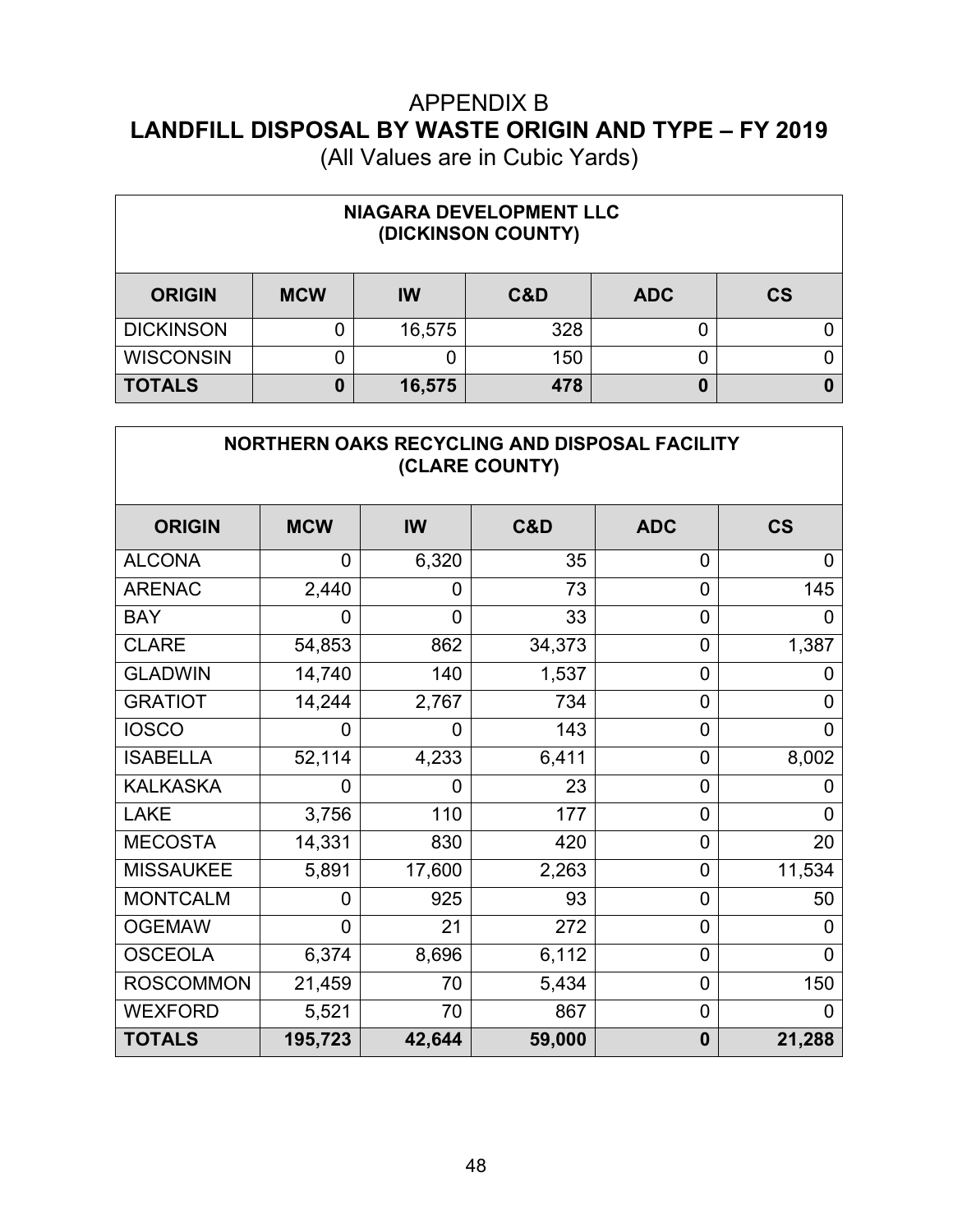| <b>OAKLAND HEIGHTS DEVELOPMENT INC</b><br>(OAKLAND COUNTY) |            |                |         |            |           |  |  |  |
|------------------------------------------------------------|------------|----------------|---------|------------|-----------|--|--|--|
| <b>ORIGIN</b>                                              | <b>MCW</b> | <b>IW</b>      | C&D     | <b>ADC</b> | <b>CS</b> |  |  |  |
| <b>GENESEE</b>                                             | 0          | $\overline{0}$ | 8,181   | 0          | 0         |  |  |  |
| <b>LAPEER</b>                                              | 0          | 56             |         | 0          | ი         |  |  |  |
| <b>LIVINGSTON</b>                                          | 0          | 61             | በ       | 0          | ი         |  |  |  |
| <b>MACOMB</b>                                              | 85,361     | 549            | 24,964  | 0          | 17,372    |  |  |  |
| <b>OAKLAND</b>                                             | 426,222    | 11,671         | 203,558 | 0          | 3,445     |  |  |  |
| <b>WAYNE</b>                                               | 83         | $\overline{0}$ | 116     | 0          | O         |  |  |  |
| <b>TOTALS</b>                                              | 511,666    | 12,337         | 236,819 | 0          | 20,817    |  |  |  |

| <b>ORCHARD HILL SANITARY LANDFILL</b><br>(BERRIEN COUNTY) |            |                |          |                |           |  |  |  |
|-----------------------------------------------------------|------------|----------------|----------|----------------|-----------|--|--|--|
| <b>ORIGIN</b>                                             | <b>MCW</b> | IW             | C&D      | <b>ADC</b>     | <b>CS</b> |  |  |  |
| <b>ALLEGAN</b>                                            | 4,010      | $\overline{0}$ | $\Omega$ | 0              | ი         |  |  |  |
| <b>BARRY</b>                                              | 208        | $\overline{0}$ | $\Omega$ | 0              | 0         |  |  |  |
| <b>BERRIEN</b>                                            | 186,092    | $\overline{0}$ | $\Omega$ | 0              | ი         |  |  |  |
| <b>CALHOUN</b>                                            | 39         | $\overline{0}$ | $\Omega$ | 0              | ი         |  |  |  |
| <b>CASS</b>                                               | 13,122     | $\overline{0}$ | 0        | 0              | 0         |  |  |  |
| <b>INDIANA</b>                                            | 204        | $\overline{0}$ | $\Omega$ | 0              | 0         |  |  |  |
| <b>KALAMAZOO</b>                                          | 364,817    | $\overline{0}$ | $\Omega$ | $\overline{0}$ | ი         |  |  |  |
| <b>ST JOSEPH</b>                                          | 1,749      | $\overline{0}$ | $\Omega$ | 0              | 0         |  |  |  |
| <b>VAN BUREN</b>                                          | 143,532    | $\overline{0}$ | $\Omega$ | 0              | 0         |  |  |  |
| <b>TOTALS</b>                                             | 713,773    | $\bf{0}$       | $\bf{0}$ | 0              | 0         |  |  |  |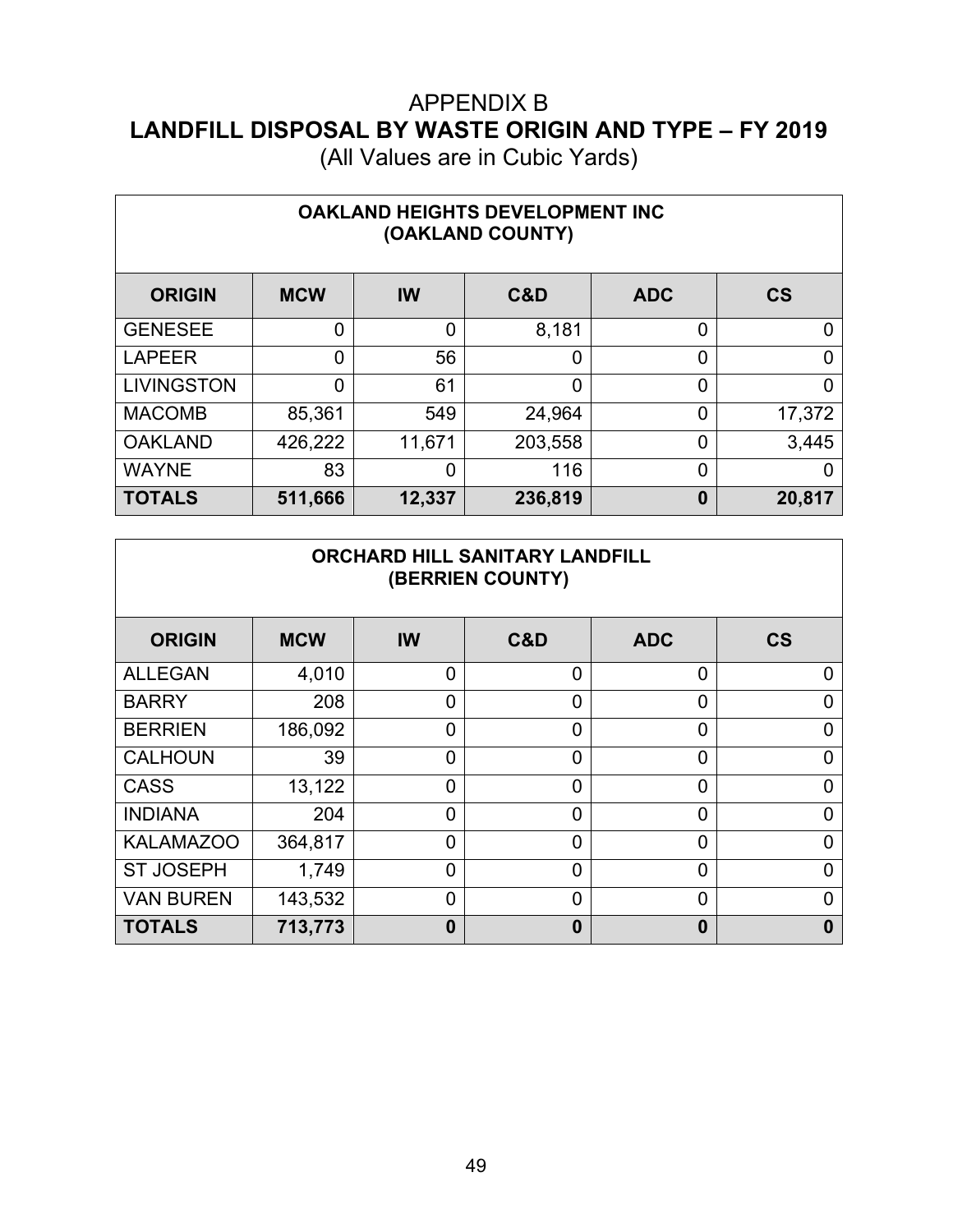(All Values are in Cubic Yards)

| <b>OTTAWA COUNTY FARMS LANDFILL</b><br>(OTTAWA COUNTY) |                |         |                |                |                |  |  |  |
|--------------------------------------------------------|----------------|---------|----------------|----------------|----------------|--|--|--|
| <b>ORIGIN</b>                                          | <b>MCW</b>     | IW      | C&D            | <b>ADC</b>     | <b>CS</b>      |  |  |  |
| <b>ALLEGAN</b>                                         | 181,935        | 3,187   | 11,582         | 0              | 150            |  |  |  |
| <b>BARRY</b>                                           | 22             | 1,234   | 0              | 0              | $\overline{0}$ |  |  |  |
| <b>BERRIEN</b>                                         | 0              | 9       | $\overline{0}$ | 0              | $\overline{0}$ |  |  |  |
| <b>CALHOUN</b>                                         | 30             | 0       | 16             | $\overline{0}$ | $\overline{0}$ |  |  |  |
| <b>EATON</b>                                           | 38             | 15      | 63             | $\overline{0}$ | $\overline{0}$ |  |  |  |
| <b>GRATIOT</b>                                         | 0              | 26      | 0              | 0              | 0              |  |  |  |
| <b>IONIA</b>                                           | 16             | 2,195   | $\overline{7}$ | 0              | $\overline{2}$ |  |  |  |
| <b>KALAMAZOO</b>                                       | 47             | 20      | 55             | $\overline{0}$ | $\Omega$       |  |  |  |
| <b>KENT</b>                                            | 120,824        | 70,677  | 32,507         | 103,756        | 139,273        |  |  |  |
| <b>LAKE</b>                                            | 0              | 0       | $\overline{0}$ | 0              |                |  |  |  |
| <b>MASON</b>                                           | 144            | 17,771  | 58             | $\overline{0}$ | $\overline{0}$ |  |  |  |
| <b>MECOSTA</b>                                         | $\overline{0}$ | 79      | 85             | 0              | $\overline{0}$ |  |  |  |
| <b>MONTCALM</b>                                        | 44             | 3,976   | 303            | $\overline{0}$ | $\overline{0}$ |  |  |  |
| <b>MUSKEGON</b>                                        | 169,205        | 57,304  | 22,787         | 0              | 91,501         |  |  |  |
| <b>NEWAYGO</b>                                         | 100            | 83      | 99             | 0              | 3,267          |  |  |  |
| <b>OCEANA</b>                                          | 33,099         | 1,848   | 5,732          | 0              | 452            |  |  |  |
| <b>OSCEOLA</b>                                         | 7              | 0       | 0              | $\overline{0}$ | O              |  |  |  |
| <b>OTTAWA</b>                                          | 265,641        | 72,504  | 39,059         | 6,377          | 12,063         |  |  |  |
| <b>ST JOSEPH</b>                                       | 0              | 6       | 0              | 0              | O              |  |  |  |
| <b>VAN BUREN</b>                                       | 10,492         | 24      | 18             | $\overline{0}$ | $\Omega$       |  |  |  |
| <b>TOTALS</b>                                          | 781,644        | 230,958 | 112,371        | 110,133        | 246,715        |  |  |  |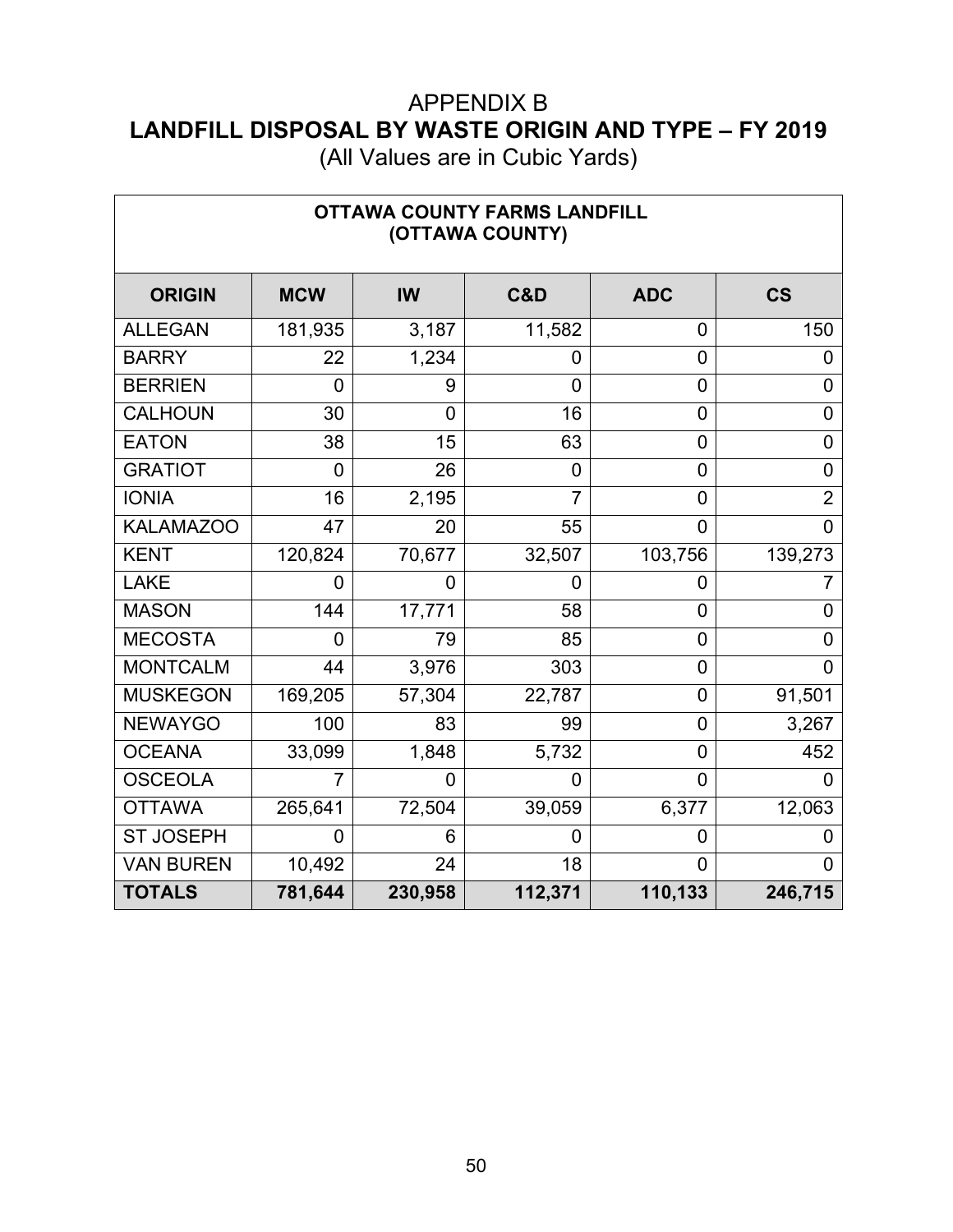| PEOPLES LANDFILL INC<br>(SAGINAW COUNTY) |            |                |        |            |           |  |  |  |
|------------------------------------------|------------|----------------|--------|------------|-----------|--|--|--|
| <b>ORIGIN</b>                            | <b>MCW</b> | <b>IW</b>      | C&D    | <b>ADC</b> | <b>CS</b> |  |  |  |
| <b>BAY</b>                               | 139,705    | 1,606          | 11,791 | 0          | 85        |  |  |  |
| <b>CLINTON</b>                           | 0          | 332            | 0      | 0          | 0         |  |  |  |
| <b>GENESEE</b>                           | 10,061     | 14,260         | 5,880  | 0          | 160       |  |  |  |
| <b>GRATIOT</b>                           | 5,296      | 325            | 777    | 0          | 20        |  |  |  |
| <b>SAGINAW</b>                           | 302,257    | 22,889         | 41,416 | 0          | 9,288     |  |  |  |
| <b>SHIAWASSEE</b>                        | 88         | $\overline{0}$ | 0      | 0          | 0         |  |  |  |
| <b>TUSCOLA</b>                           | 4,689      | 4,075          | 1,368  | 0          | 470       |  |  |  |
| <b>TOTALS</b>                            | 462,096    | 43,487         | 61,232 | $\bf{0}$   | 10,023    |  |  |  |

| <b>PINE TREE ACRES INC</b><br>(MACOMB COUNTY) |            |                |        |                |                          |  |  |  |  |
|-----------------------------------------------|------------|----------------|--------|----------------|--------------------------|--|--|--|--|
| <b>ORIGIN</b>                                 | <b>MCW</b> | <b>IW</b>      | C&D    | <b>ADC</b>     | $\mathsf{CS}\phantom{0}$ |  |  |  |  |
| <b>CANADA</b>                                 | 4,942,364  | 0              | 0      | $\overline{0}$ | $\Omega$                 |  |  |  |  |
| <b>LAPEER</b>                                 | 6,153      | 5              | 0      | 0              | 0                        |  |  |  |  |
| <b>MACOMB</b>                                 | 1,444,746  | 260,004        | 16,836 | 201,607        | $\overline{0}$           |  |  |  |  |
| <b>OAKLAND</b>                                | 1,263      | 12,952         | 0      | 0              | $\overline{0}$           |  |  |  |  |
| <b>OHIO</b>                                   | 0          | 3,347          | 0      | 0              | $\overline{0}$           |  |  |  |  |
| <b>WASHTENAW</b>                              | 273        | $\overline{0}$ | 0      | $\overline{0}$ | $\Omega$                 |  |  |  |  |
| <b>WAYNE</b>                                  | 478,401    | 280,373        | 0      | 382,488        | $\Omega$                 |  |  |  |  |
| <b>TOTALS</b>                                 | 6,873,200  | 556,681        | 16,836 | 584,095        | $\bf{0}$                 |  |  |  |  |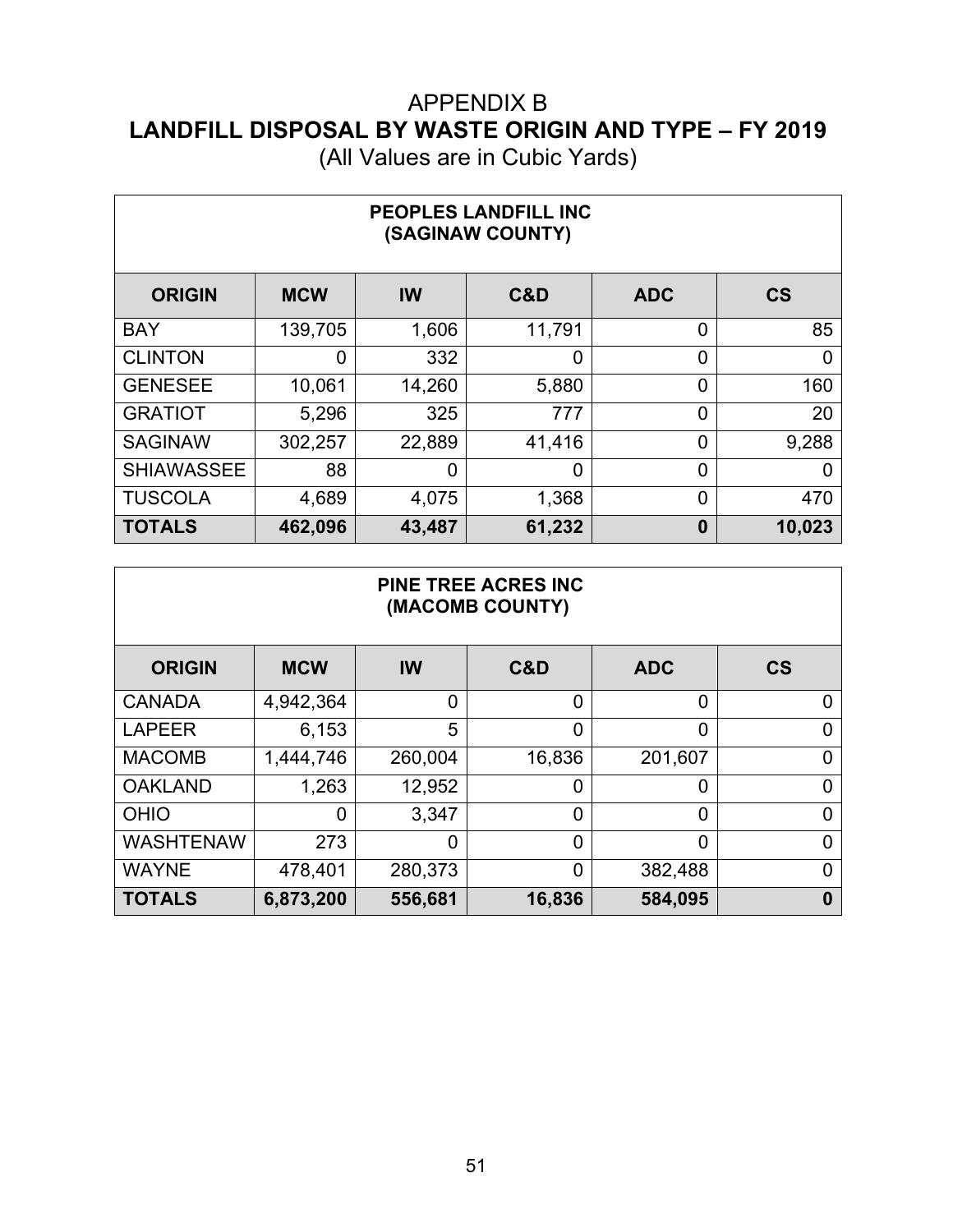| PITSCH SANITARY LANDFILL<br>(IONIA COUNTY) |                |                |         |                |                  |  |  |  |
|--------------------------------------------|----------------|----------------|---------|----------------|------------------|--|--|--|
| <b>ORIGIN</b>                              | <b>MCW</b>     | <b>IW</b>      | C&D     | <b>ADC</b>     | <b>CS</b>        |  |  |  |
| <b>ALLEGAN</b>                             | 0              | 0              | 1,533   | 0              | $\overline{0}$   |  |  |  |
| <b>BARRY</b>                               | 129            | $\overline{0}$ | 1,995   | $\overline{0}$ | $\overline{0}$   |  |  |  |
| <b>BRANCH</b>                              | $\overline{0}$ | $\overline{0}$ | 14,421  | $\overline{0}$ | $\overline{0}$   |  |  |  |
| <b>CALHOUN</b>                             | $\overline{0}$ | 0              | 1,218   | $\mathbf 0$    | $\mathbf 0$      |  |  |  |
| <b>CASS</b>                                | $\overline{0}$ | $\mathbf 0$    | 3,156   | $\mathbf 0$    | $\boldsymbol{0}$ |  |  |  |
| <b>CLINTON</b>                             | 60             | 0              | 822     | $\overline{0}$ | $\mathbf 0$      |  |  |  |
| <b>EATON</b>                               | 267            | 0              | 345     | $\mathbf 0$    | $\mathbf 0$      |  |  |  |
| <b>INGHAM</b>                              | 12             | 0              | 441     | $\mathbf 0$    | $\mathbf 0$      |  |  |  |
| <b>IONIA</b>                               | 5,520          | 105            | 29,697  | $\mathbf 0$    | $\mathbf 0$      |  |  |  |
| <b>ISABELLA</b>                            | 756            | 0              | 198     | $\mathbf 0$    | $\overline{0}$   |  |  |  |
| <b>KALAMAZOO</b>                           | $\overline{0}$ | $\overline{0}$ | 222     | $\mathbf 0$    | $\mathbf 0$      |  |  |  |
| <b>KENT</b>                                | 10,968         | 0              | 224,757 | 0              | $\mathbf 0$      |  |  |  |
| <b>MASON</b>                               | 0              | $\mathbf 0$    | 21      | $\mathbf 0$    | $\mathbf 0$      |  |  |  |
| <b>MECOSTA</b>                             | 741            | 0              | 177     | $\mathbf 0$    | $\overline{0}$   |  |  |  |
| <b>MONROE</b>                              | $\overline{0}$ | 0              | 21      | $\mathbf 0$    | $\mathbf 0$      |  |  |  |
| <b>MONTCALM</b>                            | 7,449          | 147            | 30,024  | $\mathbf 0$    | $\mathbf 0$      |  |  |  |
| <b>MUSKEGON</b>                            | $\mathbf 0$    | 0              | 3,900   | $\mathbf 0$    | $\mathbf 0$      |  |  |  |
| <b>OSCEOLA</b>                             | $\overline{0}$ | $\mathbf 0$    | 177     | $\mathbf 0$    | $\mathbf 0$      |  |  |  |
| <b>OTTAWA</b>                              | $\overline{0}$ | 0              | 3,474   | $\mathbf 0$    | $\pmb{0}$        |  |  |  |
| <b>SAGINAW</b>                             | $\overline{0}$ | 0              | 27      | $\mathbf 0$    | $\mathbf 0$      |  |  |  |
| <b>ST JOSEPH</b>                           | $\overline{0}$ | 0              | 393     | $\mathbf 0$    | $\boldsymbol{0}$ |  |  |  |
| <b>VAN BUREN</b>                           | $\overline{0}$ | 0              | 543     | $\mathbf 0$    | $\mathbf 0$      |  |  |  |
| <b>TOTALS</b>                              | 25,902         | 252            | 317,562 | $\mathbf 0$    | $\mathbf 0$      |  |  |  |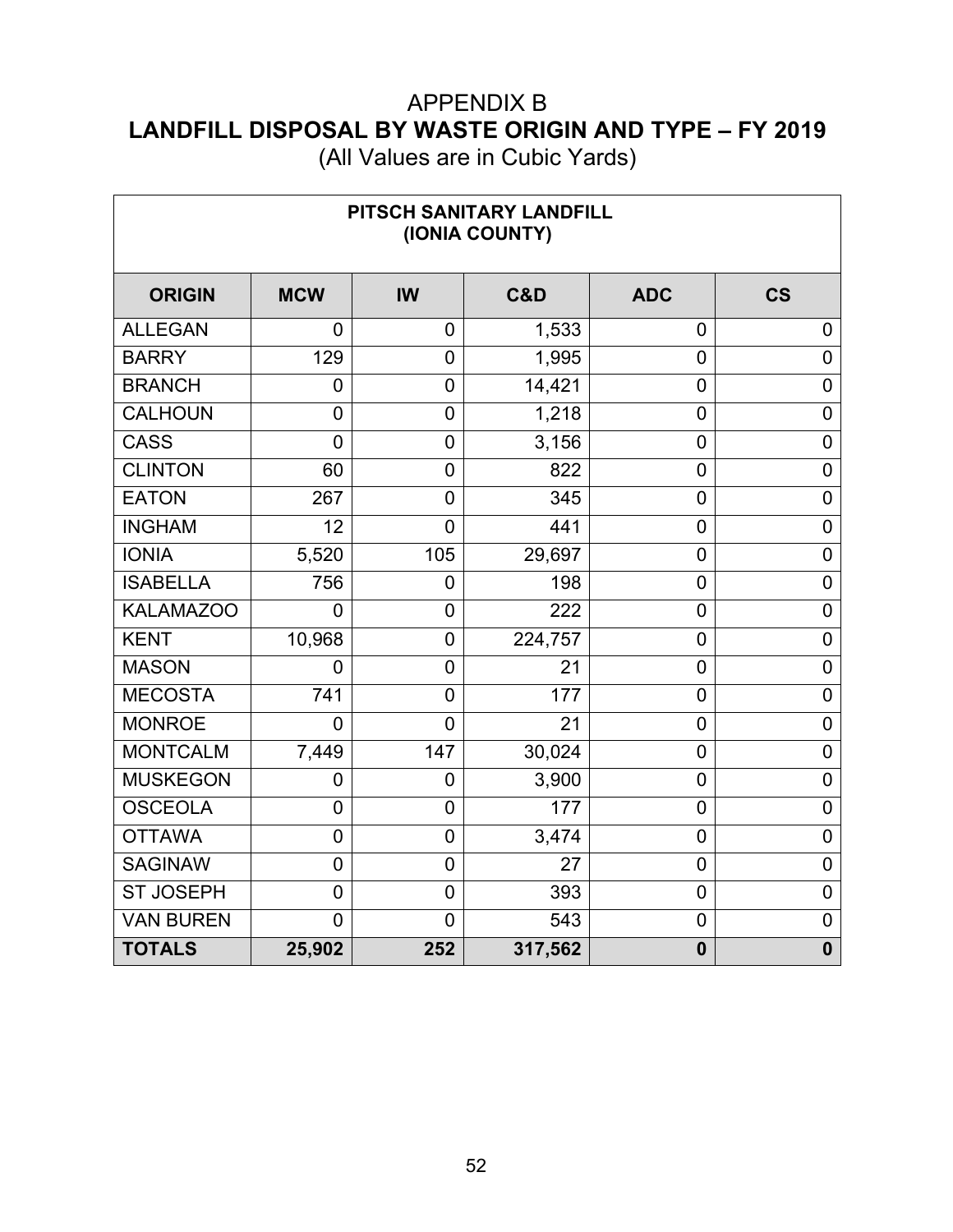| RACER SAGINAW NODULAR INDUSTRIAL LAND<br>(SAGINAW COUNTY) |            |           |     |            |           |  |  |
|-----------------------------------------------------------|------------|-----------|-----|------------|-----------|--|--|
| <b>ORIGIN</b>                                             | <b>MCW</b> | <b>IW</b> | C&D | <b>ADC</b> | <b>CS</b> |  |  |
| <b>SAGINAW</b>                                            |            | 13,797    | 100 |            |           |  |  |
| <b>TOTALS</b>                                             |            | 13,797    | 100 | 0          |           |  |  |

| <b>REPUBLIC SERVICES OF PINCONNING</b><br>(BAY COUNTY) |            |                |                |                |                          |  |  |  |
|--------------------------------------------------------|------------|----------------|----------------|----------------|--------------------------|--|--|--|
| <b>ORIGIN</b>                                          | <b>MCW</b> | IW             | C&D            | <b>ADC</b>     | $\mathsf{CS}\phantom{0}$ |  |  |  |
| <b>ANTRIM</b>                                          | 118        | 40             | 0              | 0              | 0                        |  |  |  |
| <b>ARENAC</b>                                          | 17,473     | 2,895          | 14,692         | 0              | 1,626                    |  |  |  |
| <b>BAY</b>                                             | 108,161    | 31,518         | 75,485         | 0              | 37,250                   |  |  |  |
| <b>CLARE</b>                                           | 7,851      | 273            | 940            | 0              |                          |  |  |  |
| <b>GENESEE</b>                                         | 206        | $\Omega$       | 44             | $\overline{0}$ | 13                       |  |  |  |
| <b>GLADWIN</b>                                         | 35,400     | 141            | 10,356         | 0              | 4,378                    |  |  |  |
| <b>GRAND</b><br><b>TRAVERSE</b>                        | 50         | $\overline{0}$ | 0              | $\overline{0}$ | O                        |  |  |  |
| <b>GRATIOT</b>                                         | 112        | $\overline{0}$ | $\overline{0}$ | 0              | 160                      |  |  |  |
| <b>IOSCO</b>                                           | 32,646     | 252            | 18,687         | 0              | 1,348                    |  |  |  |
| <b>ISABELLA</b>                                        | 3,051      | 400            | 811            | 0              | 108                      |  |  |  |
| <b>MIDLAND</b>                                         | 409        | 1,860          | $\overline{0}$ | $\overline{0}$ | 20                       |  |  |  |
| <b>OGEMAW</b>                                          | 16,888     | 171            | 14,776         | 0              | 605                      |  |  |  |
| <b>ROSCOMMON</b>                                       | 37,187     | 70             | 7,445          | 0              | 0                        |  |  |  |
| <b>SAGINAW</b>                                         | 36,985     | 2,768          | 4,882          | 0              | 3,677                    |  |  |  |
| <b>TUSCOLA</b>                                         | 11         | 40             | 0              | 0              | 260                      |  |  |  |
| <b>TOTALS</b>                                          | 296,548    | 40,428         | 148,118        | $\bf{0}$       | 49,445                   |  |  |  |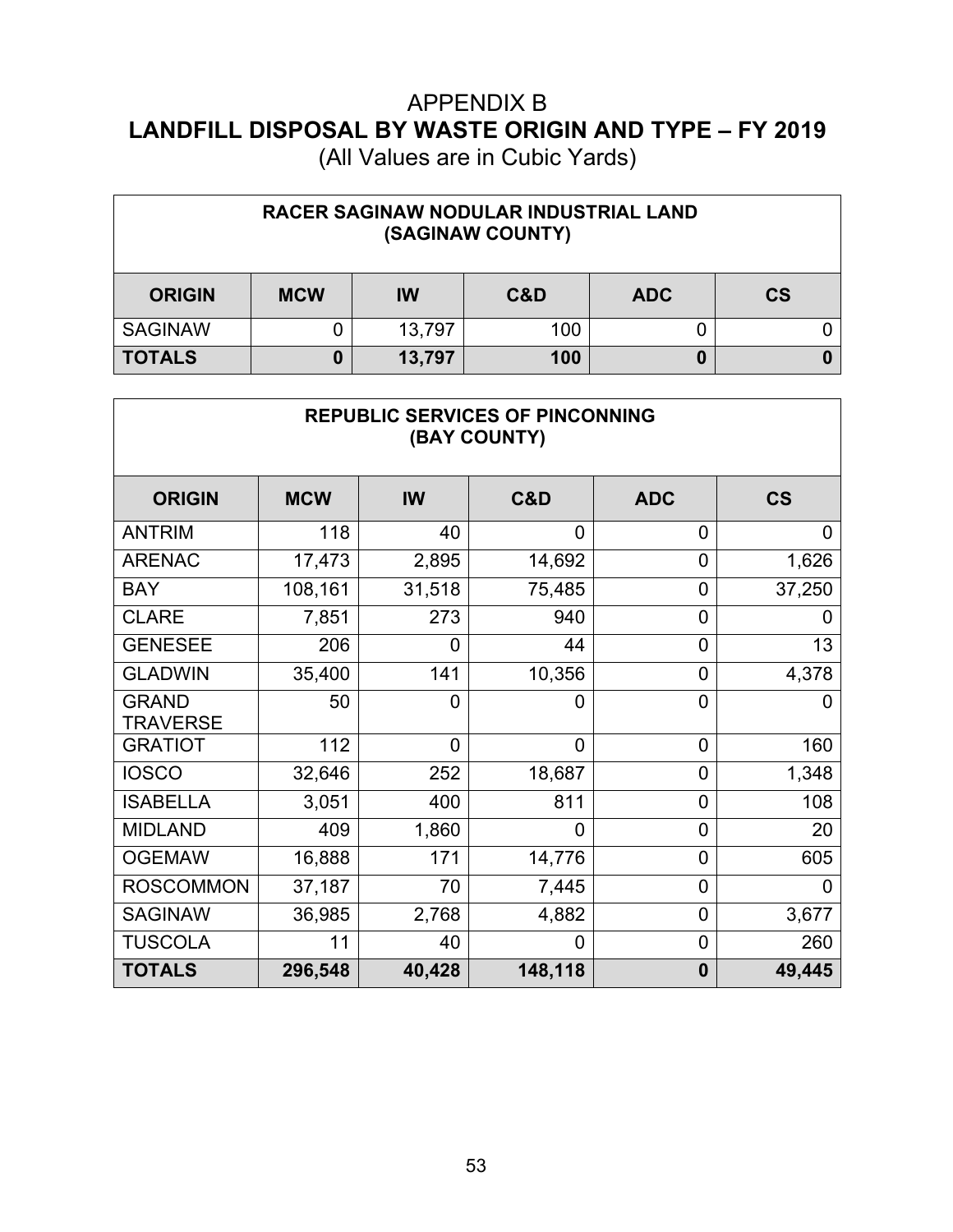| <b>RIVERVIEW LAND PRESERVE</b><br>(WAYNE COUNTY) |            |        |                |                |                          |  |  |  |  |
|--------------------------------------------------|------------|--------|----------------|----------------|--------------------------|--|--|--|--|
| <b>ORIGIN</b>                                    | <b>MCW</b> | IW     | C&D            | <b>ADC</b>     | $\mathsf{CS}\phantom{0}$ |  |  |  |  |
| <b>CANADA</b>                                    | 230,042    | 0      | 1,430          | 0              | 0                        |  |  |  |  |
| <b>KALAMAZOO</b>                                 | 0          | 52     | $\overline{0}$ | $\overline{0}$ | 0                        |  |  |  |  |
| <b>LENAWEE</b>                                   | 4,206      | 0      | 0              | $\overline{0}$ | 0                        |  |  |  |  |
| <b>MACOMB</b>                                    | 30,948     | 5,935  | 13,941         | $\overline{0}$ | $\Omega$                 |  |  |  |  |
| <b>MONROE</b>                                    | 295,986    | 898    | 3,378          | $\overline{0}$ | $\Omega$                 |  |  |  |  |
| <b>OAKLAND</b>                                   | 12,799     | 4,723  | 12             | $\overline{0}$ | $\Omega$                 |  |  |  |  |
| <b>WASHTENAW</b>                                 | 88         | 832    | 884            | 0              | $\overline{0}$           |  |  |  |  |
| <b>WAYNE</b>                                     | 808,495    | 18,903 | 506,579        | 0              | $\Omega$                 |  |  |  |  |
| <b>TOTALS</b>                                    | 1,382,564  | 31,343 | 526,224        | $\bf{0}$       | $\bf{0}$                 |  |  |  |  |

| <b>SAUK TRAIL HILLS LANDFILL</b><br>(WAYNE COUNTY) |            |           |                |                |                          |  |  |  |
|----------------------------------------------------|------------|-----------|----------------|----------------|--------------------------|--|--|--|
| <b>ORIGIN</b>                                      | <b>MCW</b> | <b>IW</b> | C&D            | <b>ADC</b>     | $\mathsf{CS}\phantom{0}$ |  |  |  |
| <b>JACKSON</b>                                     | 0          | 11        | $\Omega$       | 0              | $\Omega$                 |  |  |  |
| <b>LENAWEE</b>                                     | 226        | 771       | $\overline{0}$ | 0              | 0                        |  |  |  |
| <b>LIVINGSTON</b>                                  | 480        | 104       | 792            | 0              | 0                        |  |  |  |
| <b>MACOMB</b>                                      | 414        | 5,883     | 407            | 0              | 0                        |  |  |  |
| <b>MONROE</b>                                      | 3          | 9,978     | 2,137          | 0              | $\overline{0}$           |  |  |  |
| <b>OAKLAND</b>                                     | 833        | 4,855     | 634            | 0              | $\overline{0}$           |  |  |  |
| <b>OHIO</b>                                        | 0          | 520       | $\Omega$       | $\overline{0}$ | $\Omega$                 |  |  |  |
| <b>WASHTENAW</b>                                   | 40,519     | 7,365     | 60,997         | $\overline{0}$ | 0                        |  |  |  |
| <b>WAYNE</b>                                       | 775,799    | 122,309   | 591,429        | 61,704         | 5,043                    |  |  |  |
| <b>TOTALS</b>                                      | 818,274    | 151,796   | 656,396        | 61,704         | 5,043                    |  |  |  |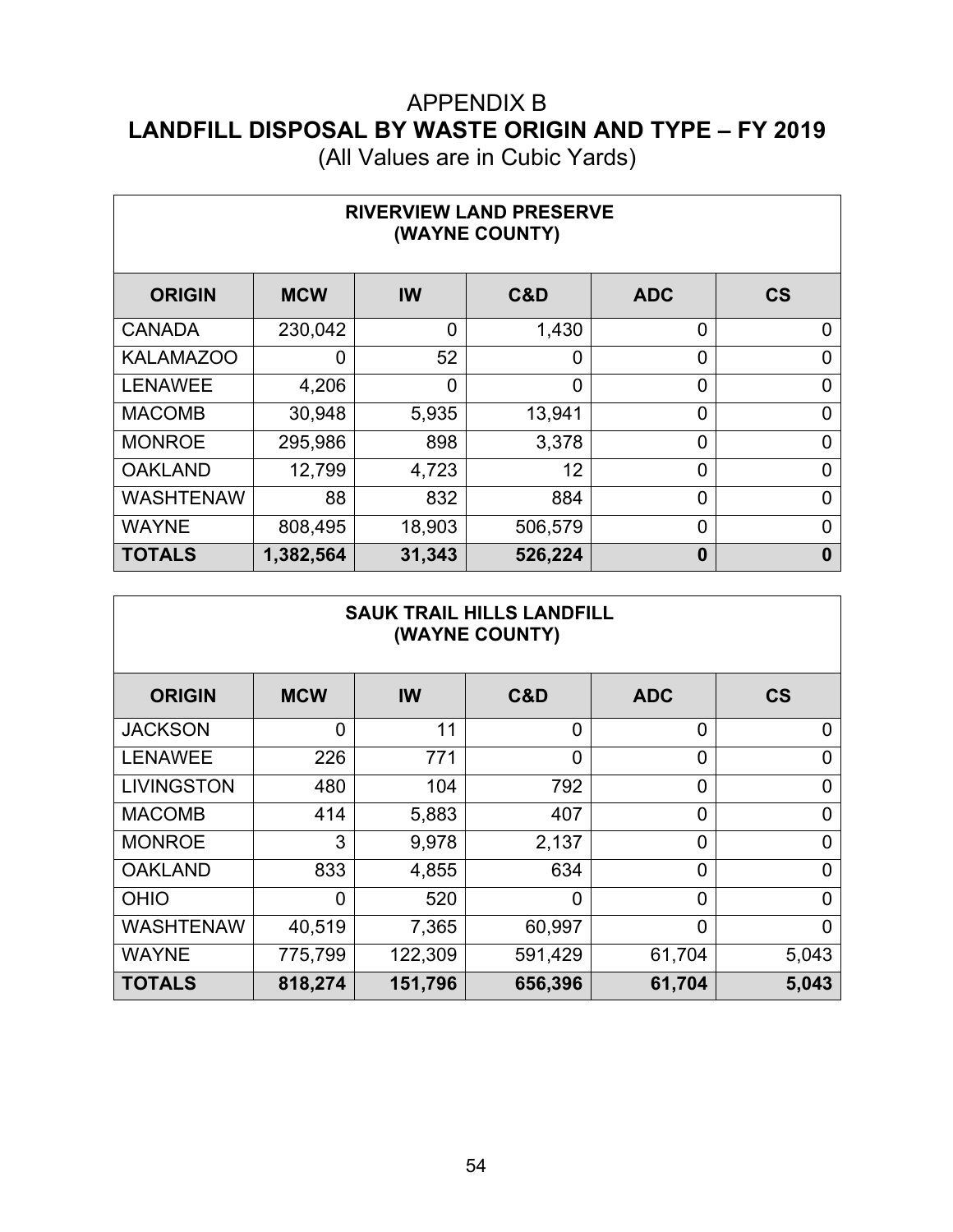| SC HOLDINGS, INC.<br>(BARRY COUNTY) |            |                |                |                |                          |  |  |  |
|-------------------------------------|------------|----------------|----------------|----------------|--------------------------|--|--|--|
| <b>ORIGIN</b>                       | <b>MCW</b> | IW             | C&D            | <b>ADC</b>     | $\mathsf{CS}\phantom{0}$ |  |  |  |
| <b>ALLEGAN</b>                      | 1,832      | $\overline{0}$ | $\Omega$       | 0              | $\overline{0}$           |  |  |  |
| <b>BARRY</b>                        | 58,436     | 3,224          | 2,211          | $\overline{0}$ | 0                        |  |  |  |
| <b>CALHOUN</b>                      | 55         | 1,150          | 25             | $\overline{0}$ | 0                        |  |  |  |
| <b>CLINTON</b>                      | 2,027      | 270            | $\Omega$       | $\overline{0}$ | 0                        |  |  |  |
| <b>EATON</b>                        | 22,267     | 930            | $\overline{0}$ | $\overline{0}$ | $\overline{0}$           |  |  |  |
| <b>INGHAM</b>                       | 1,024      | 200            | 25             | $\overline{0}$ | 0                        |  |  |  |
| <b>IONIA</b>                        | 32,556     | 1,513          | 128            | $\overline{0}$ | 0                        |  |  |  |
| <b>JACKSON</b>                      | 20         | $\overline{0}$ | 0              | $\overline{0}$ | 0                        |  |  |  |
| <b>KALAMAZOO</b>                    | 33         | 68             | $\Omega$       | $\overline{0}$ | 0                        |  |  |  |
| <b>KENT</b>                         | 13,204     | 7,283          | 392            | $\overline{0}$ | 0                        |  |  |  |
| <b>MONTCALM</b>                     | 5          | $\overline{0}$ | 0              | $\overline{0}$ | $\Omega$                 |  |  |  |
| <b>TOTALS</b>                       | 131,459    | 14,638         | 2,781          | $\bf{0}$       | $\bf{0}$                 |  |  |  |

| <b>SMITHS CREEK LANDFILL</b><br>(ST CLAIR COUNTY) |            |        |         |            |           |  |  |
|---------------------------------------------------|------------|--------|---------|------------|-----------|--|--|
| <b>ORIGIN</b>                                     | <b>MCW</b> | IW     | C&D     | <b>ADC</b> | <b>CS</b> |  |  |
| <b>CANADA</b>                                     | 242,190    | 0      |         | 0          |           |  |  |
| <b>ST CLAIR</b>                                   | 527,347    | 30,111 | 129,444 | 30,700     | 11,523    |  |  |
| <b>TOTALS</b>                                     | 769,537    | 30,111 | 129,444 | 30,700     | 11,523    |  |  |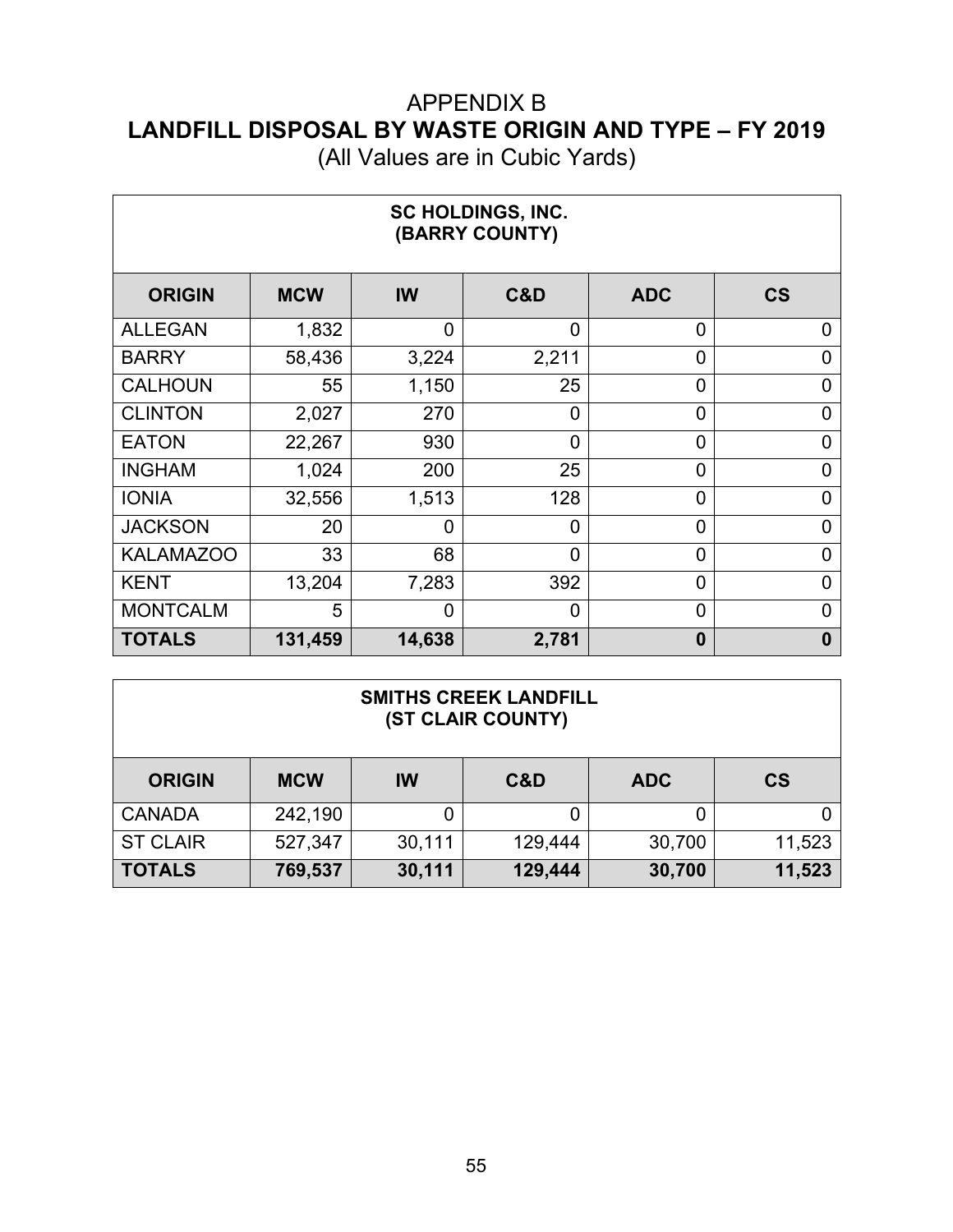| <b>SOUTH KENT LANDFILL</b><br>(KENT COUNTY) |            |                |                |                |                |  |  |  |
|---------------------------------------------|------------|----------------|----------------|----------------|----------------|--|--|--|
| <b>ORIGIN</b>                               | <b>MCW</b> | IW             | C&D            | <b>ADC</b>     | <b>CS</b>      |  |  |  |
| <b>ALLEGAN</b>                              | 79,088     | $\overline{0}$ | 0              | 0              | 0              |  |  |  |
| <b>BARRY</b>                                | 23,693     | $\overline{0}$ | $\overline{0}$ | 0              | 0              |  |  |  |
| <b>CALHOUN</b>                              | 27         | $\mathbf 0$    | $\overline{0}$ | 0              | 0              |  |  |  |
| <b>CLINTON</b>                              | 5          | $\mathbf 0$    | $\overline{0}$ | 0              | 0              |  |  |  |
| <b>EATON</b>                                | 1,885      | $\overline{0}$ | 0              | $\overline{0}$ | 0              |  |  |  |
| <b>GRATIOT</b>                              | 7          | $\overline{0}$ | 0              | $\overline{0}$ | 0              |  |  |  |
| <b>IONIA</b>                                | 1,421      | 0              | 0              | $\overline{0}$ | 0              |  |  |  |
| <b>KALAMAZOO</b>                            | 6,106      | $\overline{0}$ | $\Omega$       | 0              | $\overline{0}$ |  |  |  |
| <b>KENT</b>                                 | 888,102    | $\overline{0}$ | $\Omega$       | 0              | $\overline{0}$ |  |  |  |
| <b>MECOSTA</b>                              | 13         | $\overline{0}$ | 0              | 0              | 0              |  |  |  |
| <b>MONTCALM</b>                             | 257        | $\overline{0}$ | 0              | 0              | 0              |  |  |  |
| <b>NEWAYGO</b>                              | 95         | $\overline{0}$ | 0              | 0              | 0              |  |  |  |
| <b>OCEANA</b>                               | 5          | $\overline{0}$ | $\overline{0}$ | 0              | 0              |  |  |  |
| <b>OTTAWA</b>                               | 32,463     | $\overline{0}$ | $\overline{0}$ | 0              | 0              |  |  |  |
| <b>TOTALS</b>                               | 1,033,167  | $\bf{0}$       | $\bf{0}$       | 0              | 0              |  |  |  |

| SOUTHEAST BERRIEN COUNTY LANDFILL<br>(BERRIEN COUNTY) |            |        |         |            |           |  |  |  |
|-------------------------------------------------------|------------|--------|---------|------------|-----------|--|--|--|
| <b>ORIGIN</b>                                         | <b>MCW</b> | IW     | C&D     | <b>ADC</b> | <b>CS</b> |  |  |  |
| <b>BERRIEN</b>                                        | 682,261    | 20,594 | 18,639  | 30         | 1,102     |  |  |  |
| <b>CASS</b>                                           | 85,918     | 4,192  | 36,587  | 5,958      | 2,180     |  |  |  |
| <b>ILLINOIS</b>                                       | 0          | 0      | 0       | 200        | 0         |  |  |  |
| <b>INDIANA</b>                                        | 286,171    | 57,830 | 70,500  | 740        | 28        |  |  |  |
| <b>TOTALS</b>                                         | 1,054,350  | 82,616 | 125,726 | 6,928      | 3,310     |  |  |  |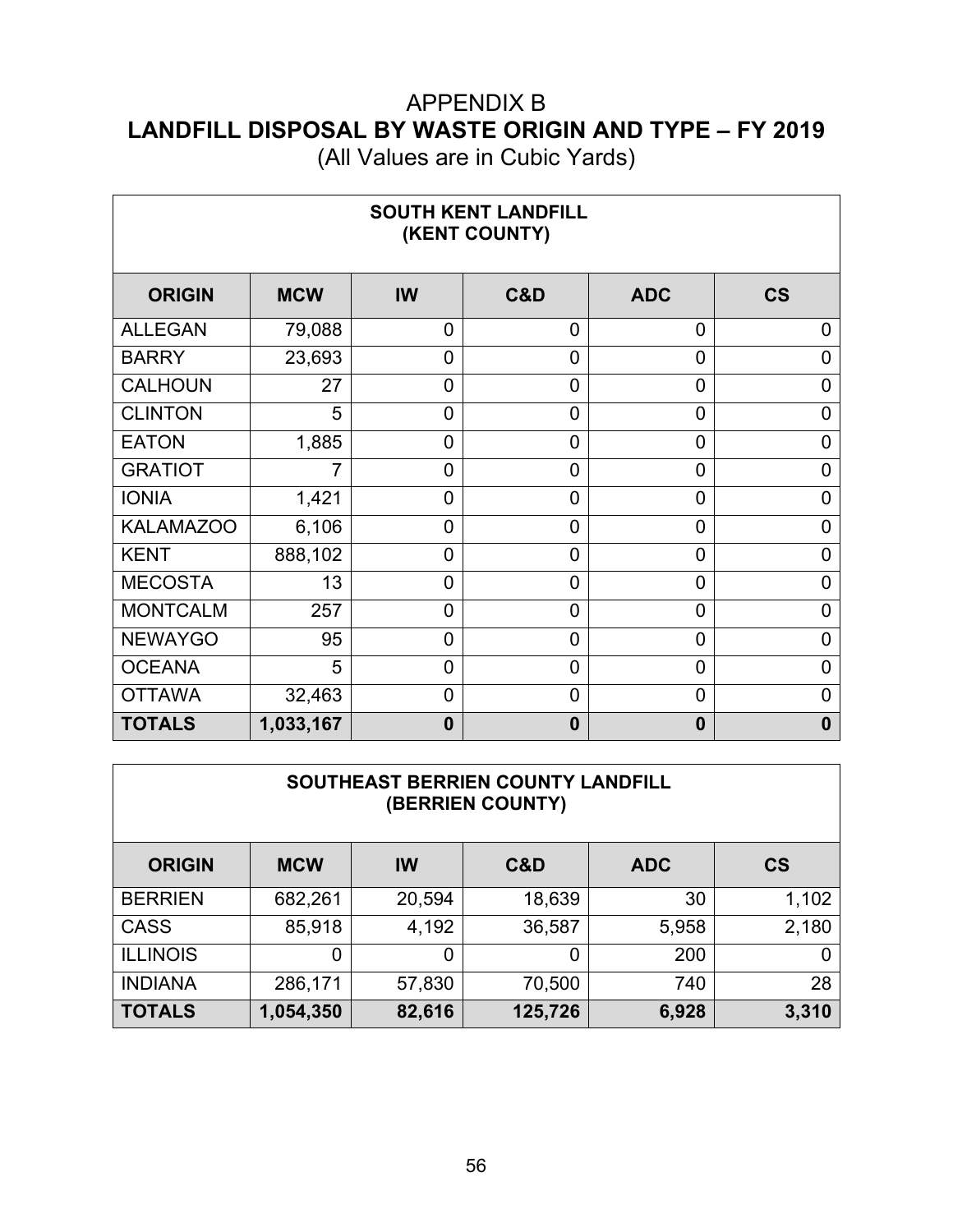| <b>SPARTA FOUNDRY WASTE FACILITY</b><br>(KENT COUNTY) |            |           |     |            |               |  |  |  |
|-------------------------------------------------------|------------|-----------|-----|------------|---------------|--|--|--|
| <b>ORIGIN</b>                                         | <b>MCW</b> | <b>IW</b> | C&D | <b>ADC</b> | $\mathsf{CS}$ |  |  |  |
| <b>KENT</b>                                           |            | 1,922     |     |            |               |  |  |  |
| <b>TOTALS</b>                                         |            | 1,922     |     | 0          |               |  |  |  |

| <b>ST MARYS CEMENT U.S. LLC</b><br>(CHARLEVOIX COUNTY) |            |           |     |            |               |  |  |
|--------------------------------------------------------|------------|-----------|-----|------------|---------------|--|--|
| <b>ORIGIN</b>                                          | <b>MCW</b> | <b>IW</b> | C&D | <b>ADC</b> | $\mathsf{CS}$ |  |  |
| <b>CHARLEVOIX</b>                                      |            | 8,121     |     |            |               |  |  |
| <b>TOTALS</b>                                          |            | 8,121     |     |            |               |  |  |

| TRI-CITY RECYCLING AND DISPOSAL FACILITY<br>(SANILAC COUNTY) |            |                |       |            |                          |  |  |  |
|--------------------------------------------------------------|------------|----------------|-------|------------|--------------------------|--|--|--|
| <b>ORIGIN</b>                                                | <b>MCW</b> | <b>IW</b>      | C&D   | <b>ADC</b> | $\mathsf{CS}\phantom{0}$ |  |  |  |
| <b>HURON</b>                                                 | 11,390     | 4,719          | 1,752 | 0          | 2,974                    |  |  |  |
| <b>LAPEER</b>                                                | 3,325      | $\overline{0}$ | 0     | 0          | 0                        |  |  |  |
| <b>MACOMB</b>                                                | 85         | $\overline{0}$ | 0     | 0          | 0                        |  |  |  |
| <b>SANILAC</b>                                               | 44,883     | 4,988          | 3,578 | 0          | 1,074                    |  |  |  |
| <b>ST CLAIR</b>                                              | 12         | 0              | 0     | 0          | 0                        |  |  |  |
| <b>TUSCOLA</b>                                               | 4,899      | 196            | 1,243 | 0          | 0                        |  |  |  |
| <b>TOTALS</b>                                                | 64,594     | 9,903          | 6,573 | 0          | 4,048                    |  |  |  |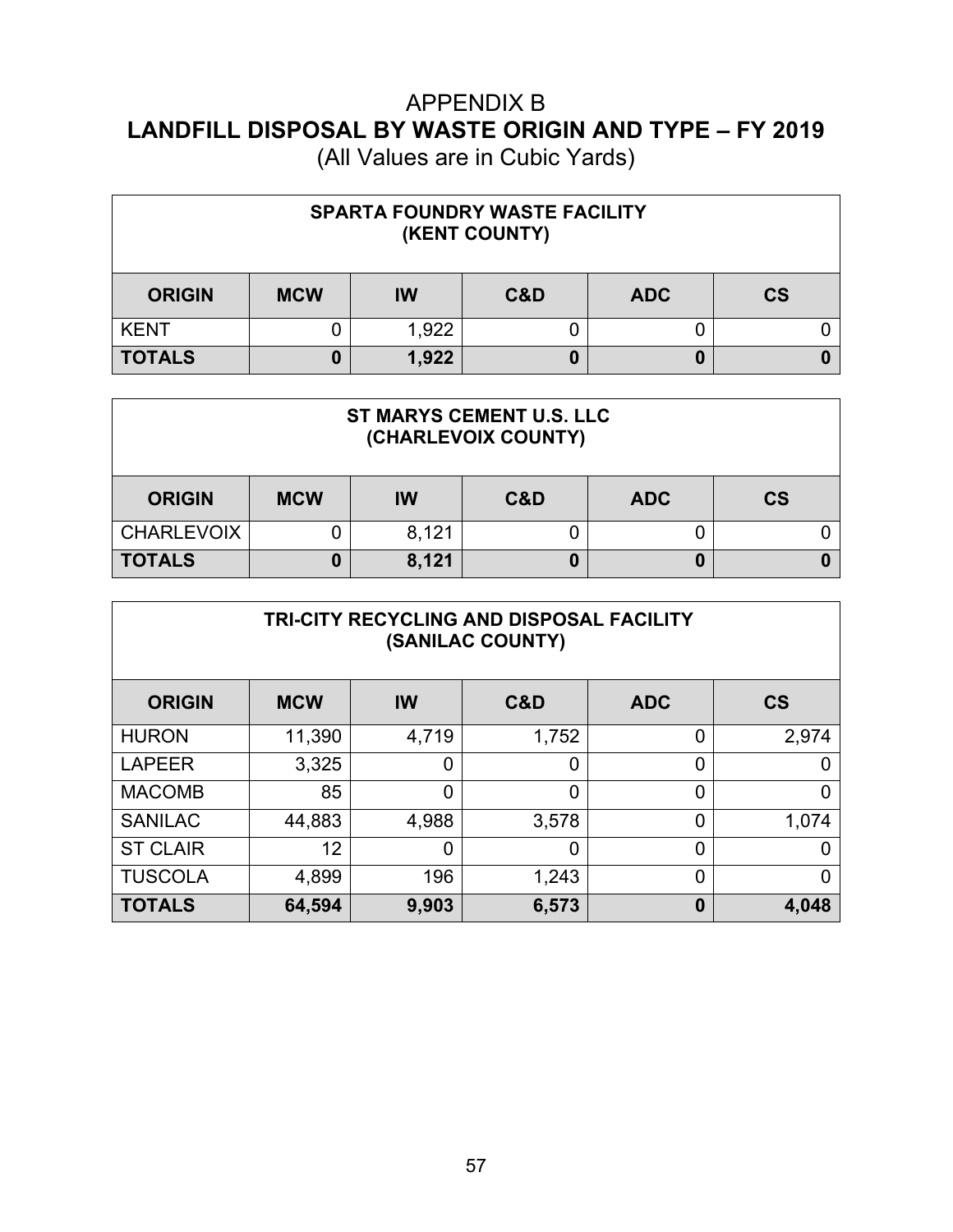(All Values are in Cubic Yards)

٦

 $\Gamma$ 

| <b>VENICE PARK RECYCLING &amp; DISPOSAL FACIL</b><br>(SHIAWASSEE COUNTY) |            |                |                |                |                          |  |  |  |
|--------------------------------------------------------------------------|------------|----------------|----------------|----------------|--------------------------|--|--|--|
| <b>ORIGIN</b>                                                            | <b>MCW</b> | IW             | C&D            | <b>ADC</b>     | $\mathsf{CS}\phantom{0}$ |  |  |  |
| <b>BAY</b>                                                               | 130        | 78             | $\overline{0}$ | 0              | $\mathbf 0$              |  |  |  |
| <b>CLINTON</b>                                                           | 6,995      | 9,104          | $\overline{7}$ | $\overline{0}$ | 45                       |  |  |  |
| <b>EATON</b>                                                             | 1,065      | 3,115          | 27             | 0              | $\mathbf 0$              |  |  |  |
| <b>GENESEE</b>                                                           | 189,598    | 23,027         | 13,763         | 0              | 883                      |  |  |  |
| <b>GRATIOT</b>                                                           | 1,044      | 360            | 19             | 0              | 0                        |  |  |  |
| <b>INGHAM</b>                                                            | 52,792     | 6,358          | 5,025          | 0              | 1,295                    |  |  |  |
| <b>IONIA</b>                                                             | 16         | 250            | 0              | 0              | 0                        |  |  |  |
| <b>LAPEER</b>                                                            | 8,283      | 125            | 272            | 0              | 30                       |  |  |  |
| <b>LIVINGSTON</b>                                                        | 101,048    | 3,825          | 9              | 0              | 58                       |  |  |  |
| <b>MACOMB</b>                                                            | 0          | 0              | 5              | 0              | $\overline{0}$           |  |  |  |
| <b>MONTCALM</b>                                                          | 3,462      | 60             | $\overline{0}$ | 0              | $\mathbf 0$              |  |  |  |
| <b>OAKLAND</b>                                                           | 2,696      | 105            | 26             | 15,018         | 0                        |  |  |  |
| <b>SAGINAW</b>                                                           | 2,927      | $\overline{0}$ | $\overline{0}$ | 0              | $\overline{0}$           |  |  |  |
| <b>SHIAWASSEE</b>                                                        | 68,094     | 74,578         | 3,334          | $\overline{0}$ | 3,747                    |  |  |  |
| <b>WASHTENAW</b>                                                         | 139        | 0              | 6              | 0              | 10                       |  |  |  |
| <b>WAYNE</b>                                                             | 15         | 5              | $\overline{2}$ | 61,933         | $\Omega$                 |  |  |  |
| <b>TOTALS</b>                                                            | 438,304    | 120,990        | 22,495         | 76,951         | 6,068                    |  |  |  |

#### **VERSO ESCANABA LLC (DELTA COUNTY)**

| <b>ORIGIN</b> | <b>MCW</b> | IW     | C&D | <b>ADC</b> | <b>CS</b> |
|---------------|------------|--------|-----|------------|-----------|
| <b>DELTA</b>  |            | 72,564 |     |            |           |
| <b>TOTALS</b> |            | 72,564 |     | O          |           |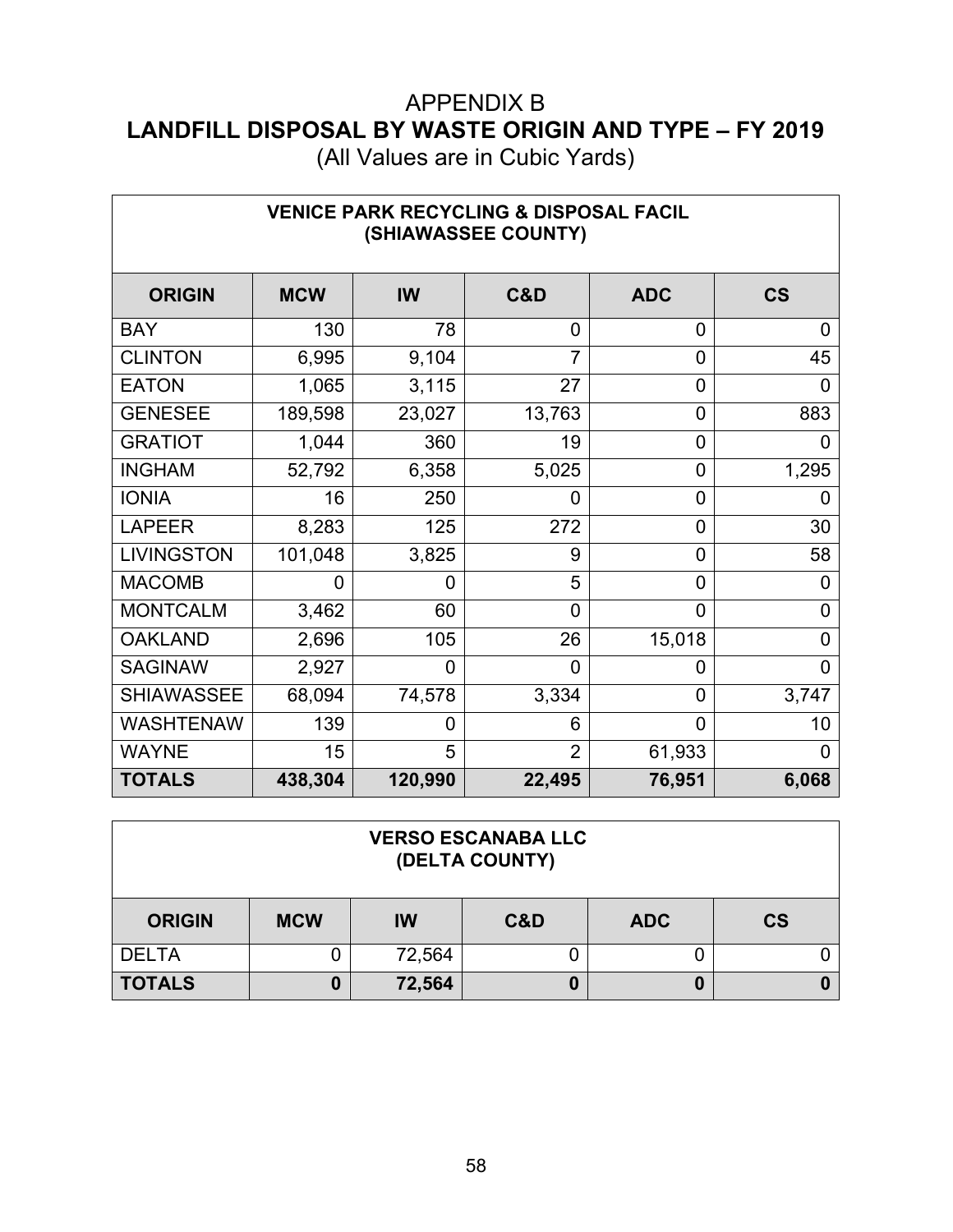| <b>VERSO QUINNESEC LLC.</b><br>(DICKINSON COUNTY) |            |           |     |            |           |  |  |  |
|---------------------------------------------------|------------|-----------|-----|------------|-----------|--|--|--|
| <b>ORIGIN</b>                                     | <b>MCW</b> | <b>IW</b> | C&D | <b>ADC</b> | <b>CS</b> |  |  |  |
| <b>DICKINSON</b>                                  |            | 111,274   |     | U          |           |  |  |  |
| <b>TOTALS</b>                                     |            | 111,274   |     | 0          |           |  |  |  |

| <b>VIENNA JUNCTION INDUSTRIAL PARK SANITARY LANDFILL</b><br>(MONROE COUNTY) |            |           |                |                |                |  |  |  |  |
|-----------------------------------------------------------------------------|------------|-----------|----------------|----------------|----------------|--|--|--|--|
| <b>ORIGIN</b>                                                               | <b>MCW</b> | <b>IW</b> | C&D            | <b>ADC</b>     | <b>CS</b>      |  |  |  |  |
| <b>INDIANA</b>                                                              | ∩          | 0         | 0              | 0              | $\overline{2}$ |  |  |  |  |
| <b>LENAWEE</b>                                                              | 20,320     | 1,682     | 4,520          | $\overline{0}$ | 162            |  |  |  |  |
| <b>MONROE</b>                                                               | 60,807     | 17,452    | 11,167         | $\overline{0}$ | 4,343          |  |  |  |  |
| <b>OHIO</b>                                                                 | 524,028    | 263,692   | 176,525        | 419,280        | 69,235         |  |  |  |  |
| <b>WASHTENAW</b>                                                            | 0          | 1         | 3              | 0              | 80             |  |  |  |  |
| <b>WAYNE</b>                                                                | 35         | 10,283    | $\overline{2}$ | $\overline{0}$ | 3,592          |  |  |  |  |
| <b>TOTALS</b>                                                               | 605,190    | 293,110   | 192,217        | 419,280        | 77,414         |  |  |  |  |

| WE ENERGIES PRESQUE ISLE POWER PLANT<br>(MARQUETTE COUNTY) |            |       |     |            |           |  |  |
|------------------------------------------------------------|------------|-------|-----|------------|-----------|--|--|
| <b>ORIGIN</b>                                              | <b>MCW</b> | IW    | C&D | <b>ADC</b> | <b>CS</b> |  |  |
| <b>MARQUETTE</b>                                           |            | 1,554 |     |            |           |  |  |
| <b>TOTALS</b>                                              |            | 1,554 |     | 0          |           |  |  |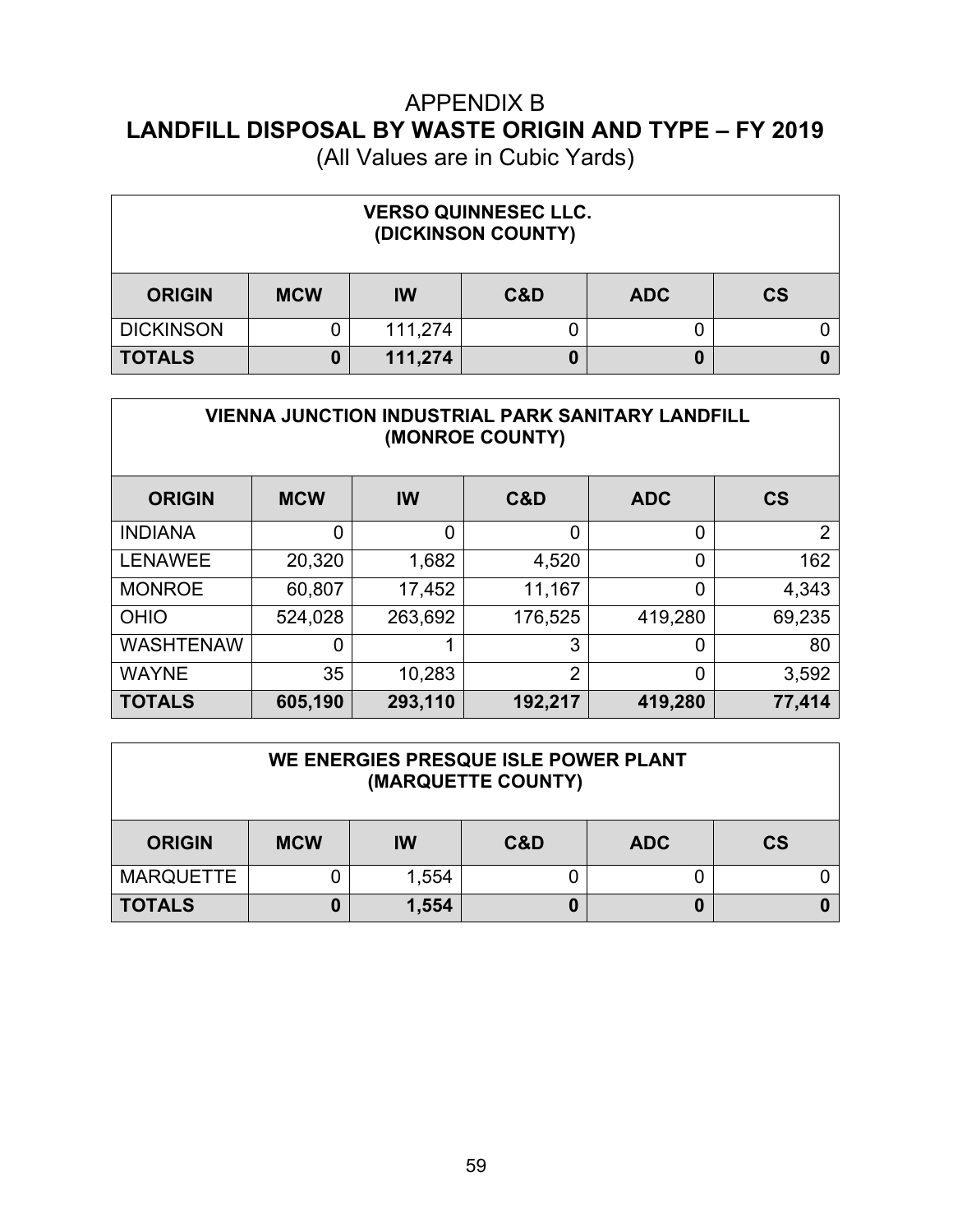(All Values are in Cubic Yards)

| <b>WESTSIDE RECYCLING &amp; DISPOSAL FACILITY</b><br>(ST JOSEPH COUNTY) |                |         |                |                |                          |  |  |  |
|-------------------------------------------------------------------------|----------------|---------|----------------|----------------|--------------------------|--|--|--|
| <b>ORIGIN</b>                                                           | <b>MCW</b>     | IW      | C&D            | <b>ADC</b>     | $\mathsf{CS}\phantom{0}$ |  |  |  |
| <b>ALLEGAN</b>                                                          | 1,821          | 6,690   | $\overline{0}$ | 0              | $\overline{0}$           |  |  |  |
| <b>BARRY</b>                                                            | 3,493          | 810     | $\overline{0}$ | 0              | $\overline{0}$           |  |  |  |
| <b>BERRIEN</b>                                                          | 0              | 20      | 743            | 0              | 20                       |  |  |  |
| <b>BRANCH</b>                                                           | 18,598         | 1,702   | 199            | $\overline{0}$ | 210                      |  |  |  |
| <b>CALHOUN</b>                                                          | 163,384        | 26,180  | 14,145         | 0              | 53                       |  |  |  |
| <b>CASS</b>                                                             | 18,466         | 3,382   | 805            | $\overline{0}$ | 26                       |  |  |  |
| <b>EATON</b>                                                            | 177            | 0       | $\overline{0}$ | 0              | $\overline{0}$           |  |  |  |
| <b>GENESEE</b>                                                          | $\overline{0}$ | 330     | $\overline{0}$ | $\overline{0}$ | $\overline{0}$           |  |  |  |
| <b>HILLSDALE</b>                                                        | 0              | 17      | 1,446          | 0              | $\overline{0}$           |  |  |  |
| <b>INDIANA</b>                                                          | 138,501        | 2,857   | 57             | 0              | $\overline{2}$           |  |  |  |
| <b>KALAMAZOO</b>                                                        | 104,493        | 255,610 | 9,920          | $\overline{0}$ | 8,819                    |  |  |  |
| <b>ST JOSEPH</b>                                                        | 119,040        | 124,060 | 3,214          | 28,718         | 7,785                    |  |  |  |
| <b>VAN BUREN</b>                                                        | 10,540         | 825     | 348            | 0              | 140                      |  |  |  |
| <b>TOTALS</b>                                                           | 578,513        | 422,483 | 30,877         | 28,718         | 17,055                   |  |  |  |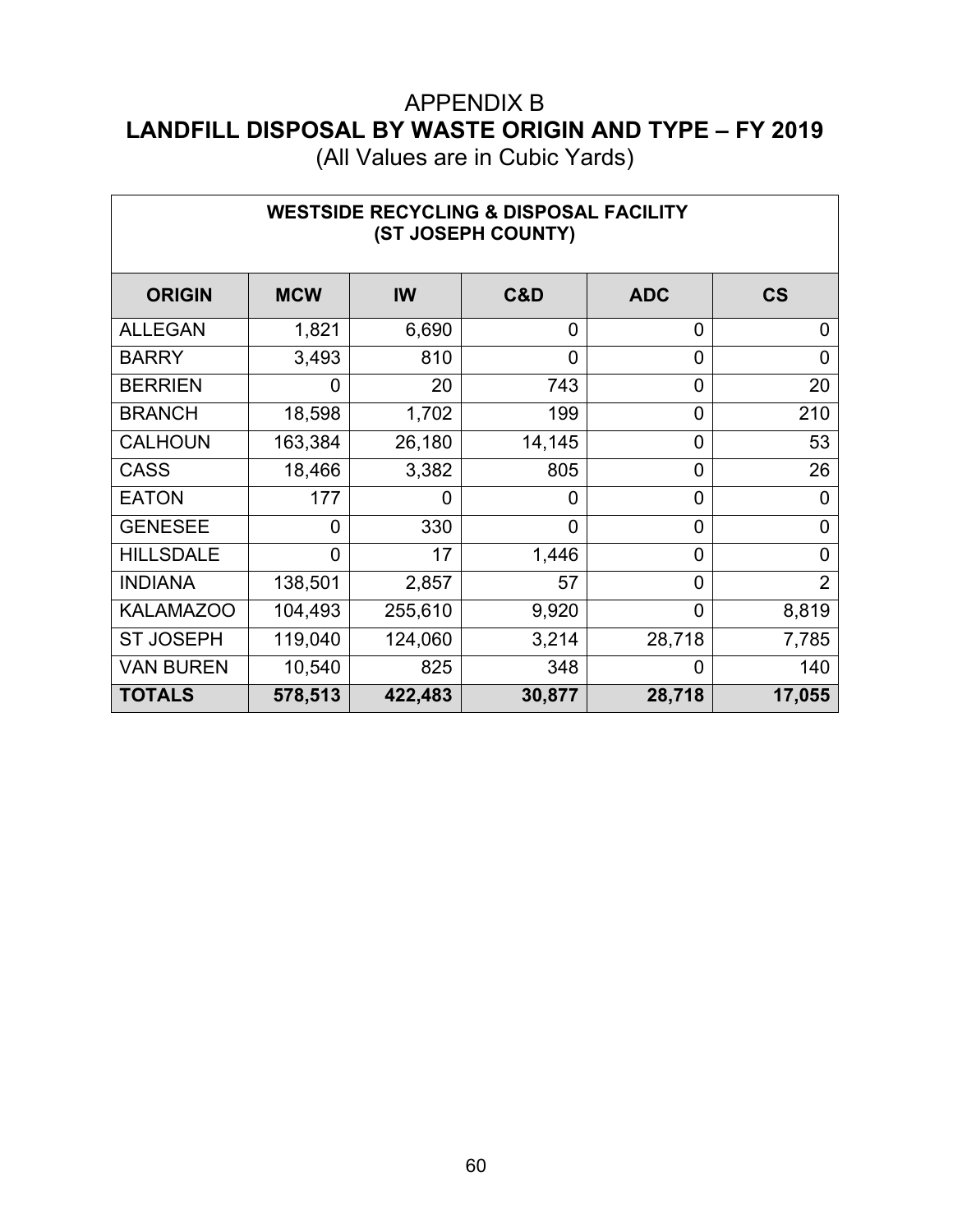(All Values are in Cubic Yards)

٦

 $\Gamma$ 

| <b>WEXFORD COUNTY LANDFILL, LLC</b><br>(WEXFORD COUNTY) |            |                  |                |                |                |
|---------------------------------------------------------|------------|------------------|----------------|----------------|----------------|
| <b>ORIGIN</b>                                           | <b>MCW</b> | <b>IW</b>        | C&D            | <b>ADC</b>     | <b>CS</b>      |
| <b>ANTRIM</b>                                           | 0          | $\Omega$         | $\Omega$       | 434            | $\overline{0}$ |
| <b>BENZIE</b>                                           | 629        | 2,178            | 1,940          | 0              | $\mathbf 0$    |
| <b>CHARLEVOIX</b>                                       | 78,095     | $\overline{0}$   | 70             | 0              | $\overline{0}$ |
| <b>CLARE</b>                                            | 4,870      | 12               | 490            | 0              |                |
| <b>CRAWFORD</b>                                         | 0          | $\overline{0}$   | 159            | 30,319         | 15             |
| <b>GRAND</b><br><b>TRAVERSE</b>                         | 319,297    | 13               | 1,521          | 108            | 489            |
| <b>ILLINOIS</b>                                         | 0          | $\mathbf 0$      | 25             | $\mathbf 0$    | $\overline{0}$ |
| <b>INDIANA</b>                                          | 0          | $\mathbf 0$      | 12             | $\overline{0}$ | 0              |
| <b>KALKASKA</b>                                         | 91,026     | $\mathbf 0$      | 517            | 20,974         | $\mathbf 0$    |
| <b>KENTUCKY</b>                                         | 0          | $\mathbf 0$      | 6              | 0              | $\mathbf 0$    |
| <b>LAKE</b>                                             | 65         | $\overline{0}$   | 202            | $\overline{0}$ | $\overline{4}$ |
| <b>MANISTEE</b>                                         | 716        | 105              | 2,255          | 297            | 34             |
| <b>MASON</b>                                            | 64         | 4                | 433            | 0              | 0              |
| <b>MECOSTA</b>                                          | 0          | $\overline{0}$   | $\overline{0}$ | 124            | $\mathbf 0$    |
| <b>MISSAUKEE</b>                                        | 26,078     | 30               | 3,924          | 737            | $\mathbf 0$    |
| <b>MISSOURI</b>                                         | 0          | $\boldsymbol{0}$ | 12             | $\overline{0}$ | $\overline{0}$ |
| <b>OHIO</b>                                             | 0          | $\overline{0}$   | 14             | 0              | $\overline{0}$ |
| <b>OREGON</b>                                           | 0          | $\mathbf 0$      | 3              | $\mathbf 0$    | $\overline{0}$ |
| <b>OSCEOLA</b>                                          | 6,225      | 2,253            | 967            | 1,161          | $\overline{0}$ |
| <b>OTSEGO</b>                                           | 0          | 31               | 20             | 11,865         | $\overline{0}$ |
| <b>WEXFORD</b>                                          | 55,883     | 4,354            | 22,936         | 11,016         | 268            |
| <b>WISCONSIN</b>                                        | 0          | $\overline{0}$   | 77             | 0              | 0              |
| <b>TOTALS</b>                                           | 582,948    | 8,980            | 35,583         | 77,035         | 811            |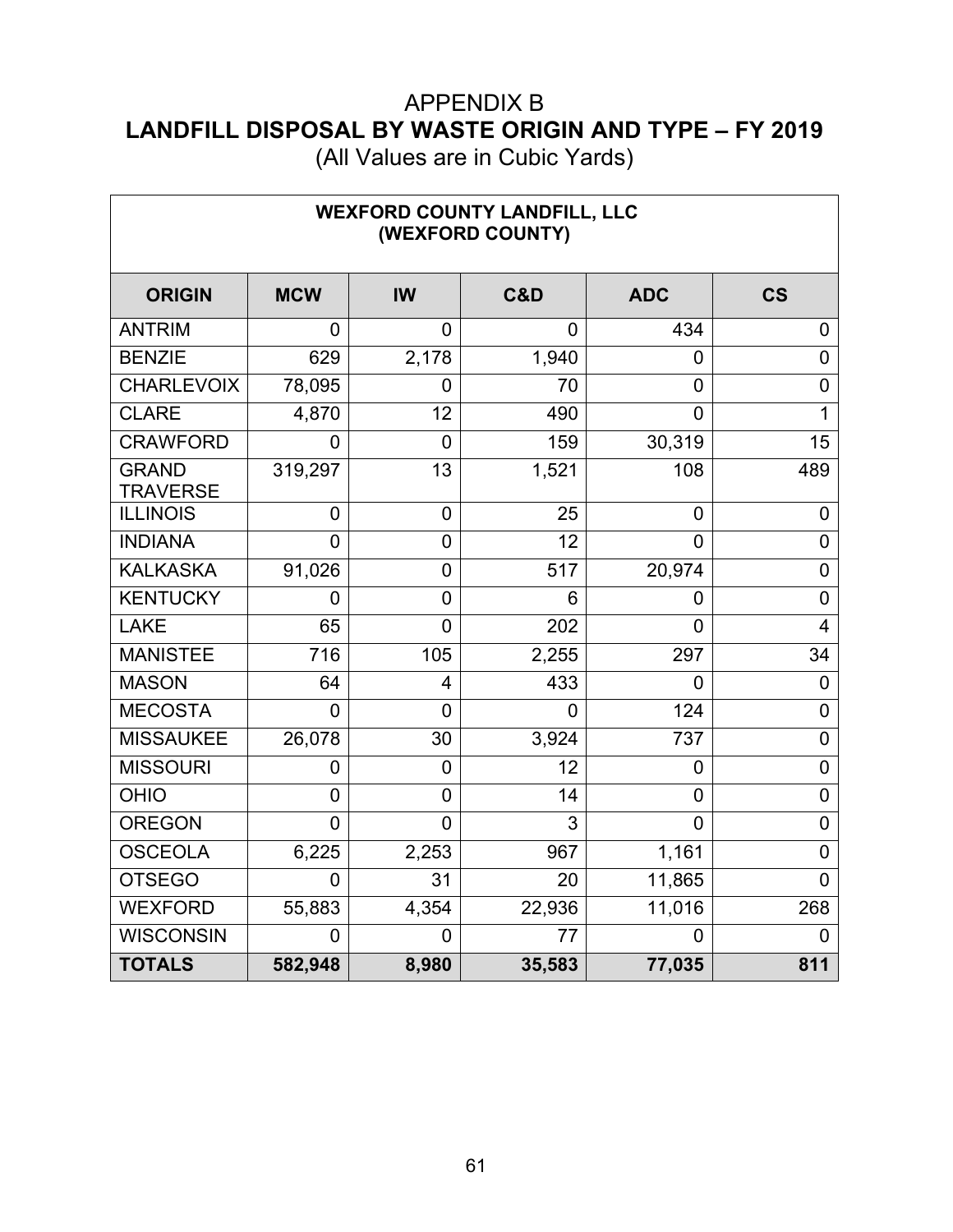| (All Values are in Cubic Yards) |  |  |
|---------------------------------|--|--|
|---------------------------------|--|--|

| <b>WOOD ISLAND WASTE MANAGEMENT INC</b><br>(ALGER COUNTY) |            |                |                |                |                          |
|-----------------------------------------------------------|------------|----------------|----------------|----------------|--------------------------|
| <b>ORIGIN</b>                                             | <b>MCW</b> | IW             | C&D            | <b>ADC</b>     | $\mathsf{CS}\phantom{0}$ |
| <b>ALGER</b>                                              | 16,983     | 11,039         | 0              | $\overline{0}$ | 0                        |
| <b>CHIPPEWA</b>                                           | 1,218      | 0              | 0              | $\Omega$       | 0                        |
| <b>DELTA</b>                                              | 1,045      | 0              | $\overline{0}$ | 0              | 0                        |
| <b>DICKINSON</b>                                          | 105,486    | 9,168          | 0              | $\Omega$       | 0                        |
| <b>HOUGHTON</b>                                           | 17         | 0              | 0              | 0              | $\Omega$                 |
| <b>IRON</b>                                               | 28         | $\overline{0}$ | $\overline{0}$ | $\Omega$       | $\Omega$                 |
| <b>LUCE</b>                                               | 258        | 0              | 0              | $\Omega$       | 0                        |
| <b>SCHOOLCRAFT</b>                                        | 71         | $\overline{0}$ | $\overline{0}$ | 0              | ი                        |
| <b>WISCONSIN</b>                                          | 3,167      | 0              | $\overline{0}$ | $\Omega$       | 0                        |
| <b>TOTALS</b>                                             | 128,273    | 20,207         | $\bf{0}$       | $\bf{0}$       | $\mathbf{0}$             |